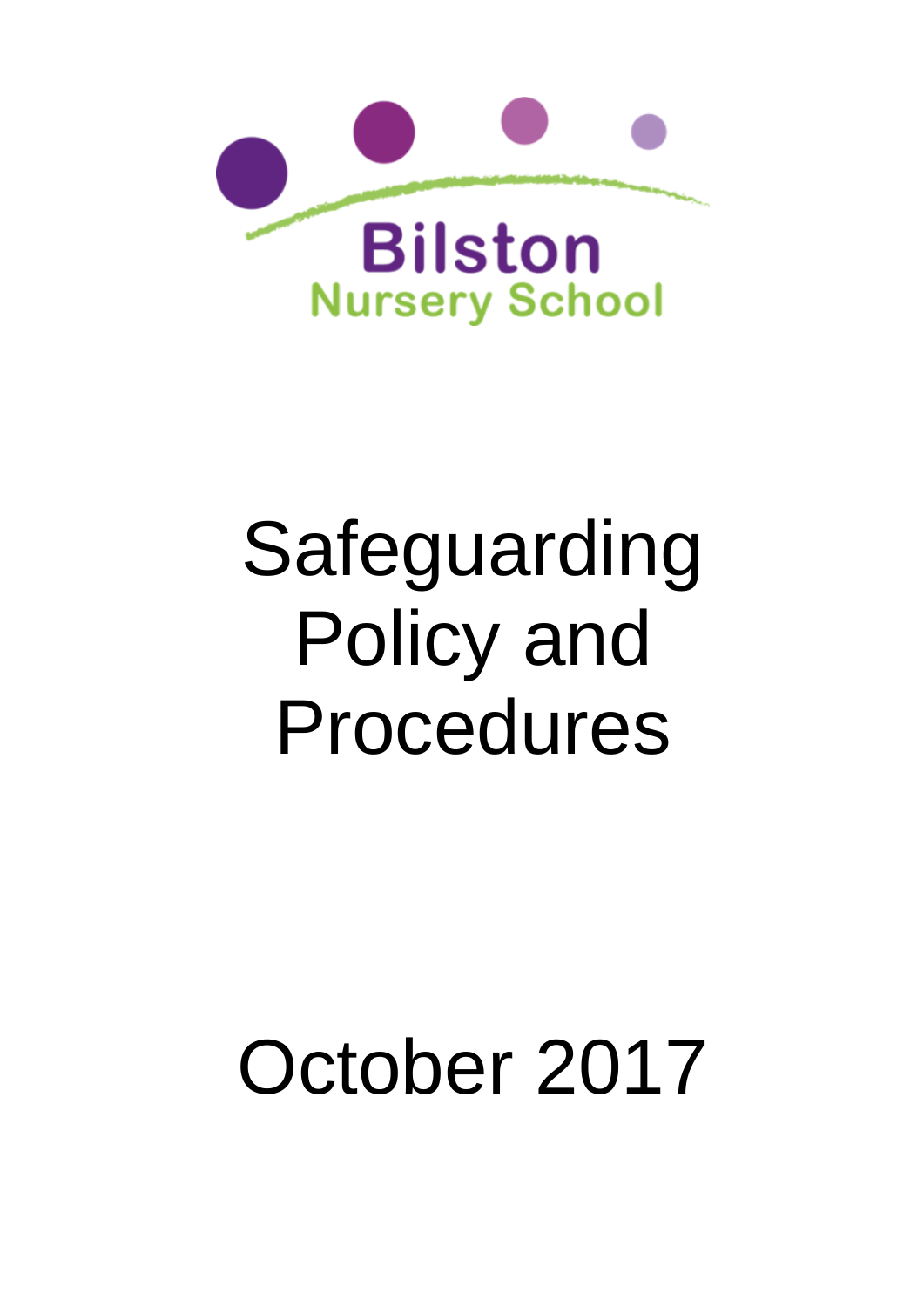# **CONTENTS**

#### Introduction

- Legislation and Guidance
- Related Policies
- Policy Aims
- Principles and Values
- Equality Statement
- 1. Roles and Responsibilities:

*Governing Body Designated Safeguarding Lead (DSL) All Staff Volunteers, work experience and students Parental Responsibilities Children's Responsibilities*

- 2. Confidentiality and Information Sharing
- 3. Communication with Parents / Carers
- 4. Types and Signs of Abuse
- 5. Children Missing from Education
- 6. Child Sexual Exploitation
- 7. Honour Based Violence
- 8. Female Genital Mutilation
- 9. Preventing Radicalisation
- 10. Peer on peer abuse
- 11. Private Fostering Arrangements
- 12. Advice: What to do if there is a concern about a child
- 13. Looked After Children and the Virtual School Headteacher
- 14. Children with Special Educational Needs and disabilities
- 15. Safer Recruitment
- 16. Staff Induction
- 17. Safeguarding Training
- 18. Safer Working Practices
- 19. Management of Allegations Against Staff
- 20. E-Safety, Computing and Use of Mobile Technology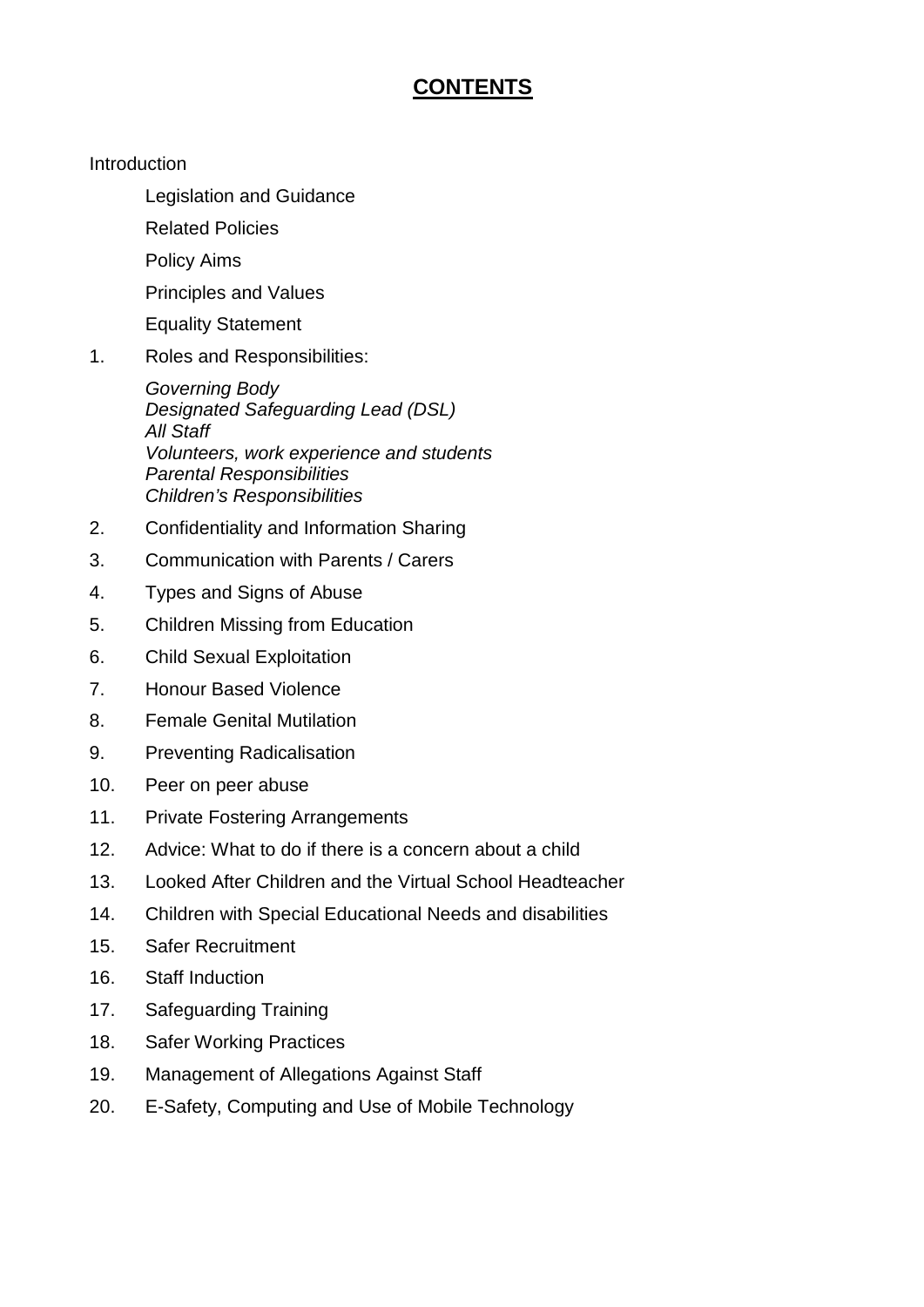# **INTRODUCTION**

#### **This policy applies to all adults, including volunteers, working in or on behalf of the school.**

Safeguarding and promoting the welfare of children is defined for the purposes of this policy as: protecting children from maltreatment; preventing impairment of children's health or development; ensuring that children grow up in circumstances consistent with the provision of safe and effective care; and taking action to enable all children to have the best outcomes.

Safeguarding is what we do for all children to keep them safe whilst in our care. Child protection describes the policy and procedures specifically for those children who are at risk of serious harm or have been seriously harmed.

At Bilston Nursery School we are committed to safeguarding children and we expect everyone who works in our school to share this commitment.

Adults in our school take all welfare concerns seriously and encourage children and young people to talk to us about anything that may worry them.

## **Legislation and Guidance**

The Governing Board of Bilston Nursery school recognises and is committed to fulfilling its statutory responsibility to safeguard and promote the welfare of children in accordance with the following legislation and guidance:

- [The Education Act 2002](http://www.legislation.gov.uk/ukpga/2002/32/contents) (section 175/157)
	- o [Section 175 of the Education Act 2002](http://www.opsi.gov.uk/ACTS/acts2002/ukpga_20020032_en_15) requires local education authorities and the governors of maintained schools and further education (FE) colleges to make arrangements to ensure that their functions are carried out with a view to safeguarding and promoting the welfare of children.
- [Wolverhampton Safeguarding Children's Board -](http://sandwelllscb.proceduresonline.com/index.html) Inter Agency Procedures
- Thresholds of Support to Children and Families in Wolverhampton
- [Working Together to Safeguard Children](https://www.gov.uk/government/publications/working-together-to-safeguard-children--2) (March 2015)
- [Keeping Children Safe in Education](https://www.gov.uk/government/publications/keeping-children-safe-in-education--2) (September 2016)
- [Information sharing advice for safeguarding practitioners](https://www.gov.uk/government/publications/safeguarding-practitioners-information-sharing-advice) (March 2015)
- What to do if you are worried a child is being abused (March 2015)
- [Sections 26 & 29 of the Counter-Terrorism and Security Act 2015](http://www.legislation.gov.uk/ukpga/2015/6/section/26/enacted)
- [Section 5B of the Female Genital Mutilation Act 2003](http://www.legislation.gov.uk/ukpga/2015/9/part/5/crossheading/female-genital-mutilation/enacted)
- Children Act 1989 & 2004 amendment
- Disqualification under the Children Act 2006
- The School Staffing (England) Regulations 2009
- Statutory Framework for the Early Years Foundation Stage

#### **Related Policies**

The following related policies form part of our procedures to safeguard children:

Managing children with Medical Needs Whistleblowing Policy Staff Code of Conduct **Health and Safety** Behaviour Policy **Intimate Care Procedures** Attendance Policy **National Staff Induction Policy** Staff Induction Policy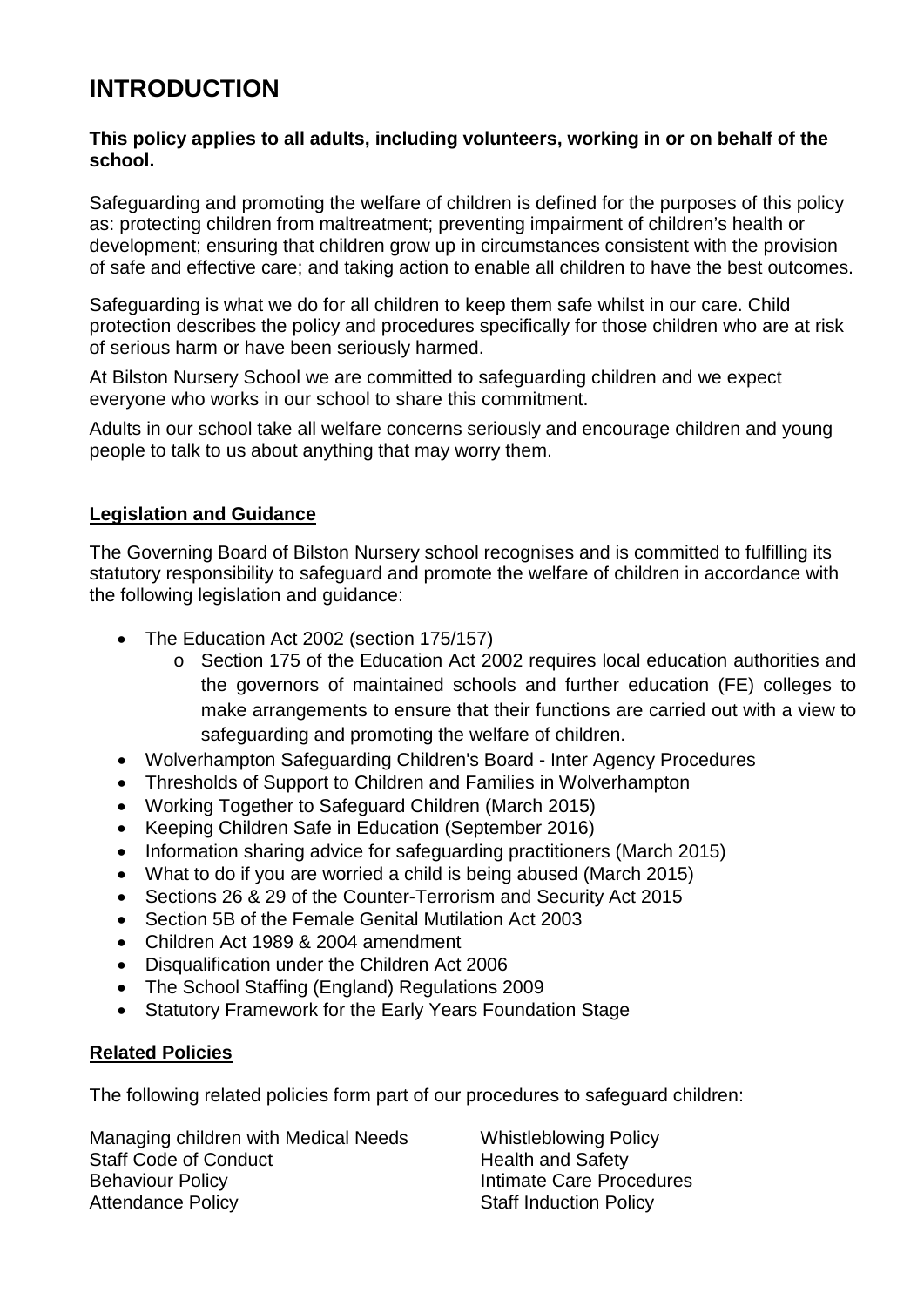# **Policy Aims**

- To provide Staff with the framework to promote and safeguard the wellbeing of children and in so doing ensure they meet their statutory responsibilities;
- To ensure consistent good practice across the school; and
- To demonstrate our commitment to protecting and supporting our vulnerable children, children who need support through early help, children in need and children who have a child protection plan.

# **Principles and values**

- We recognise our moral and statutory responsibility to safeguard and promote the welfare of all children.
- We make every effort to provide a safe and welcoming environment underpinned by a culture of openness where both children and adults feel secure, able to talk and believe that they are being listened to.
- We maintain an attitude of "it could happen here" where safeguarding is concerned.
- We will adopt a 'child-centred' approach to safeguarding and child protection and we will act in the 'best interests' of our children
- We ensure that everyone is aware of their safeguarding responsibilities
- We provide staff, volunteers and governors with the framework, training and support they need in order to keep children safe and secure in our school and to inform parents and guardians how we will safeguard their children whilst they are in our care.

# **Equality statement**

Some children have an increased risk of abuse, and additional barriers can exist for some children with respect to recognising or disclosing it. We are committed to anti-discriminatory practice and recognise children's diverse circumstances. We ensure that all children have the same protection, regardless of any barriers they may face. We give special consideration to children who:

- Have special educational needs or disabilities
- Are young carers
- May experience discrimination due to their race, ethnicity, religion, gender identification or sexuality
- Have English as an additional language
- Are known to be living in difficult situations for example, temporary accommodation or where there are issues such as substance abuse or domestic violence
- Are at risk of FGM, sexual exploitation, forced marriage, or radicalisation
- Are asylum seekers

# **1. Roles and Responsibilities**

# **Governing Board**

# **(PART TWO - KEEPING CHILDREN SAFE IN EDUCATION SEPTEMBER 2016)**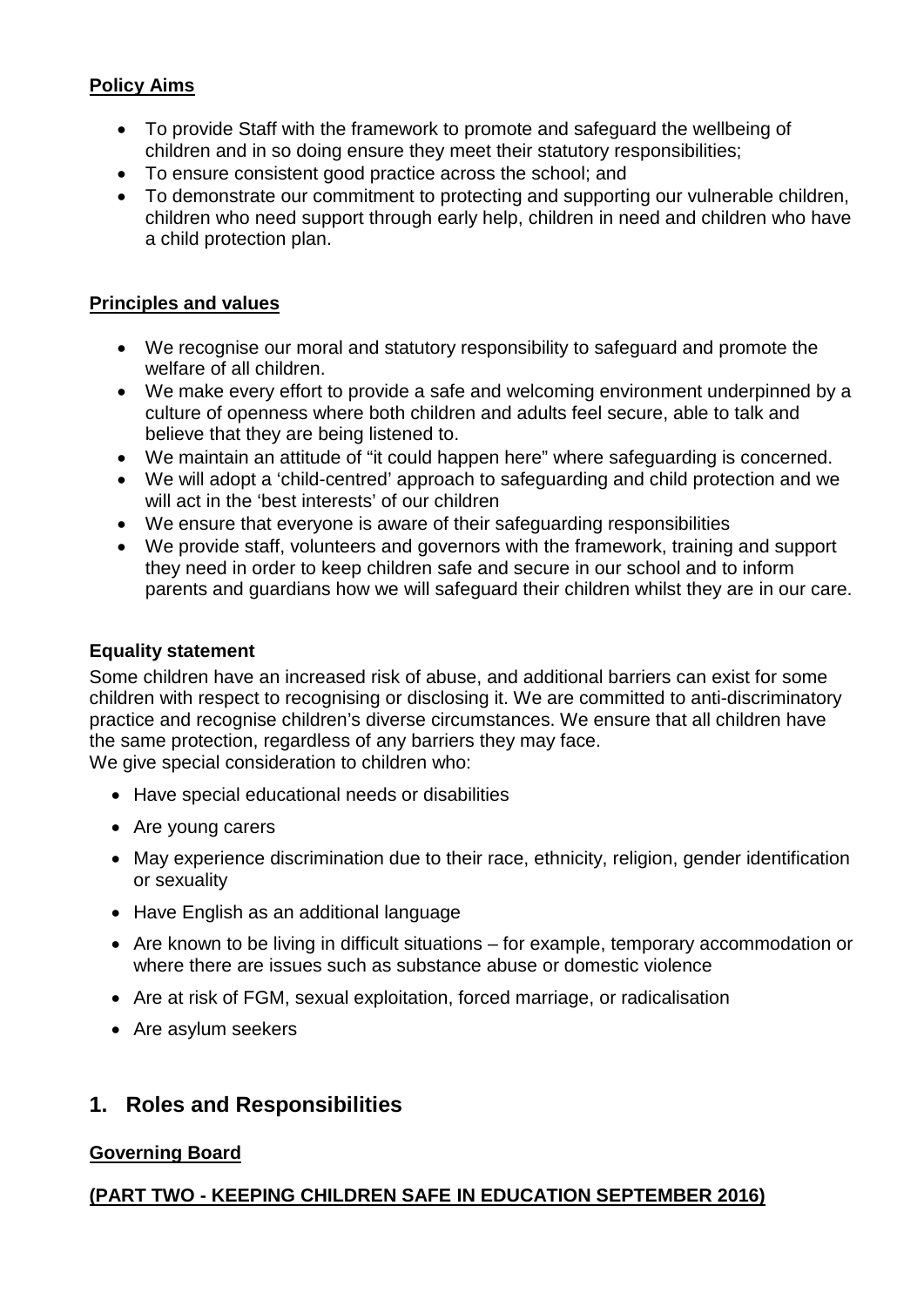Our Safeguarding Link Governor is Mr Peter Prescott

Our Chair of Governors is Mrs Kath Rogers

Our Governing Board will ensure they comply with their duties under legislation, they will have regard to 'Keeping Children safe in Education' September 2016 to ensure that the policies, procedures and training in our schools are effective and comply with the law at all times

Our Governing Board will ensure:

# Safeguarding policies:

- Appropriate policies and procedures are in place in order for appropriate action to be taken in a timely manner to safeguard and promote children's welfare. These policies will include an effective safeguarding policy, a code of conduct for adults which will amongst other things include - acceptable use of technologies, staff/pupil relationships and communications including the use of social media;
- These policies, along with part one of Keeping children safe in education September 2016 and information regarding the role of the designated safeguarding lead, will be provided to all staff on induction. Our Governing Board will take a proportional risk based approach to the level of information that is provided to temporary staff and volunteers;
- Our safeguarding policy will describe procedures which are in accordance with government guidance and refer to locally agreed inter-agency procedures put in place by the Wolverhampton Safeguarding Children Board (WSCB), be updated annually (as a minimum), and be available publicly via our school website;
- That the above policies and procedures, adopted by our Governing Board, particularly concerning referrals of cases of suspected abuse and neglect, are followed by all staff; and
- Appropriate safeguarding responses are in place to children who go missing from education, particularly on repeat occasions, to help identify the risk of abuse and neglect including sexual abuse or exploitation and to help prevent the risks of their going missing in future.

# Designated Safeguarding Lead (DSL):

- That they appoint an appropriate senior member of staff, from the school leadership team, to the role of designated safeguarding lead. The designated safeguarding lead will take lead responsibility for safeguarding and child protection matters. Their role will be made explicit in the role-holder's job description (see Annex B which describes the broad areas of responsibility and activities related to the role);
- They determine whether they choose to have one or more deputy designated safeguarding lead(s) as appropriate. Any deputies appointed will be trained to the same standard as the designated safeguarding lead;
- That whilst the activities of the designated safeguarding lead can be delegated to appropriately trained deputies, the ultimate lead responsibility for safeguarding and child protection, as set out above, remains with the designated safeguarding lead. This responsibility will not be delegated;
- That the designated safeguarding lead and any deputies will liaise with the local authority and work with other agencies;
- That during term time the designated safeguarding lead and or a deputy will always be available (during school hours) for staff in the school to discuss any safeguarding concerns. Our Governing Board will arrange, in liaison with the DSL, adequate and appropriate cover arrangements for any out of term activities; and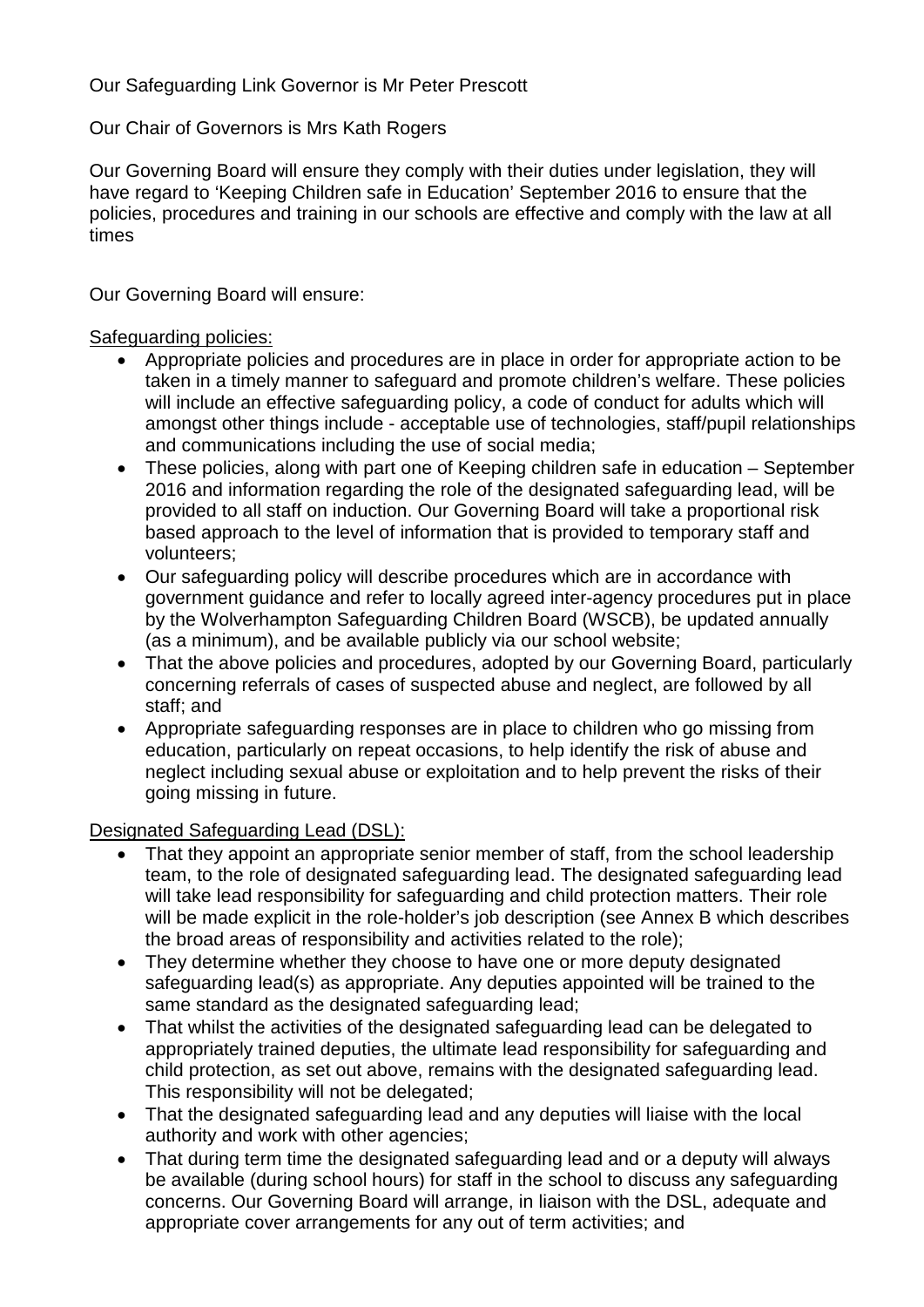• The designated safeguarding lead and any deputies will undergo training to provide them with the knowledge and skills required to carry out the role. The training will be updated every two years. The DSL will attend Prevent training. In addition to their formal training, as set out above, their knowledge and skills will be updated, (for example via e-bulletins, meeting other designated safeguarding leads, or taking time to read and digest safeguarding developments), at regular intervals, but at least annually.

# Inter-agency working:

- That our school contributes to inter-agency working in line with the statutory guidance 'Working together to safeguard children'. Our school will work with social care, the police, health services and other services to promote the welfare of children and protect them from harm. This includes providing a co-ordinated offer of early help when additional needs of children are identified and contributing to inter-agency plans to provide additional support to children subject to child protection plans. Our school will allow access for children's social care from the host local authority and, where appropriate, from a placing local authority, for that authority to conduct, or to consider whether to conduct, a section 17 or a section 47 assessment;
- That our safeguarding arrangements take into account the procedures and practice of the local authority as part of the inter-agency safeguarding procedures set up by the WSCB. This will include understanding and reflecting local protocols for assessment and the WSCB's threshold document along with supplying information as requested by the WSCB; and
- Information is shared appropriately between professionals and local agencies.

# Staff Training:

- That all staff members undergo safeguarding and child protection training at induction. The training will be regularly updated. Our induction and training will be in line with advice from WSCB. In addition all staff members will receive regular safeguarding and child protection updates (for example, via staff meetings), as required, but at least annually, to provide them with relevant skills and knowledge to safeguard children effectively; and
- Our Governing Board recognise the expertise staff build by undertaking safeguarding training and managing safeguarding concerns on a daily basis. Opportunity will therefore be provided for staff to contribute to and shape safeguarding arrangements and child protection policy.

# Online Safety:

• Appropriate filters and appropriate monitoring systems are in place and take care that "over blocking" does not lead to unreasonable restrictions as to what children can be taught with regards to online teaching and safeguarding.

# Opportunities to Teach Safeguarding:

• Children are taught about safeguarding, including online, through teaching and learning opportunities, as part of providing a broad and balanced curriculum.

# Inspection

• They are familiar with the Ofsted New Common Inspection Framework and safeguarding: Inspecting safeguarding in early years, education and skills settings.

# Safer Recruitment:

• They prevent people who pose a risk of harm from working with children by adhering to statutory responsibilities to check staff who work with children*,* taking proportionate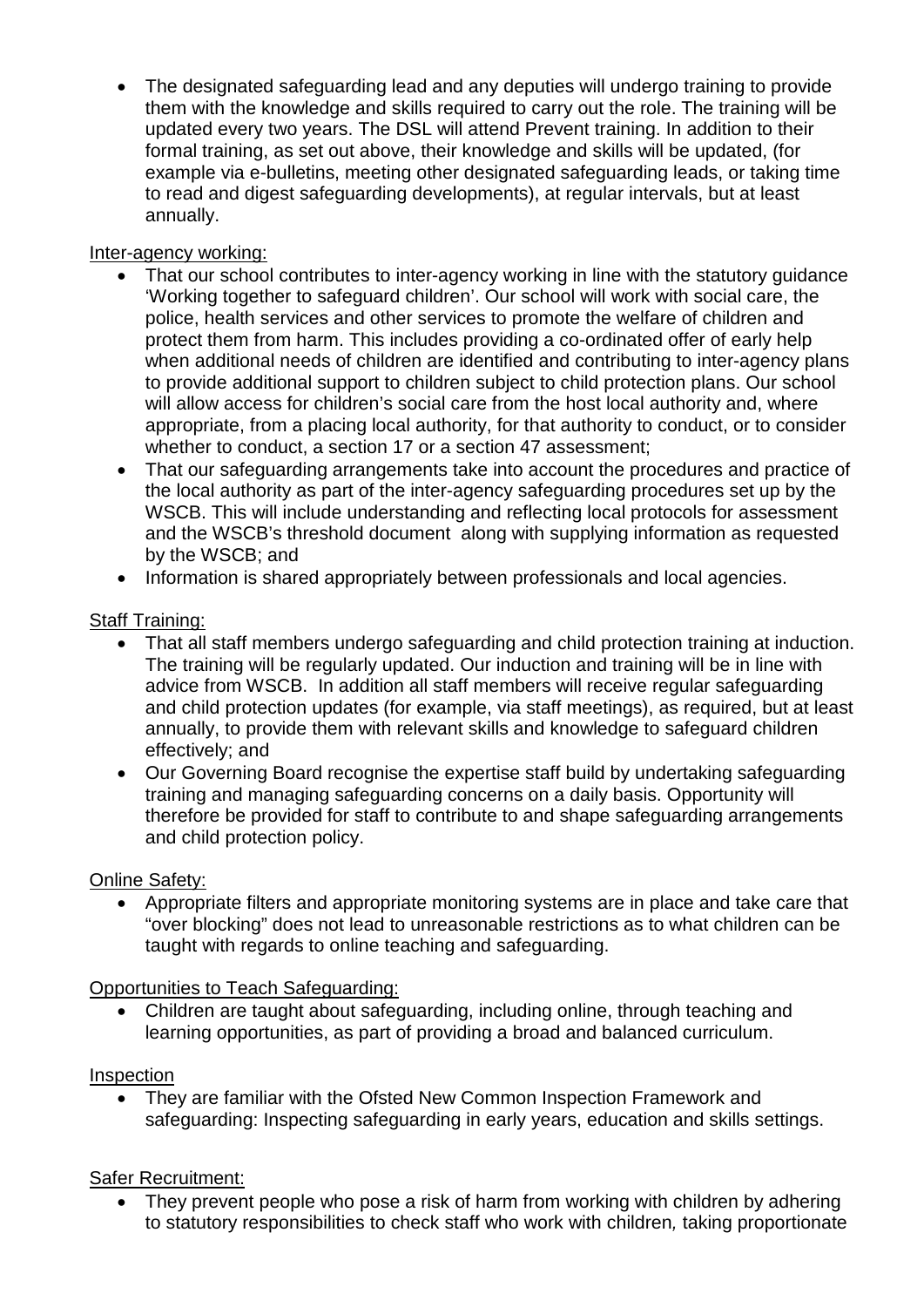decisions on whether to ask for any checks beyond what is required; and ensuring volunteers are appropriately supervised. Our school has written recruitment and selection policies and procedures in place; and

• At least one person on any appointment panel has undertaken appropriate safer recruitment training.

## Managing Allegations:

- There are procedures in place to handle allegations against teachers, headteachers, educators, practitioners, volunteers and other staff. Such allegations will be referred to the designated officer, Paul Cooper, at the local authority by the appropriate person; and
- Procedures are in place to make a referral to the Disclosure and Barring Service (DBS) if a person in regulated activity has been dismissed or removed due to safeguarding concerns, or would have been had they not resigned. Our Governing Board is aware that this is a legal duty and failure to refer when the criteria are met is a criminal offence.

## Allegations of abuse made against other children

• That staff should recognise that children are capable of abusing their peers. Our Governing Board will ensure that our safeguarding policy includes procedures to minimise the risk of peer on peer abuse and sets out how allegations of peer on peer abuse will be investigated and dealt with taking into account the age and development stage of our pupils.

## The Child's wishes

• The child's wishes and feelings are taken into account when determining what action to take and what services to provide. Systems are in place for children to express their views and give feedback. Systems and processes will operate with the best interests of the child at their heart.

# Looked after children

• That staff have the skills, knowledge and understanding necessary to keep looked after children safe and that appropriate staff have the information they need in relation to a child's looked after legal status (whether they are looked after under voluntary arrangements with consent of parents or on an interim or full care order) and contact arrangements with birth parents or those with parental responsibility. They should also have information about the child's care arrangements and the levels of authority delegated to the carer by the authority looking after him/her. The designated safeguarding lead should have details of the child's social worker and the name of the virtual school head in the authority that looks after the child.

# The designated teacher

• They appoint a designated teacher to promote the educational achievement of children who are looked after and to ensure that this person has appropriate training.

# Virtual school heads

• The designated teacher works with the virtual school head to discuss how looked after children funding can be best used to support the progress of looked after children in the school and meet the needs identified in the child's personal education plan.

# Children with Special Educational Needs and Disabilities

• Our safeguarding policy reflects the fact that additional barriers can exist when recognising abuse and neglect in children with special educational needs and disabilities. This can include: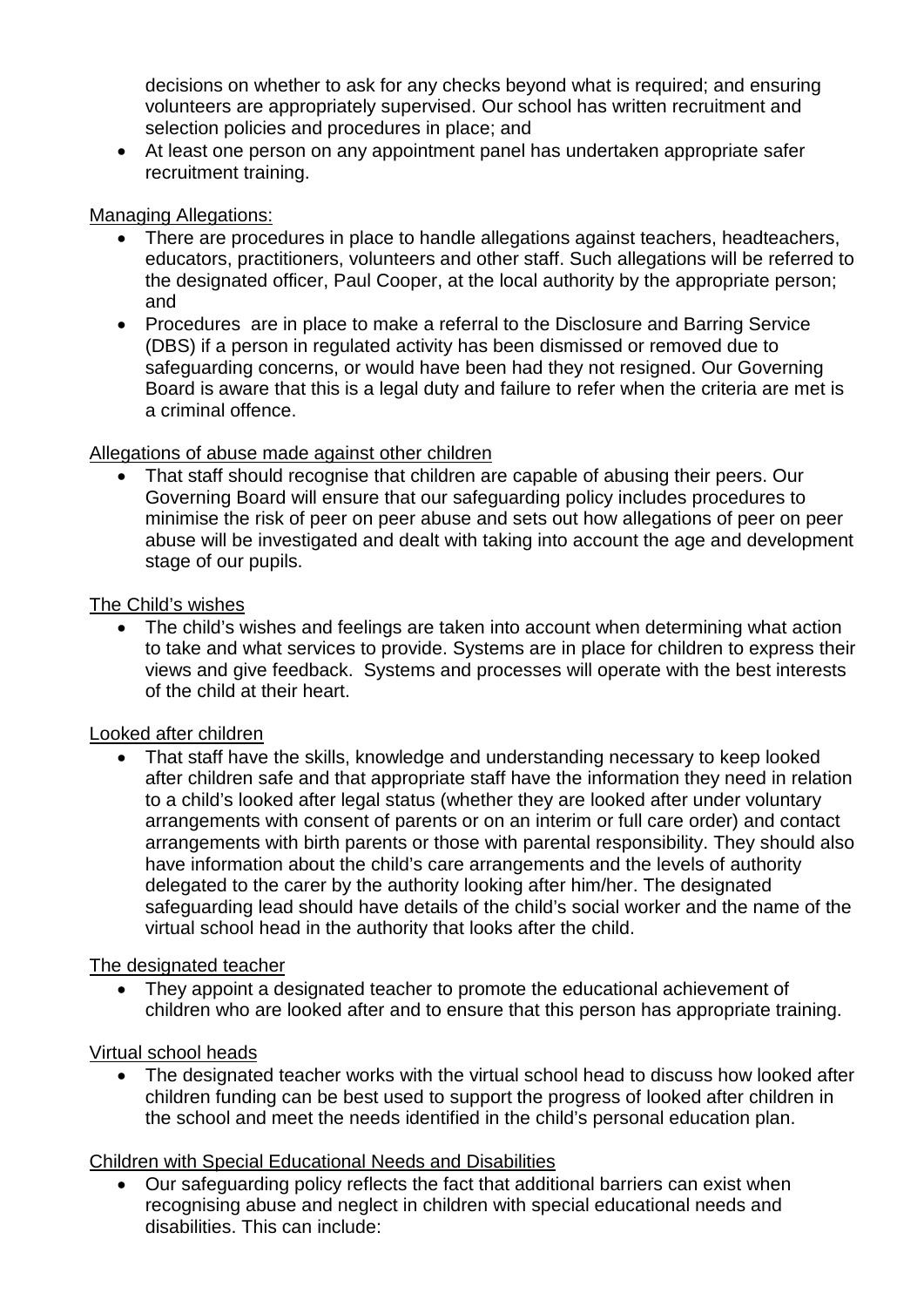- Assumptions that indicators of possible abuse such as behaviour, mood and injury relate to the child's disability without further exploration;
- Children with SEN and disabilities can be disproportionally impacted by things like bullying- without outwardly showing any signs; and
- Communication barriers and difficulties in overcoming these barriers.

# **Designated Safeguarding Lead (ANNEX B KCSIE 2016)**

Our DSL is Emma Smith

Our Deputy DSL/s are Lyanne Ellitts and Wendy Binder

At Bilston Nursery School the designated lead in line with Keeping Children Safe in Education 2016 is expected to:

#### Manage referrals:

- Refer cases of suspected abuse to the local authority children's social care as required;
- Support staff who make referrals to local authority children's social care;
- Refer cases to the Channel programme where there is a radicalisation concern as required:
- Support staff who make referrals to the Channel programme;
- Refer cases where a person is dismissed or left due to risk/harm to a child to the Disclosure and Barring Service as required; and
- Refer cases where a crime may have been committed to the Police as required.

## Work with others:

- As required, liaise with the "case manager" (as per Part four KCSIE 2016) and the designated officer(s) at the local authority for child protection concerns (all cases which concern a staff member); and
- Liaise with staff on matters of safety and safeguarding and when deciding whether to make a referral by liaising with relevant agencies. Act as a source of support, advice and expertise for staff.

#### Undertake training:

- Undergo training to provide them with the knowledge and skills required to carry out the role. This training will be updated at least every two years. The designated safeguarding lead should undertake Prevent awareness training. In addition to the formal training set out above, their knowledge and skills will be refreshed (this might be via e-bulletins, meeting other designated safeguarding leads, or simply taking time to read and digest safeguarding developments) at regular intervals, as required, but at least annually, to allow them to understand and keep up with any developments relevant to their role so they;
- Understand the assessment process for providing early help and intervention.
- Have a working knowledge of how local authorities conduct a child protection case conference and a child protection review conference and be able to attend and contribute to these effectively when required to do so;
- Ensure each member of staff has access to and understands the school's safeguarding policy and procedures, especially new and part time staff;
- Are alert to the specific needs of children in need, those with special educational needs and young carers
- Are able to keep detailed, accurate, secure written records of concerns and referrals;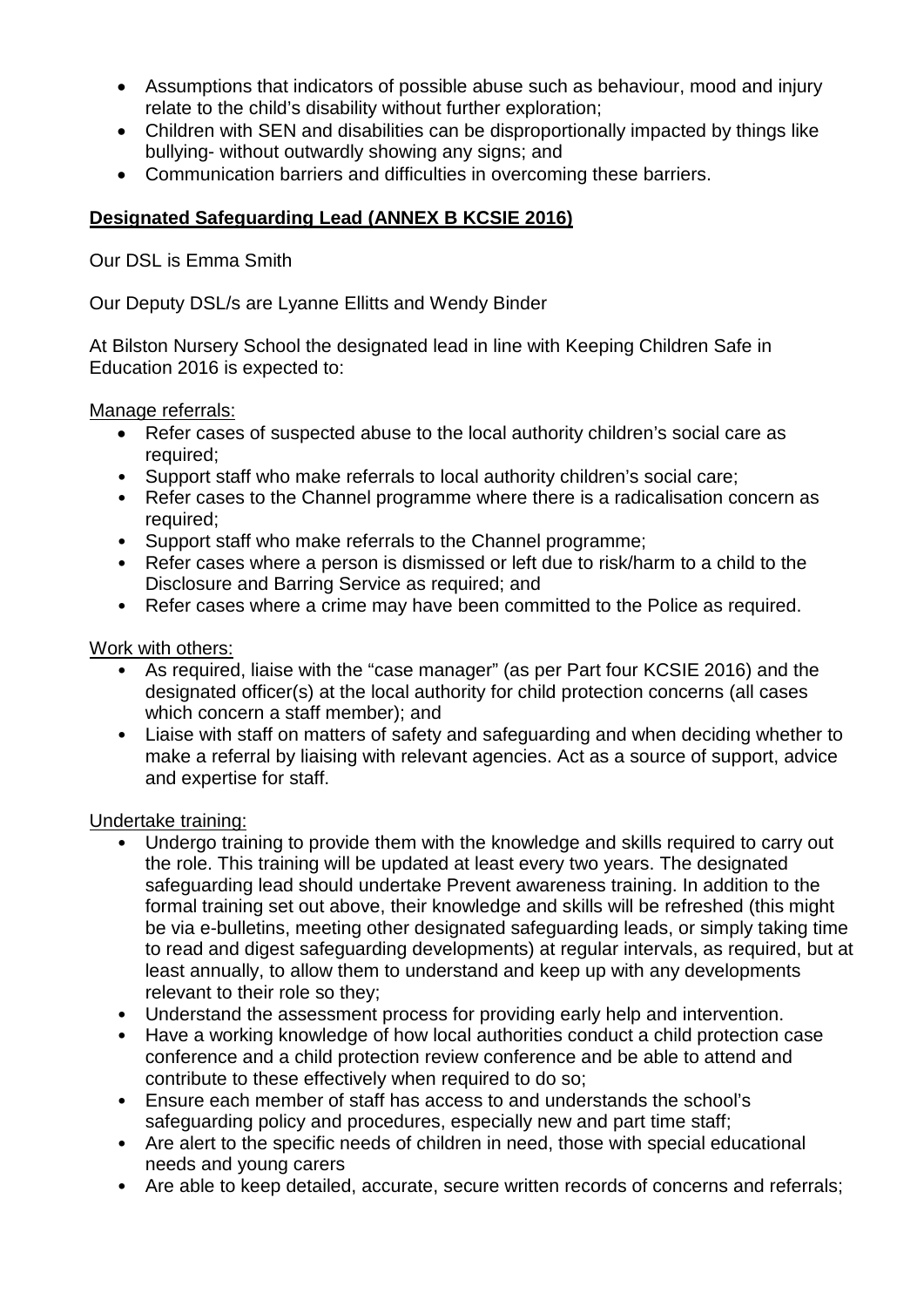- Understand and support the school with regards to the requirements of the Prevent duty and are able to provide advice and support to staff on protecting children from the risk of radicalisation;
- Obtain access to resources and attend any relevant or refresher training courses; and
- Encourage a culture of listening to children and taking account of their wishes and feelings, among all staff, in any measures the school may put in place to protect them.

Raise Awareness:

- Ensure the school safeguarding policies are known, understood and used appropriately;
- Ensure the school safeguarding policy is reviewed annually (as a minimum) and the procedures and implementation are updated and reviewed regularly, and work with governing bodies or proprietors regarding this;
- Ensure the safeguarding policy is available publicly and parents are aware of the fact that referrals about suspected abuse or neglect may be made and the role of the school in this; and
- Link with the WSCB to make sure staff are aware of training opportunities and the latest local policies on safeguarding.

Child Protection File:

• Ensure a child's protection file is transferred to the new school as soon as possible. This should be transferred separately from the main pupil file, ensuring secure transit and confirmation of receipt should be obtained.

Availability:

• Be available (during school hours) for staff in the school to discuss any safeguarding concerns and contactable by telephone during activities during the school holidays.

# **All staff**

The Teacher Standards (2012*)* state that teachers, including headteachers, should safeguard children's wellbeing and maintain public trust in the teaching profession as part of their professional duties. We extend this level of duty to include all of the staff and volunteers who work at Bilston Nursery School.

- All staff have a responsibility to provide a safe environment in which children can learn;
- All staff have a responsibility to identify children who may be in need of extra help or who are suffering, or are likely to suffer, significant harm. All staff have a responsibility to take appropriate action, working with other services as needed;
- In addition to working with the designated safeguarding lead staff members should be aware that they may be asked to support social workers to take decisions about individual children;
- During induction all staff members will be made aware of the systems within our school which support safeguarding and these will be explained to them as part of their induction. This includes: the safeguarding policy; the staff code of conduct; KCSIE 2016, role of the DSL and the names of the designated safeguarding lead and deputies. (Please refer to our Induction policy and procedures);
- All staff members will receive appropriate safeguarding updates regularly, but at least annually;
- All staff members will be made aware of the signs of abuse and neglect so that they are able to identify cases of children who may be in need of help or protection;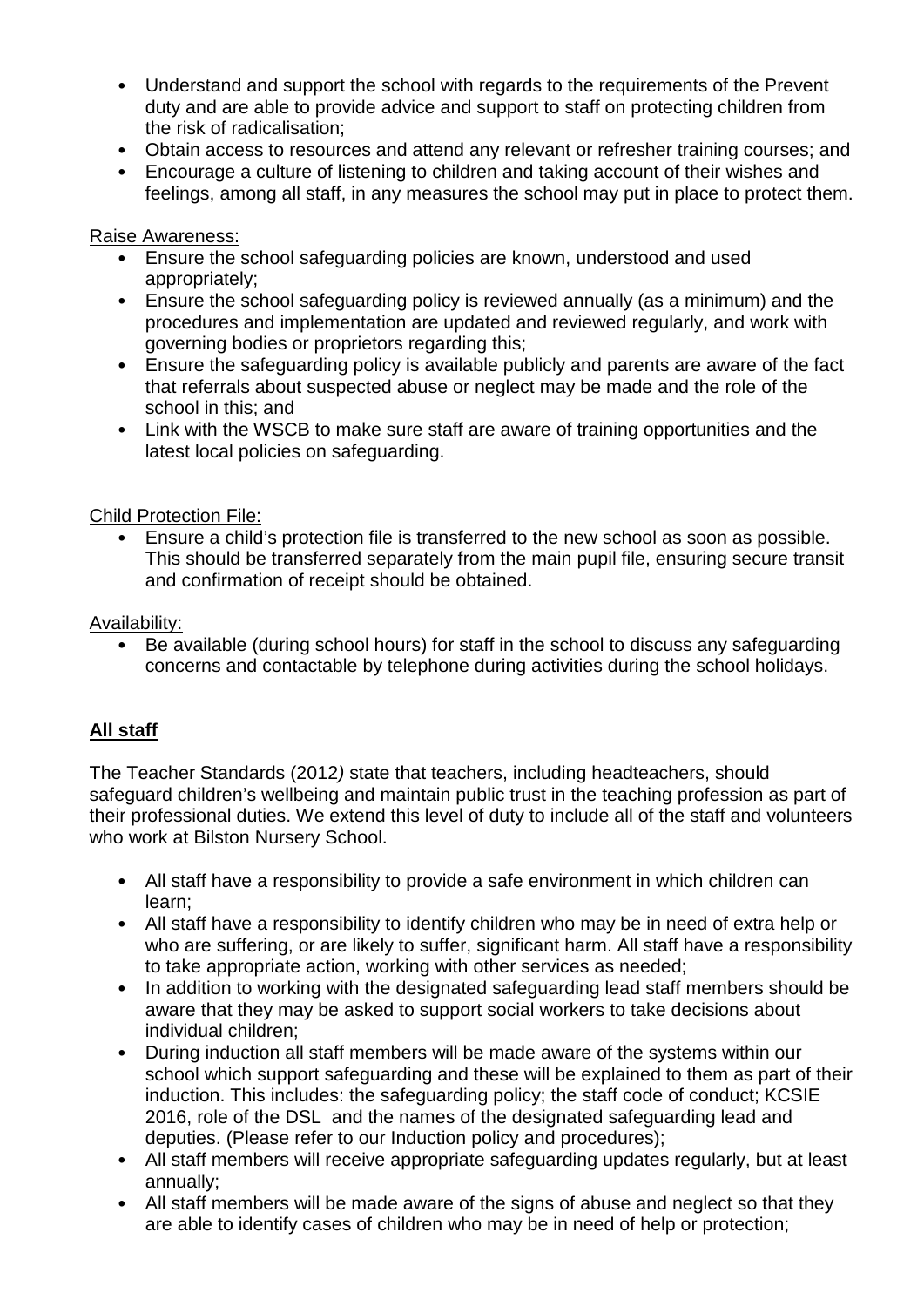- Staff members working with children are advised to maintain an attitude of 'it could happen here' where safeguarding is concerned. When concerned about the welfare of a child, staff members should always act in the best interests of the child and talk to the DSL;
- Staff should ensure that if a child has made a disclosure, they are aware that the information will only be shared with the DSL and other adults that wish to keep them safe, in an age appropriate manner. Under no circumstances, should staff agree to keep information a secret, even if they intend to share it; and
- A child going missing from an education setting is a potential indicator of abuse or neglect. Staff members should follow the school procedures for dealing with children who go missing, particularly on repeat occasions. This includes reporting concerns of absence.

# **Volunteers, work experience and students:**

During induction, volunteers, work experience and students will be given information about how to report any concerns about children's safety and welfare. Further, they will be briefed on the school's confidentiality policy and the code of conduct that we expect from all in our school.

Therefore volunteers and students have the responsibility to:

- Work within the school's code of conduct, KCSIE 2016, safeguarding policy and confidentiality/information sharing expectations; and
- Immediately share any concerns about a child's welfare with the DSL.

## **Parental Responsibilities**

At Bilston Nursery School we have an open door policy where we encourage parents to share any concerns regarding their own children or any other child/children who they feel may be at risk of harm. All concerns will be explored in a sensitive and timely manner. Parents /carers should ensure their child attends school and that they arrive on time and are collected on time.

We expect parents/carers to notify us of any changes in family circumstances and inform us of any changes of address and contact numbers.

#### **Children's Responsibilities**

In our school we respect our children. The atmosphere within our school is one that encourages all children to do their best and to talk freely about any concerns or worries. We provide opportunities that enable our children to take and make decisions for themselves. Children will always be taken seriously and listened to if they seek help from a member of staff. Our school encourages all pupils to share any worries or concerns with any adult in the school at any time.

# **2. Confidentiality and Information Sharing**

Our school adopts the principles outlined in the DfE Information Sharing Guidance (March 2015)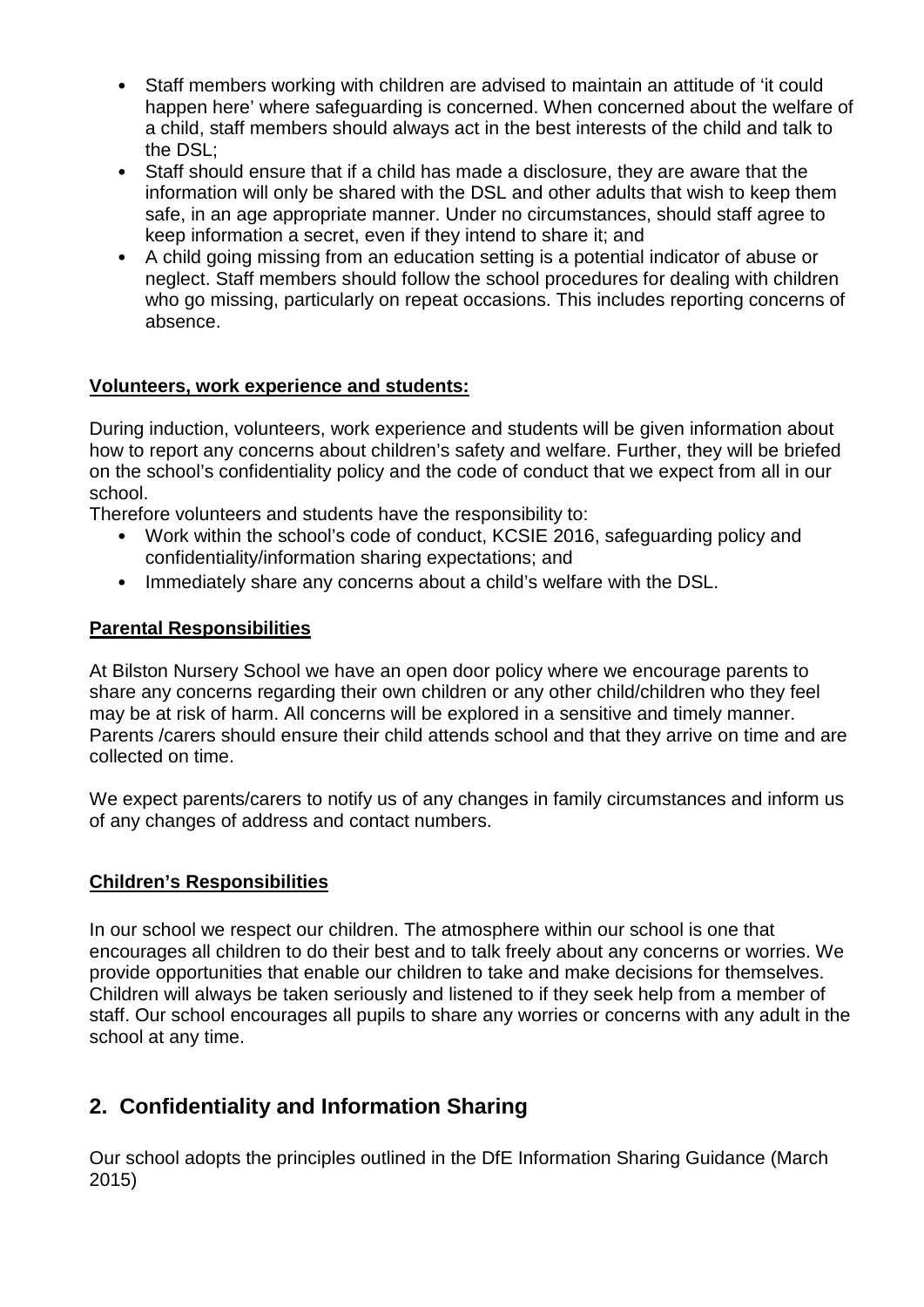We recognise that all matters relating to child protection are confidential. The Headteacher or DSLs will disclose any information about a child to other members of staff on a need to know basis only. All staff must be aware that they have a professional responsibility to share information with other statutory agencies in order to safeguard children.

All staff must be aware that they cannot promise a child or parents to keep secrets which might compromise the child's safety or wellbeing. If a child wishes to confide in a member of staff/volunteer and requests that the information is kept secret, the member of staff/volunteer will tell the child, in an appropriate manner to the individual needs of the child, that they cannot promise confidentiality and may need to pass the information on to help keep the child or other children safe. All information and data is stored securely and any information or data is shared on a need to know basis.

# **3. Communication with Parents**

The school will endeavour to ensure that parents have an understanding of the responsibilities placed on the school and staff for safeguarding children. This information is provided on our school web-site and in induction documents when a child starts school.

Where appropriate, we will discuss any concerns about a child with the child's parents. The DSL will normally do this in the event of a suspicion or disclosure. Other staff will only talk to parents about a suspicion or disclosure following consultation with the DSL.

Staff should speak to parents about matters that may be explained as normal age appropriate behaviour or marks such as bruises unless the nature of these raises suspicion that the child may be at risk of harm. Our school recognises that, due to their age, pupils will arrive at school with bruises, marks or scratches that are a normal part of growing up and staff will speak to parents about these as normal part of our practice.

Our school will always discuss concerns with parents/carers and consent for any referrals should be sought by the DSL unless to do so would:

- Place the child at risk of significant harm or further risk of significant harm;
- Place a vulnerable adult at risk of harm; and
- Compromise any enquiries that need to be undertaken by children's social care or the police.

In the best interests of safeguarding children there may be occasions when the school has to consult with other agencies without a parent or carer's prior knowledge. Our first concern and responsibility is the child's welfare and we have a duty to protect children first and always. Such consultation may result in a formal referral which could prompt visits from social care and/or the police. We fully understand that this can be a very distressing set of circumstances. Our school will follow the procedures required by the Wolverhampton Safeguarding Children Board.

Our school will employ the services of an interpreter if required.

# **4. Types and Signs of Abuse**

Types and signs of abuse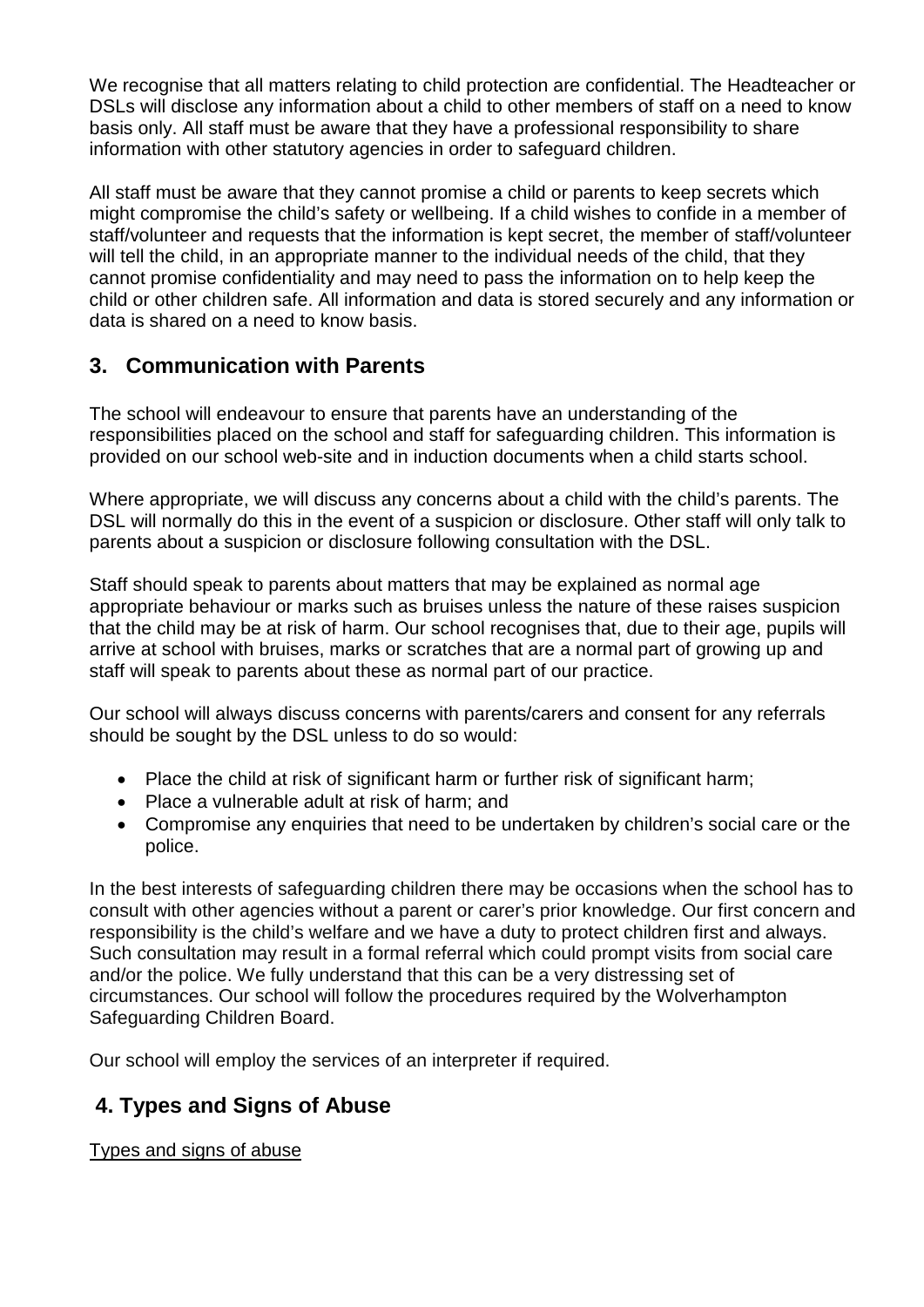All staff and volunteers are familiar with the types and signs of abuse, they are aware that abuse, neglect and safeguarding issues are rarely standalone events that can be covered by one definition or label. In most cases multiple issues will overlap with one another.

All staff are expected to be vigilant at all times, taking account of the following.

**Abuse:** a form of maltreatment of a child. Somebody may abuse or neglect a child by inflicting harm or by failing to act to prevent harm. Children may be abused in a family or in an institutional or community setting by those known to them or, more rarely, by others (e.g. via the internet). They may be abused by an adult or adults or another child or children.

**Physical abuse**: a form of abuse which may involve hitting, shaking, throwing, poisoning, burning or scalding, drowning, suffocating or otherwise causing physical harm to a child. Physical harm may also be caused when a parent or carer fabricates the symptoms of, or deliberately induces, illness in a child.

Some signs:

- Bruising of various ages
- Bite marks
- Burns and scalds
- Fractures in non-mobile children
- Injuries in unusual areas or with well defined edges
- Old injuries or scars
- Refusal to discuss injuries
- Inconsistent explanations
- Talk of punishment which seems excessive
- Arms and legs kept covered in hot weather
- Reluctance to remove clothing for PE or swimming

**Emotional abuse**: the persistent emotional maltreatment of a child such as to cause severe and adverse effects on the child's emotional development. It may involve conveying to a child that they are worthless or unloved, inadequate, or valued only insofar as they meet the needs of another person. It may include not giving the child opportunities to express their views, deliberately silencing them or 'making fun' of what they say or how they communicate. It may feature age or developmentally inappropriate expectations being imposed on children. These may include interactions that are beyond a child's developmental capability as well as overprotection and limitation of exploration and learning, or preventing the child participating in normal social interaction. It may involve seeing or hearing the ill-treatment of another. It may involve serious bullying (including cyber-bullying), causing children frequently to feel frightened or in danger, or the exploitation or corruption of children. Some level of emotional abuse is involved in all types of maltreatment of a child, although it may occur alone.

#### Some signs:

- Physical, mental or emotional development delay
- Abnormal attachment to parents/carer
- Low self-esteem
- Lack of confidence
- Over-reaction to making mistakes
- Fear of new situations
- Fear of parents being contacted
- Self-harm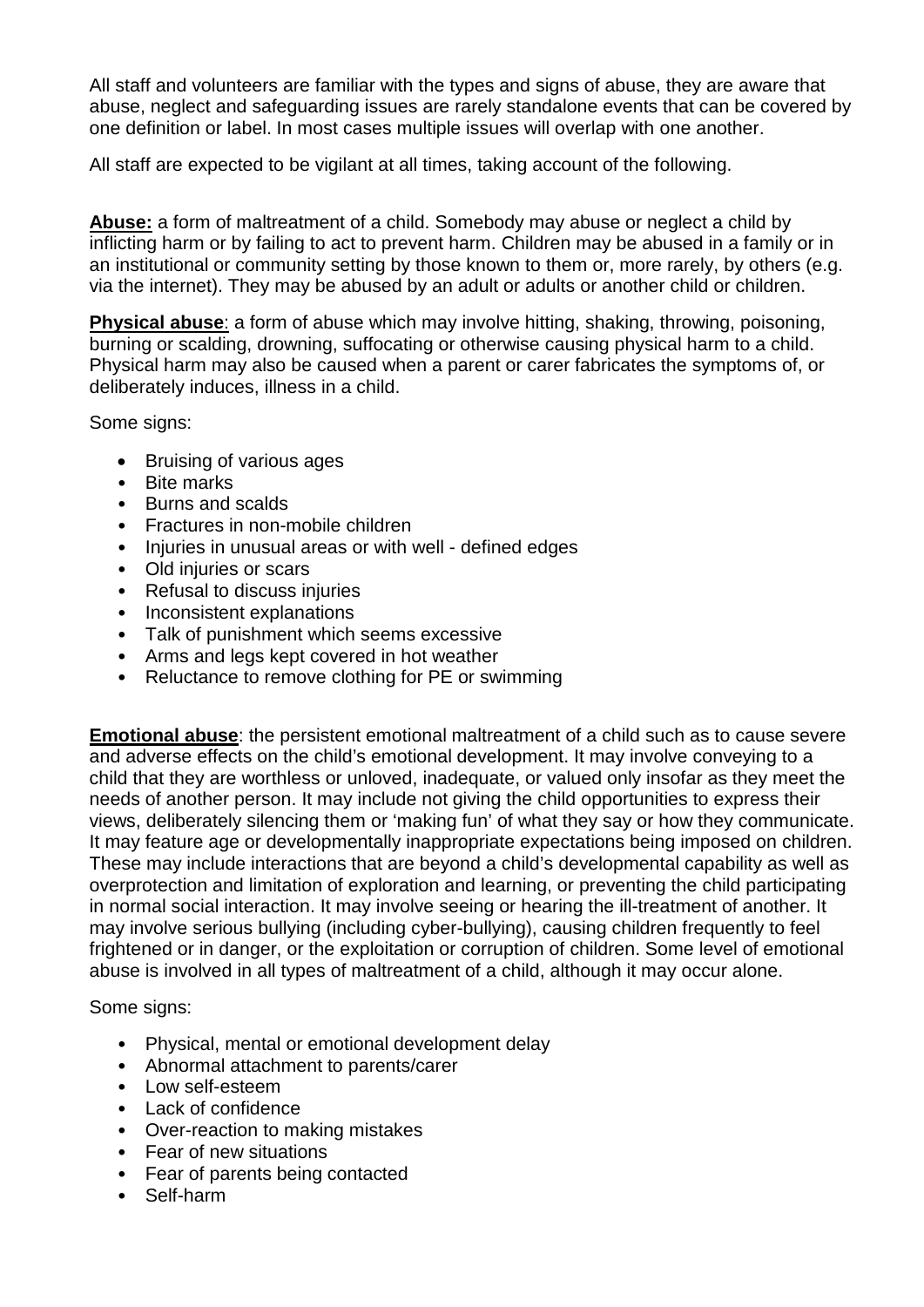**Sexual abuse:** involves forcing or enticing a child or young person to take part in sexual activities, not necessarily involving a high level of violence, whether or not the child is aware of what is happening. The activities may involve physical contact, including assault by penetration (for example rape or oral sex) or non-penetrative acts such as masturbation, kissing, rubbing and touching outside of clothing. They may also include non-contact activities, such as involving children in looking at, or in the production of, sexual images, watching sexual activities, encouraging children to behave in sexually inappropriate ways, or grooming a child in preparation for abuse (including via the internet). Sexual abuse is not solely perpetrated by adult males. Women can also commit acts of sexual abuse, as can other children.

Some signs:

- Aggression
- Withdrawn
- Self-harming, including eating disorders
- Distrust of familiar adult
- Wetting or soiling day and night
- Fear of undressing for sport or swimming
- Sleep disturbances or nightmares
- Apparent secrecy about social activities or special friends
- Inappropriate sexualized conduct
- Drawings of sexual behaviours
- Sexually explicit behaviour

**Neglect:** the persistent failure to meet a child's basic physical and/or psychological needs, likely to result in the serious impairment of the child's health or development. Neglect may occur during pregnancy as a result of maternal substance abuse. Once a child is born, neglect may involve a parent or carer failing to: provide adequate food, clothing and shelter (including exclusion from home or abandonment); protect a child from physical and emotional harm or danger; ensure adequate supervision (including the use of inadequate care-givers); or ensure access to appropriate medical care or treatment. It may also include neglect of, or unresponsiveness to, a child's basic emotional needs.

Some signs:

- Provide adequate food, clothing and shelter (including exclusion from home or abandonment)
- Protect a child from physical and emotional harm or danger;
- Ensure adequate supervision (including the use of inadequate care-givers)
- Ensure access to appropriate medical care or treatment
- neglect of or unresponsiveness to a child's basic emotional needs
- Under weight for age
- Hungry
- **Tired**
- Poor state of clothing for the child's size, weather or time of year
- Persistently dirty with a body odour
- Frequent lateness or non-attendance
- Compulsive stealing or scavenging
- Poor health and untreated medical problems
- Lack of immunisations
- Frequently missed medical appointments

The list of signs is not an exhaustive list.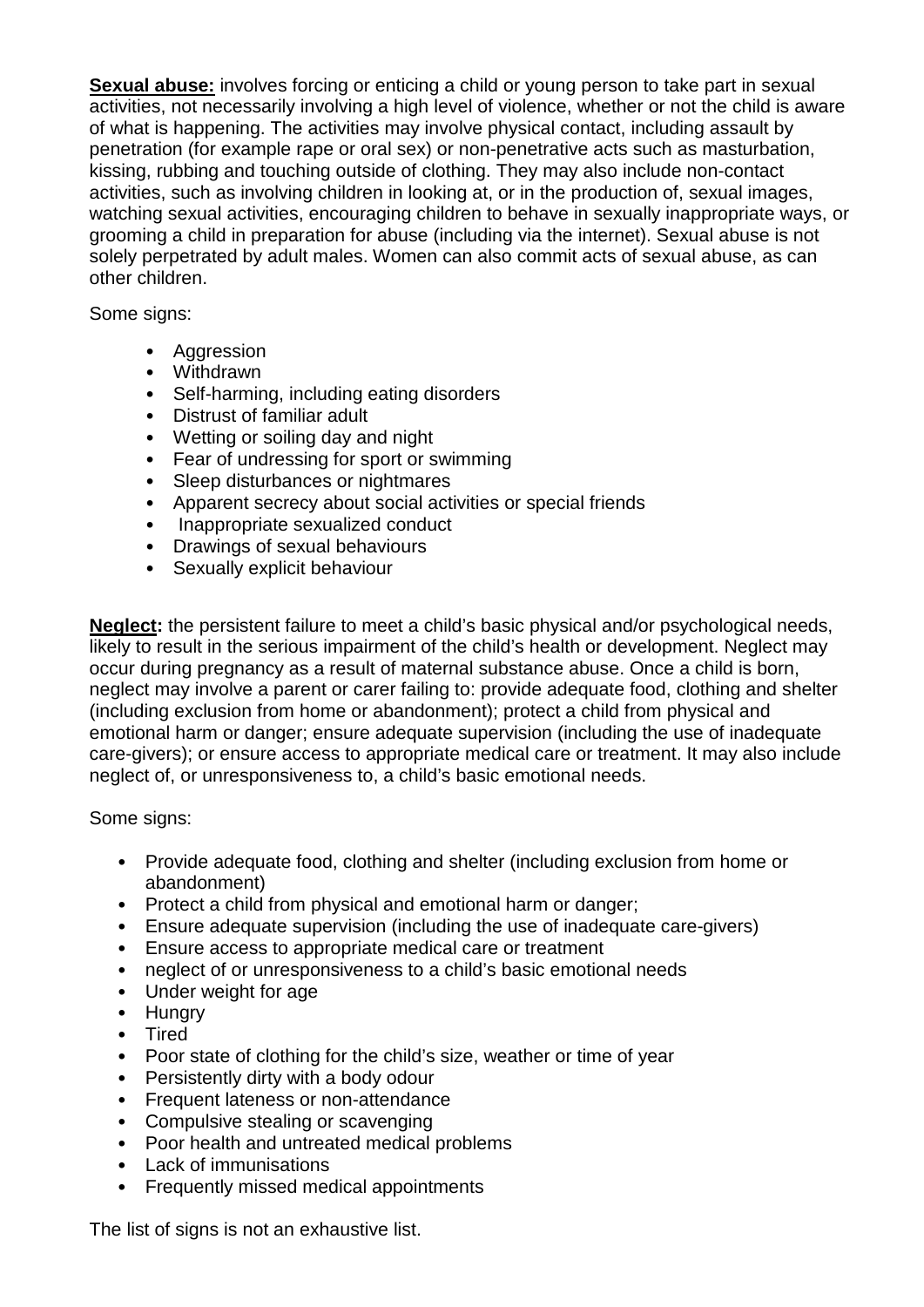If staff recognise any of these signs they should not presume that the child is being abused, but MUST report their concerns to the DSL or DDSL.

# **5. Children Missing from Education (KCSIE – Annex A pg 51)**

## (PLEASE NOTE THIS SECTION MAY CHANGE IN SEPT 2016 DUE TO AMENDMENTS THE GOVERNMENT INTEND TO IMPLEMENT)

Staff at Bilston Nursery School are aware that a child going missing from education is a potential indicator of abuse or neglect. Whilst attendance at Nursery School is non-statutory our staff will follow the school's procedures for unauthorised absence and for dealing with children that go missing from education to help identify the risk of abuse and neglect, including sexual exploitation, and to help prevent the risks of their going missing in future.

Our school has appropriate safeguarding policies, procedures and responses for children who go missing from education, particularly on repeat occasions. Parents of children who have been absent from school for three days without a reason being given, will be contacted. If, after repeated attempts, parents can not be contacted the school will make further enquiries including contacting:

- other contacts whose details are on file
- local schools and the early help service to identify if child has been registered

If the whereabouts of the child can not be identified the case will be raised, if appropriate, at the Locality drop-in session with social care and early help services.

Our staff are alert to signs to look out for and the individual triggers to be aware of when considering the risks of potential safeguarding concerns such as travelling to conflict zones and Female Genital Mutilation.

Our school has admission and attendance registers. All pupils are placed on both registers.

# **6. Child Sexual Exploitation (CSE)**

The definition of child sexual exploitation is as follows:

Child sexual exploitation is a form of child sexual abuse. It occurs where an individual or group takes advantage of an imbalance of power to coerce, manipulate or deceive a child or young person under the age of 18 into sexual activity (a) in exchange for something the victim needs or wants, and/or (b) for the financial advantage or increased status of the perpetrator or facilitator. The victim may have been sexually exploited even if the sexual activity appears consensual. Child sexual exploitation does not always involve physical contact; it can also occur through the use of technology.

Like all forms of child sexual abuse, child sexual exploitation:

- can affect any child or young person (male or female) under the age of 18 years, including 16 and 17 year olds who can legally consent to have sex;
- can still be abuse even if the sexual activity appears consensual;
- can include both contact (penetrative and non-penetrative acts) and non-contact sexual activity; can take place in person or via technology, or a combination of both;
- can involve force and/or enticement-based methods of compliance and may, or may not, be accompanied by violence or threats of violence;
- may occur without the child or young person's immediate knowledge (through others copying videos or images they have created and posting on social media, for example);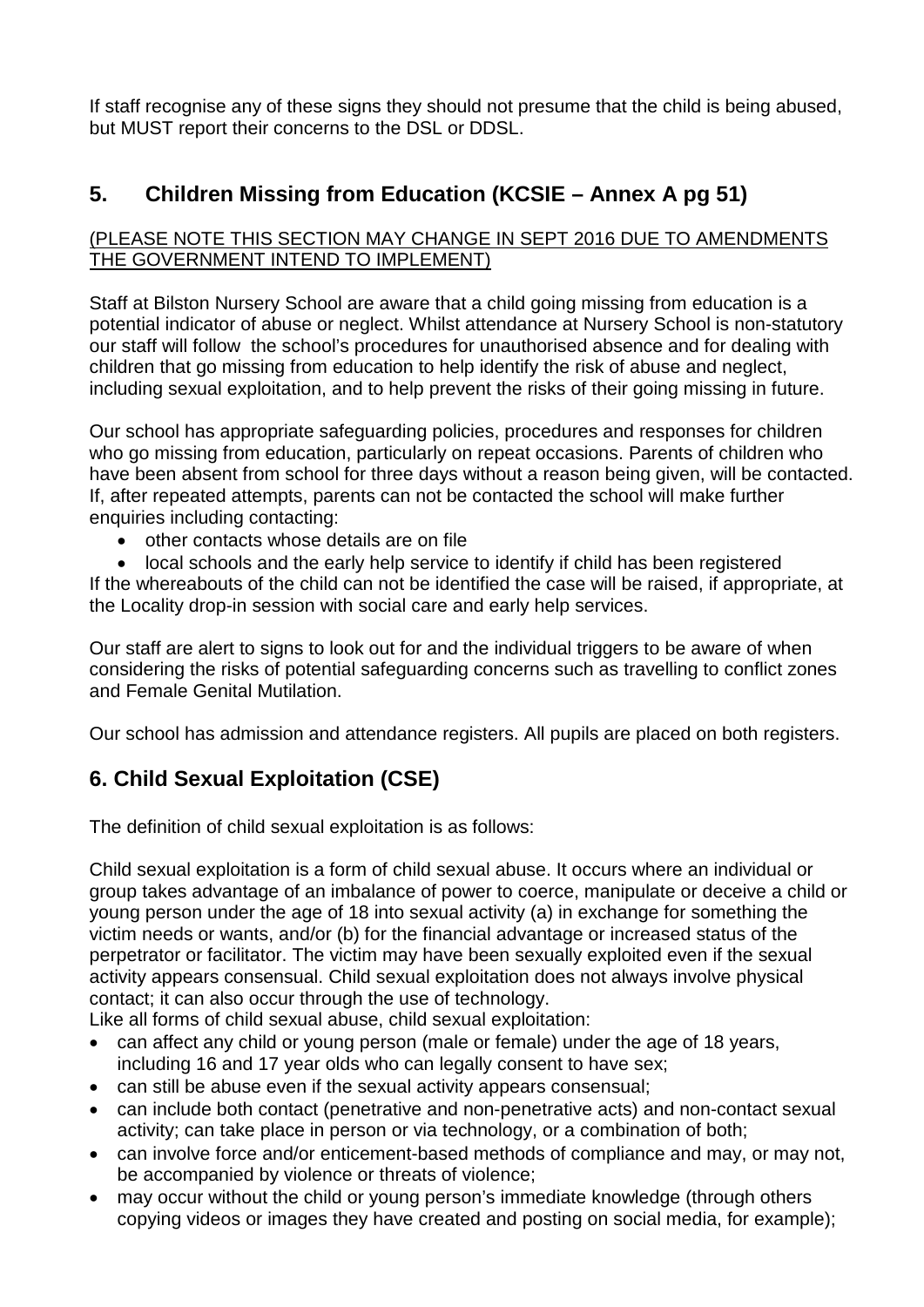- can be perpetrated by individuals or groups, males or females, and children or adults. The abuse can be a one-off occurrence or a series of incidents over time, and range from opportunistic to complex organised abuse; and
- is typified by some form of power imbalance in favour of those perpetrating the abuse. Whilst age may be the most obvious, this power imbalance can also be due to a range of other factors including gender, sexual identity, cognitive ability, physical strength, status, and access to economic or other resources.

Child sexual exploitation is never the victim's fault, even if there is some form of exchange: all children and young people under the age of 18 have a right to be safe and should be protected from harm.

At Bilston Nursery School we understand that any child in any community may be vulnerable to child exploitation, we will be alert to the fact that child sexual exploitation is complex and rarely presents in isolation of other needs and risks of harm (although this may not always be the case, particularly in relation to online abuse). Child sexual exploitation may be linked to other crimes and we will be mindful that a child who may present as being involved in criminal activity is actually being exploited.

At Bilston Nursery School we are aware that the following vulnerabilities are examples of the types of things children can experience that might make them more susceptible to child sexual exploitation:

- Having a prior experience of neglect, physical and/or sexual abuse;
- Lack of a safe/stable home environment, now or in the past (domestic violence or parental substance misuse, mental health issues or criminality, for example);
- Recent bereavement or loss:
- Social isolation or social difficulties;
- Economic vulnerability;
- Homelessness or insecure accommodation status;
- Connections with other children and young people who are being sexually exploited;
- Family members or other connections involved in adult sex work:
- Having a physical or learning disability;
- Being in care (particularly those in residential care and those with interrupted care histories); and
- Sexual identity.

We understand that not all children and young people with these vulnerabilities will experience child sexual exploitation. **Child sexual exploitation can also occur without any of these vulnerabilities being present.**

Children rarely self-report child sexual exploitation or are unable to due to their level of development so we understand it is vitally important that all staff at Bilston Nursery School are aware of the potential indicators of risk, which for very young children may including:

- Acquisition of money, clothes, mobile phones etc. without plausible explanation;
- Exclusion or unexplained absences from school,
- Inappropriate sexualised behaviour for age/sexually transmitted infections;
- Evidence of/suspicions of physical or sexual assault;
- Relationships with controlling or significantly older individuals or groups;
- Concerning use of internet or other social media;
- Increasing secretiveness around behaviours; and
- Self-harm or significant changes in emotional well-being.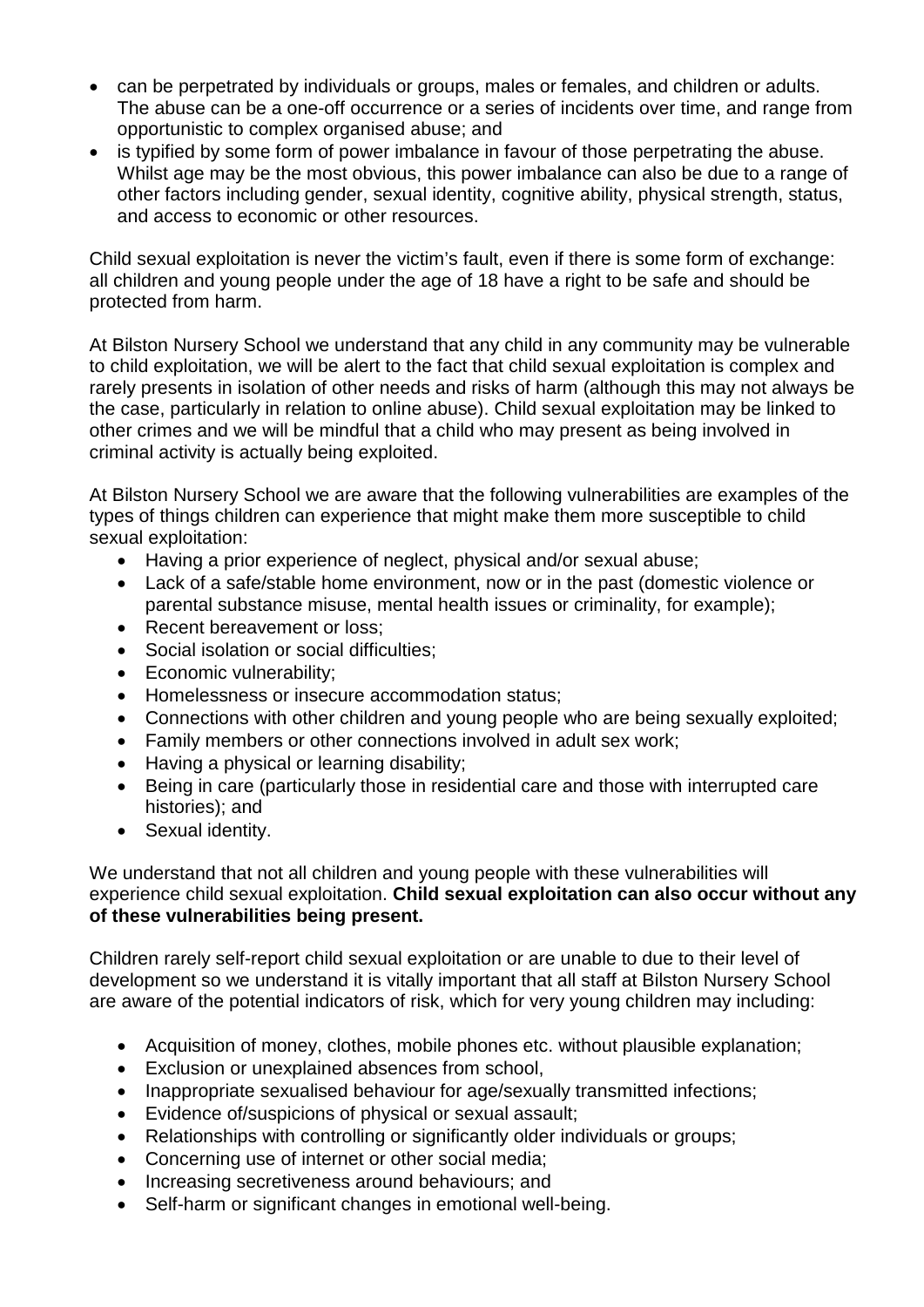We will remain open to the fact that child sexual exploitation can occur without any of these risk indicators being obviously present and be alert to the potential signs of abuse and neglect and to understand the procedures set out by local multi-agency safeguarding arrangements.

At Bilston Nursery School we will provide information and raise awareness of CSE including the signs, vulnerabilities and reporting procedures in line with WSCB guidelines

Staff will report any concerns regarding children at risk of CSE to the DSL or Deputy DSL who will then make a referral and liaise with other relevant statutory agencies, for example, social care, police and health professionals as required

Wolverhampton CSE Co-ordinator is Sandeep Gill

# **7. 'Honour based violence'**

So-called 'honour-based' violence (HBV) encompasses crimes which have been committed to protect or defend the honour of the family and/or the community, including Female Genital Mutilation (FGM), forced marriage, and practices such as breast ironing. All forms of so called HBV are abuse (regardless of the motivation) and will be handled and escalated as such. If staff have any concerns they will speak to the designated safeguarding lead.

# **8. Female Genital Mutilation (FGM)**

FGM comprises all procedures involving partial or total removal of the external female genitalia or other injury to the female genital organs. It is illegal in the UK and a form of child abuse with long-lasting harmful consequences. Section 5B of the Female Genital Mutilation Act 2003 (as inserted by section 74 of the Serious Crime Act 2015) places a statutory duty upon **teachers** along with regulated health and social care professionals in England and Wales, to report to the police where they discover (either through disclosure by the victim or visual evidence) that FGM appears to have been carried out on a girl under 18. Those failing to report such cases will face disciplinary sanctions. It will be rare for staff to see visual evidence, and they should not be examining pupils, but the same definition of what is meant by "to discover that an act of FGM appears to have been carried out" is used for all professionals to whom this mandatory reporting duty applies.

**Any Teacher** who discovers that an act of FGM appears to have been carried out on a **pupil under 18** must immediately report this to the police, personally.. Unless the member of staff has a good reason not to, they should also discuss any such case with the DSL and involve children's social care as appropriate.

**Any other member of staff** who discovers that an act of FGM appears to have been carried out on a **pupil under 18** must speak to the DSL.

The duty does not apply in relation to at risk or suspected cases. In these cases, all staff should inform the DSL and follow local safeguarding procedures.

Indicators that FGM has already occurred include:

- A pupil confiding in a professional that FGM has taken place
- A mother/family member disclosing that FGM has been carried out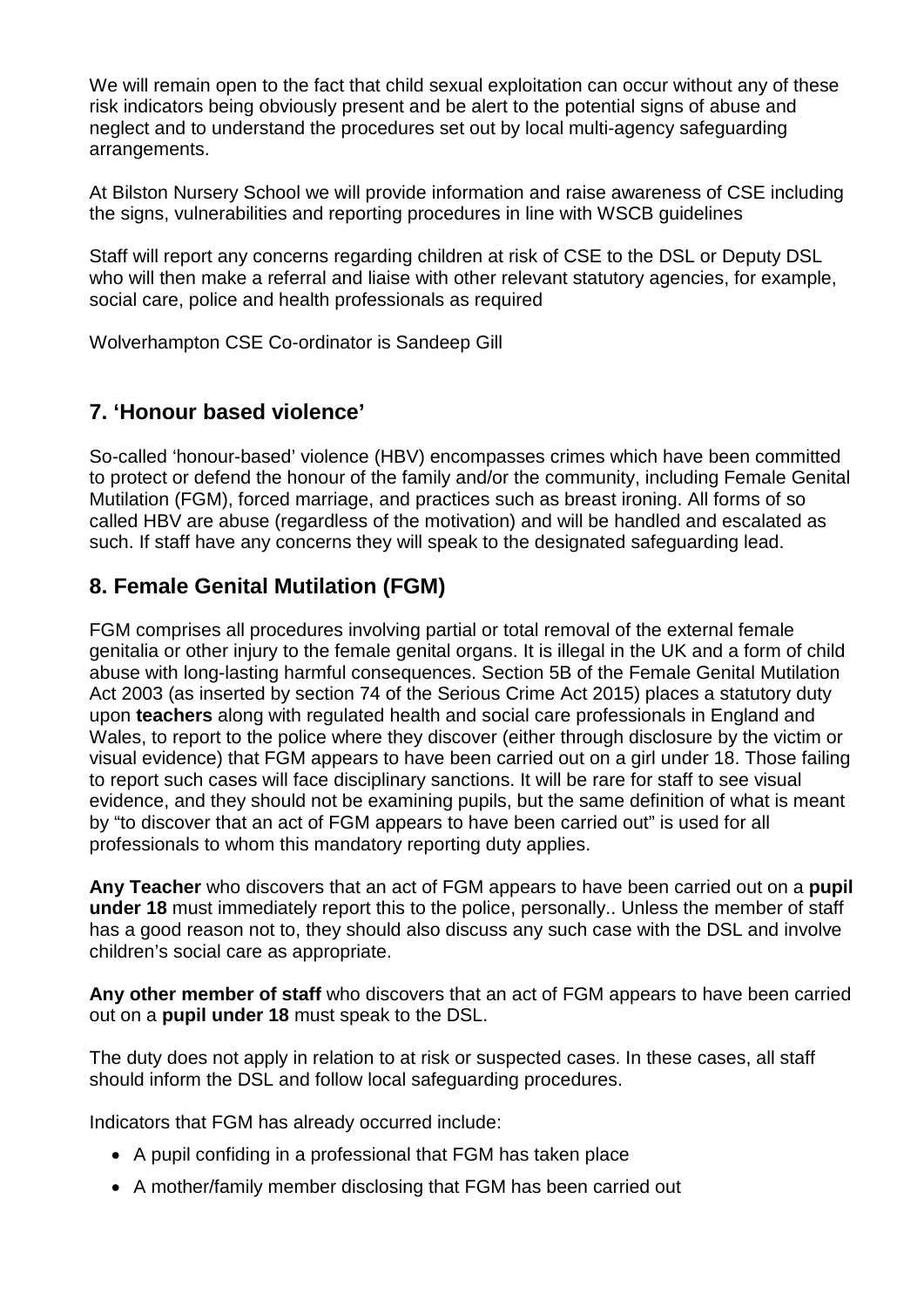- A family/pupil already being known to social services in relation to other safeguarding issues
- A girl:
	- o Having difficulty walking, sitting or standing, or looking uncomfortable
	- o Finding it hard to sit still for long periods of time (where this was not a problem previously)
	- o Spending longer than normal in the bathroom or toilet due to difficulties urinating
	- o Having frequent urinary or stomach problems
	- o Avoiding physical activities
	- o Being repeatedly absent from school, or absent for a prolonged period
	- o Demonstrating increased emotional and psychological needs for example, withdrawal or depression, or significant change in behaviour
	- o Asking for help, but not being explicit about the problem
	- o Talking about pain or discomfort between her legs

Potential signs that a pupil may be at risk of FGM include:

- The girl's family having a history of practising FGM (this is the biggest risk factor to consider)
- FGM being known to be practised in the girl's community or country of origin
- A family not engaging with professionals (health, education or other) or already being known to social care in relation to other safeguarding issues
- A girl:
	- o Having a mother, older sibling or cousin who has undergone FGM
	- o Having limited level of integration within UK society
	- o Confiding to a professional that she is to have a "special procedure" or to attend a special occasion to "become a woman"
	- o Talking about a long holiday to her country of origin or another country where the practice is prevalent, or parents stating that they or a relative will take the girl out of the country for a prolonged period
	- o Talking about FGM in conversation for example, a girl may tell other children about it (although it is important to take into account the context of the discussion)
	- o Being unexpectedly absent from school
	- o Having sections missing from her 'red book' (child health record) and/or attending a travel clinic or equivalent for vaccinations/anti-malarial medication

The above indicators and risk factors are not intended to be exhaustive.

# **9. Preventing Radicalisation**

From 1 July 2015 specified authorities, including all schools as defined in the summary of this guidance, are subject to a duty under section 26 of the Counter-Terrorism and Security Act 2015 ("the CTSA 2015"), in the exercise of their functions, to have "due regard" to the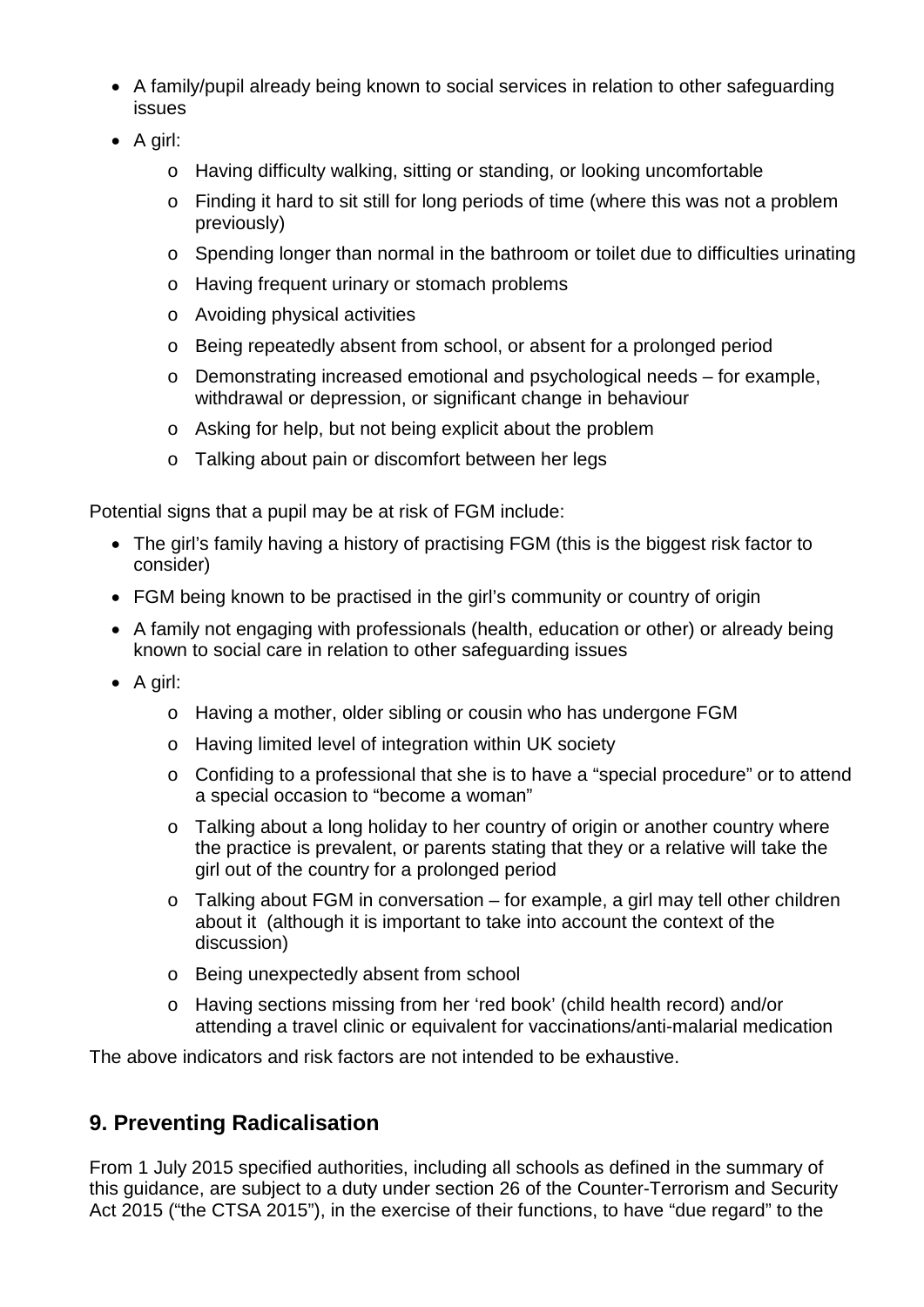need to prevent people from being drawn into terrorism". This duty is known as the Prevent duty. It applies to a wide range of public-facing bodies. Bodies to which the duty applies must have regard to statutory guidance issued under section 29 of the CTSA 2015. Paragraphs 57-76 of the statutory "Revised Prevent duty guidance: for England and Wales" (for schools) summarises the requirements on schools in terms of four general themes:

Radicalisation refers to the process by which a person comes to support terrorism and forms of extremism. Extremism is vocal or active opposition to fundamental British values, such as democracy, the rule of law, individual liberty, and mutual respect and tolerance of different faiths and beliefs.

Schools have a duty to prevent children from being drawn into terrorism. The DSL will undertake Prevent awareness training and make sure that staff have access to appropriate training to equip them to identify children at risk.

At Bilston Nursery School, we aim to build the children's resilience to radicalisation by providing a safe environment and through particular aspects of the curriculum including social and emotional development and promoting British Values.

We will assess the risk of children in our school being drawn into terrorism. This assessment will be based on an understanding of the potential risk in our local area, in collaboration with our local safeguarding children board and local police force. We recognise that the risk of radicalisation is greater for older children but that our younger pupils may be at risk from actions taken by older siblings or parents.

We will ensure that suitable internet filtering is in place, and equip our pupils to stay safe online at school and at home by providing information for parents on online safety on the school web-site.

There is no single way of identifying an individual who is likely to be susceptible to an extremist ideology and radicalisation can occur quickly or over a long period.

Staff will be alert to changes in pupils' behaviour.

The government website [Educate Against Hate](http://educateagainsthate.com/parents/what-are-the-warning-signs/) and charity [NSPCC](https://www.nspcc.org.uk/what-you-can-do/report-abuse/dedicated-helplines/protecting-children-from-radicalisation/) identify signs that a pupil is being radicalised. Signs that may apply to younger children or their families can include:

- Refusal to engage with, or becoming abusive to, peers who are different from themselves
- Becoming susceptible to conspiracy theories and feelings of persecution
- Changes in appearance
- Rejecting activities they used to enjoy
- Converting to a new religion
- Talking as if from a scripted speech
- A sudden disrespectful attitude towards others
- Increased levels of anger

If staff are concerned about a pupil, older sibling or parent, they will follow our procedures set out in section 7.5 of this policy, including discussing their concerns with the DSL.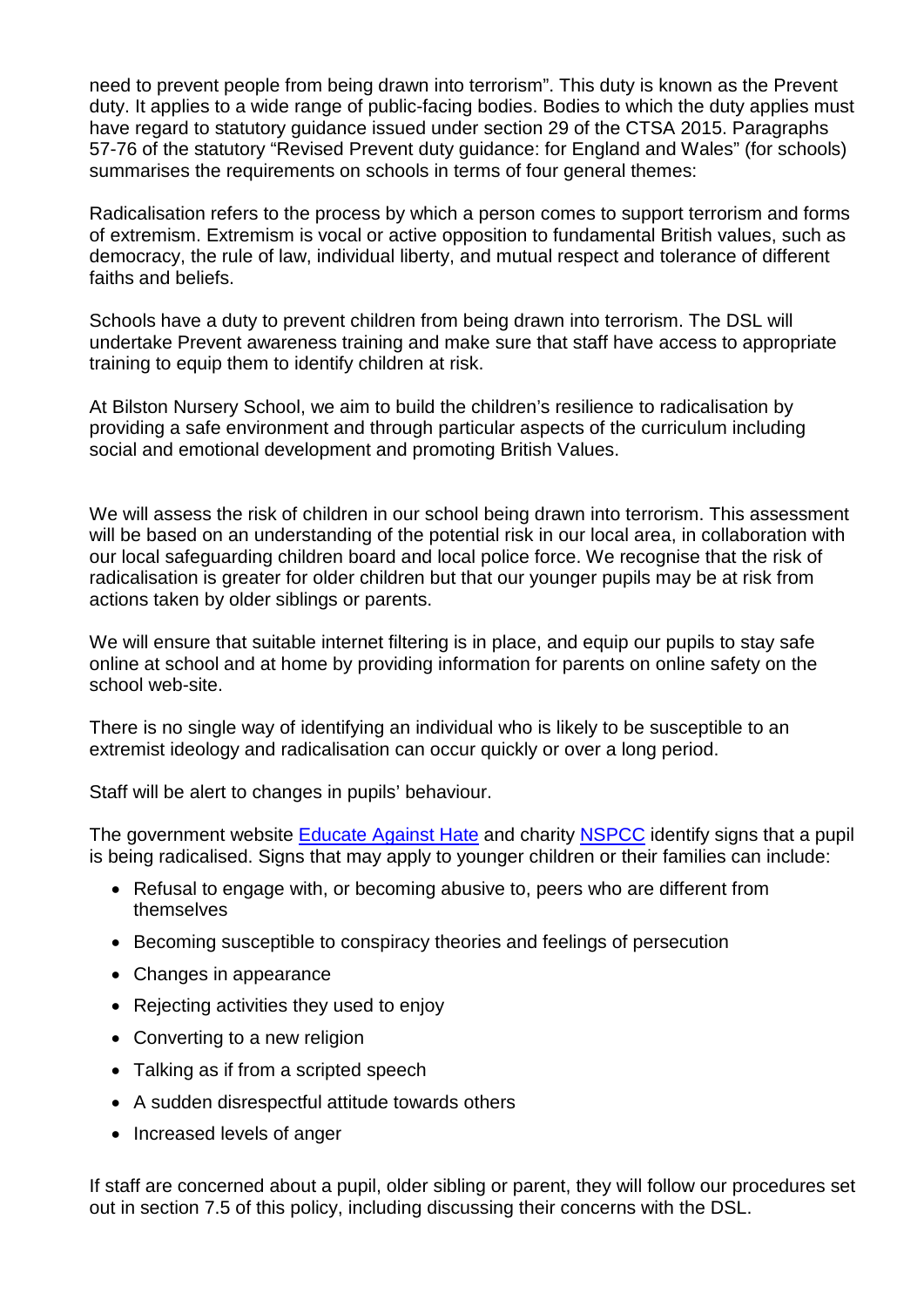Staff should **always** take action if they are worried.

The Department for Education has also published advice for schools on the Prevent duty. The advice is intended to complement the Prevent guidance and signposts other sources of advice and support. The Government has launched 'Educate against hate' a website designed to equip school leaders, teachers and parents with the information, tools and resources they need to recognise and address extremism and radicalisation in young people. The website provides information on training resources for teachers, staff and school leaders, such as Prevent e-learning, via the Prevent Training catalogue. A link to the 'Educate against hate' site is available on the school's web-site along with information for parents about prevent and British Values.

# **Channel**

Channel is a programme which focuses on providing support at an early stage to people who are identified as being vulnerable to being drawn into terrorism. It provides a mechanism for schools to make referrals if they are concerned that an individual might be vulnerable to radicalisation. An individual's engagement with the programme is entirely voluntary at all stages. In addition to information sharing, if a staff member makes a referral to Channel, they may be asked to attend a Channel panel to discuss the individual referred to determine whether support is required

Our staff will co-operate with local Channel panels as required and where concerns have been raised the DSL will make a referral to the Channel programme.

The Wolverhampton Prevent Team (West-Midlands Counter Terrorism Unit) can be contacted on: 101 select option 3 and then 8713036

Prevent Officers are: PC Holder PC Nixon PC Hall

# **10. Peer on Peer Abuse**

We recognise that children are capable of abusing their peers. Abuse will never be tolerated or passed off as "banter" or "part of growing up".

We recognise that some very young children are yet to develop the ability to managing their behaviours or feelings and may have had limited experience of socialising with other children. This may result in unwanted behaviours such as hitting or scratching, towards other children particularly those they have developed a bond with.

Most cases of pupils hurting other pupils will be dealt with under our school's behaviour policy, but this safeguarding policy will apply to any allegations that raise safeguarding concerns. This might include where the alleged behaviour:

- Is serious, and potentially a criminal offence
- Includes behaviours that are not age appropriate and may indicate that a child has been exposed to behaviours or experiences that they are mimicking
- Is violent
- Involves sexual exploitation or sexual abuse, such as indecent exposure or sexual assault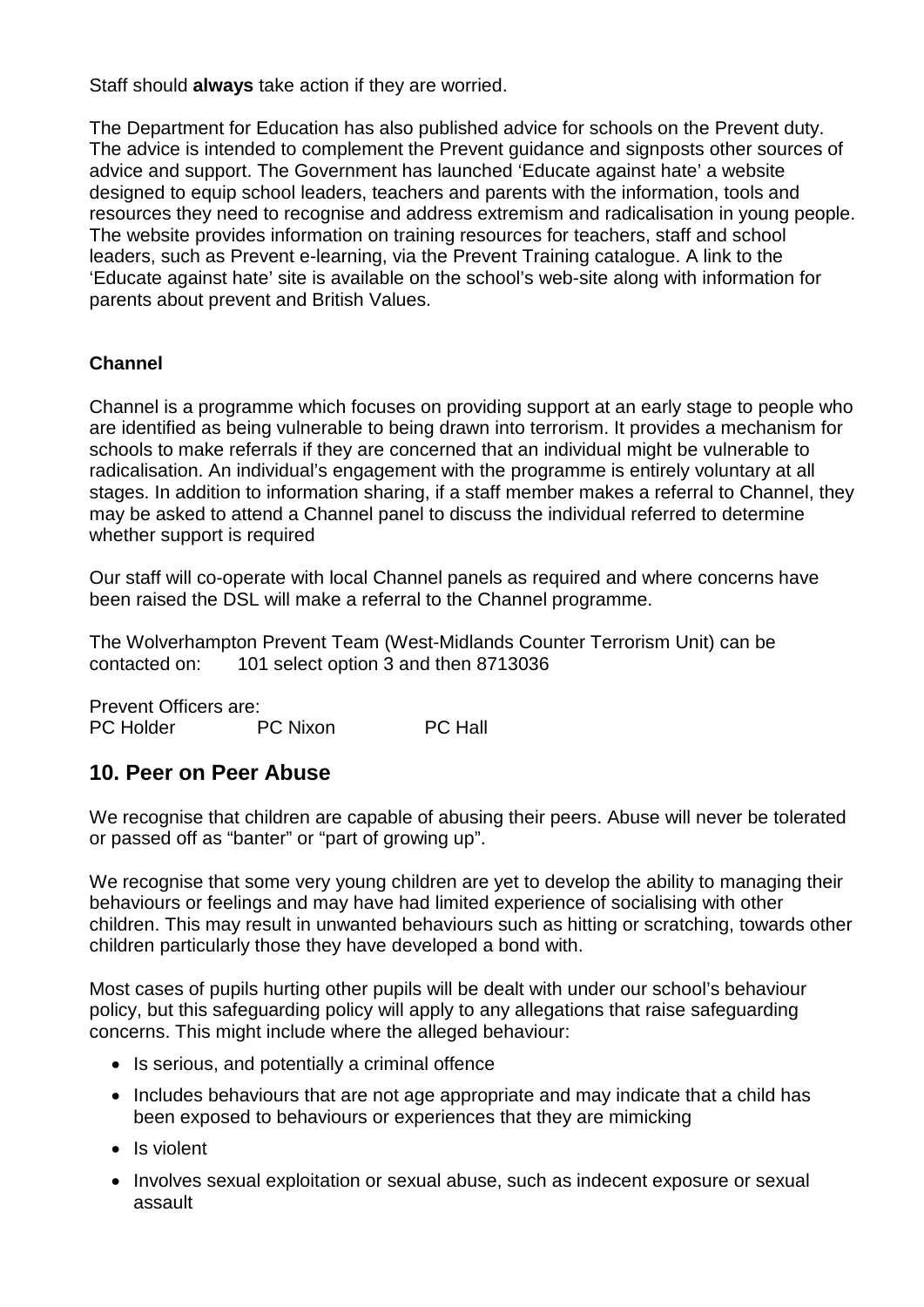# **Allegations against other children which are safeguarding issues**

Some allegations may be of such a serious nature that they may raise safeguarding concerns. These allegations may include physical abuse, emotional abuse or sexual abuse. Other gender issues that can be prevalent when dealing with peer on peer abuse could, for example, include girls being sexually touched or assaulted. We recognise that pupils at the school are very young and it is likely that peer on peer abuse incidents are more likely to involve older children and relate to their behaviour towards younger children or those who are vulnerable. Younger children may disclose information relating to older children who are not pupils at the school. Staff take all incidents seriously and will consider each case carefully.

It is likely that, to be considered a safeguarding allegation against a child, some of the following features will be found.

If the allegation:

- Is made against an older child and refers to their behaviour towards a younger child or a more vulnerable child;
- Is of a serious nature, possibly including a criminal offence;
- Raises risk factors for other children in the school;
- Indicates that other children may have been affected by this child; and
- Indicates that young children outside the school may be affected by this child.

Examples of safeguarding issues against a child could include:

#### Physical Abuse

- Violence, particularly pre-planned;
- Forcing others to use drugs or alcohol; and
- Initiation and hazing violence (abuse or humiliation used as a way of initiating a person into a group).

# Emotional Abuse

- Blackmail or extortion;
- Threats and intimidation; and
- Cyber-bullying.

Sexual Abuse including sexting and gender based violence

- Indecent exposure, indecent and inappropriate touching or serious sexual assaults;
- Forcing others to watch pornography or take part in sexting; and
- Initiation and hazing violence.

# Sexual Exploitation

- Encouraging other children to engage in inappropriate sexual behaviour
- Photographing or videoing other children performing indecent acts.

# **Prevention, assessing and minimising the risks**

At Bilston Nursery School we will minimise the risk of allegations against other children by:

• Providing a developmentally age appropriate curriculum which develops children's understanding of acceptable behaviour and keeping themselves safe;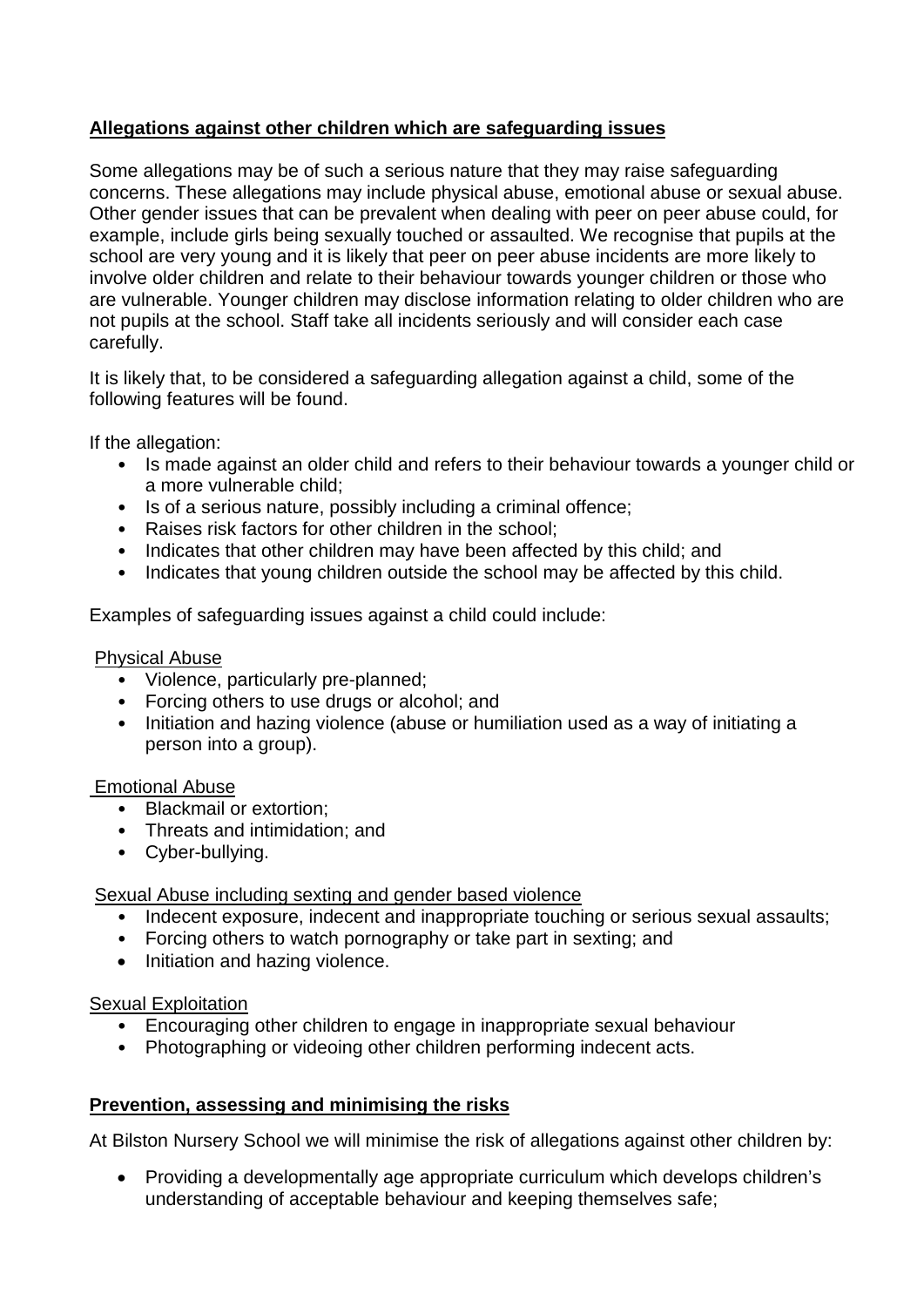- Ensuring statutory supervision levels are in place so that a child is within sight or sound of an adult at all times
- Having systems in place for any child to raise concerns with staff, knowing that they will be listened to, believed and valued;
- Developing robust risk assessments and providing targeted work for children identified as being a potential risk to other children; and
- Training and awareness sessions will be provided for staff.

# **Procedure to manage peer on peer allegations**

- When an allegation is made by a child against another child, members of staff should consider whether the complaint raises a safeguarding concern. If there is a safeguarding concern the designated safeguarding lead (DSL) will be informed;
- A factual record should be made of the allegation, but no attempt at this stage should be made to investigate the circumstances;
- The DSL should contact social care/multi-agency agency safeguarding hub (MASH) to discuss the allegation and seek advice;
- The DSL will follow through the outcomes of the discussion and make a referral where appropriate;
- If the allegation indicates that a potential criminal offence has taken place, this will be referred to the multi-agency agency safeguarding hub MASH where the police will become involved;
- Following advice from Social Care and/or the police, parents of both the child being complained about and the alleged victim, should be informed and kept updated on the progress of the referral;
- The DSL will make a record of the concern, the discussion and any outcome and keep a copy in the files of both children's files;
- It may be appropriate to exclude the pupil being complained about for a period of time according to the school's behaviour policy and procedures;
- Where neither social services nor the police accept the complaint, a thorough school investigation should take place into the matter using the school's usual behaviour procedures;
- In situations where the school considers a safeguarding risk is present, a risk assessment should be prepared along with a preventative, supervision plan; and
- The plan should be monitored and a date set for a follow-up evaluation with everyone concerned.

# **11. Private Fostering Arrangements**

A private fostering arrangement is one that is made privately (without the involvement of the local authority) for the care of a child under the age of 16 years (under 18 if disabled) who is cared for by someone who is not their parent or a 'close relative'. This is a private arrangement made between a parent and a carer; for 28 days or more. Close relatives are defined as step parents, grandparents, brothers, sisters, uncles or aunts, (whether of full blood, half blood, or marriage/ affinity.)

School staff will notify the designated safeguarding lead when they become aware of private fostering arrangements. The designated safeguarding lead will speak to the family of the child involved to check that they are aware of their duty to inform the LA. Our school is aware that we need to report any private fostering arrangements that we become aware of to the Local Authority.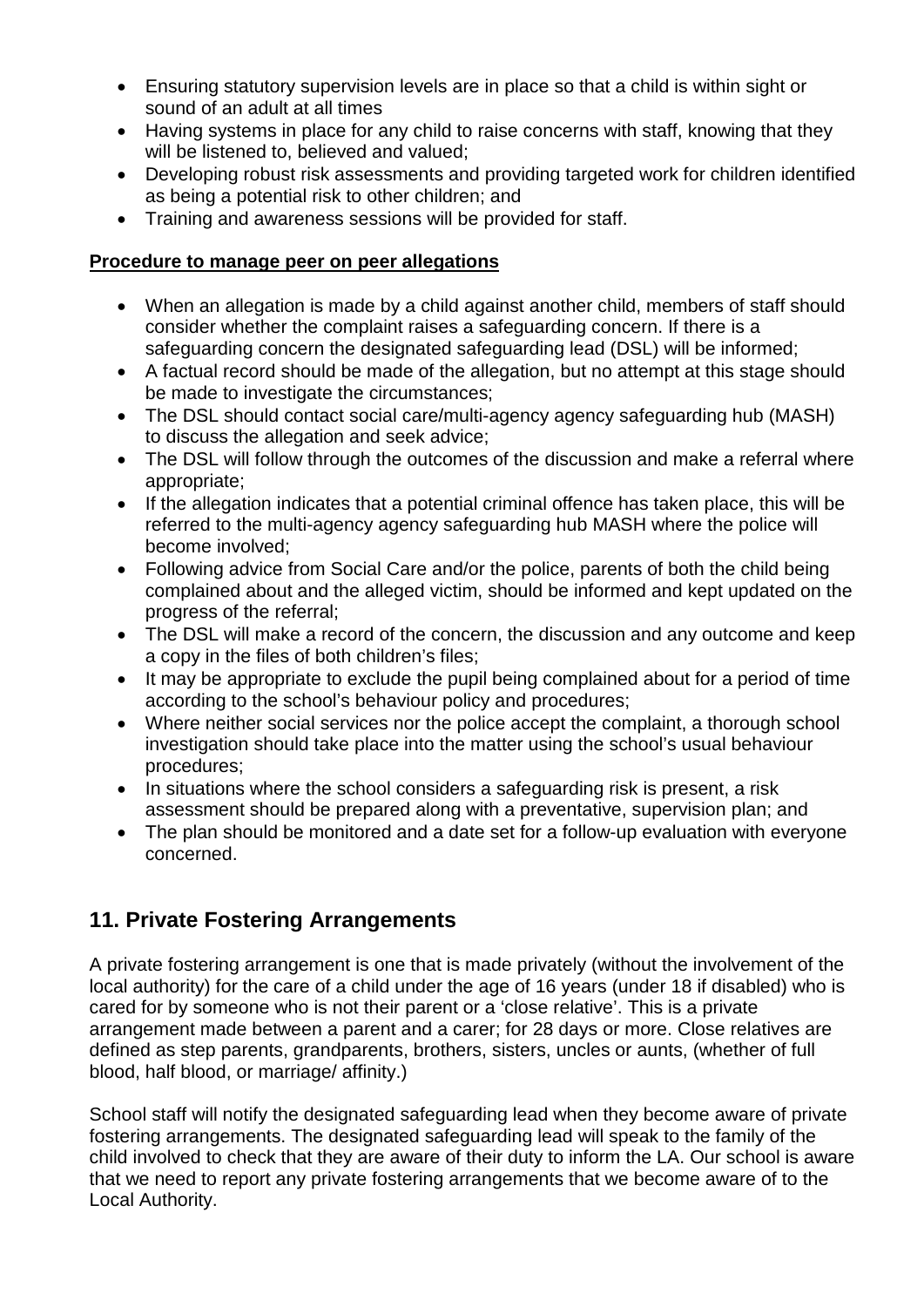On admission to the school, a full birth certificate or official document detailing persons with parental responsibility for the child must be presented.

# **12. What to do if there is a concern about a child**

## **Staff must immediately report to the DSL:**

- any suspicion that a child is injured, marked, or bruised in a way which is not readily attributable to the normal knocks or scrapes received in play
- any explanation given which appears inconsistent or suspicious
- any behaviours which give rise to suspicions that a child may have suffered harm (e.g. worrying drawings or play)
- any concerns that a child may be suffering from inadequate care, ill treatment, or emotional maltreatment
- any concerns that a child is presenting signs or symptoms of abuse or neglect
- any significant changes in a child's presentation, including non-attendance
- any hint or disclosure of abuse from any person
- any concerns regarding person(s) who may pose a risk to children (e.g. living in a household with children present)

# **12.1 Responding to Disclosures**

Disclosures or information may be received from children, parents or other members of the public. The School recognises that those who disclose such information may do so with difficulty, having chosen carefully to whom they will speak. Accordingly all staff will handle disclosures with sensitivity.

Such information cannot remain confidential and staff will immediately communicate what they have been told to the designated person and make a record.

The School will ensure that members of the public wishing to make disclosures are provided with contact information for Social Care and will be encouraged to raise their concerns with the Social Care team. The school will also inform Social Care of any disclosure made and if possible provide contact details of the informant so support any further investigation.

# **12.2 If a child is in immediate danger**

If, a child is in immediate danger or is at risk of harm a referral should be made to children's social care and /or the police immediately.

Anybody can make a referral. Although, where a child is registered at school, consultation should take place with the school's DSL or Deputy, who will often be the most appropriate person to initiate any referral. A written record of the concerns should be made using the schools internal recording form. This should be used to aid in the decision making process if a referral is needed to the MASH/Central Referral Hub.

For referral to the MASH/Central Referral Hub, phone 01902 555392 and speak to a social worker. Any action will need to be followed up with a written confirmation on the MARF (Multi Agency Referral form). Out of hours: 01902 55299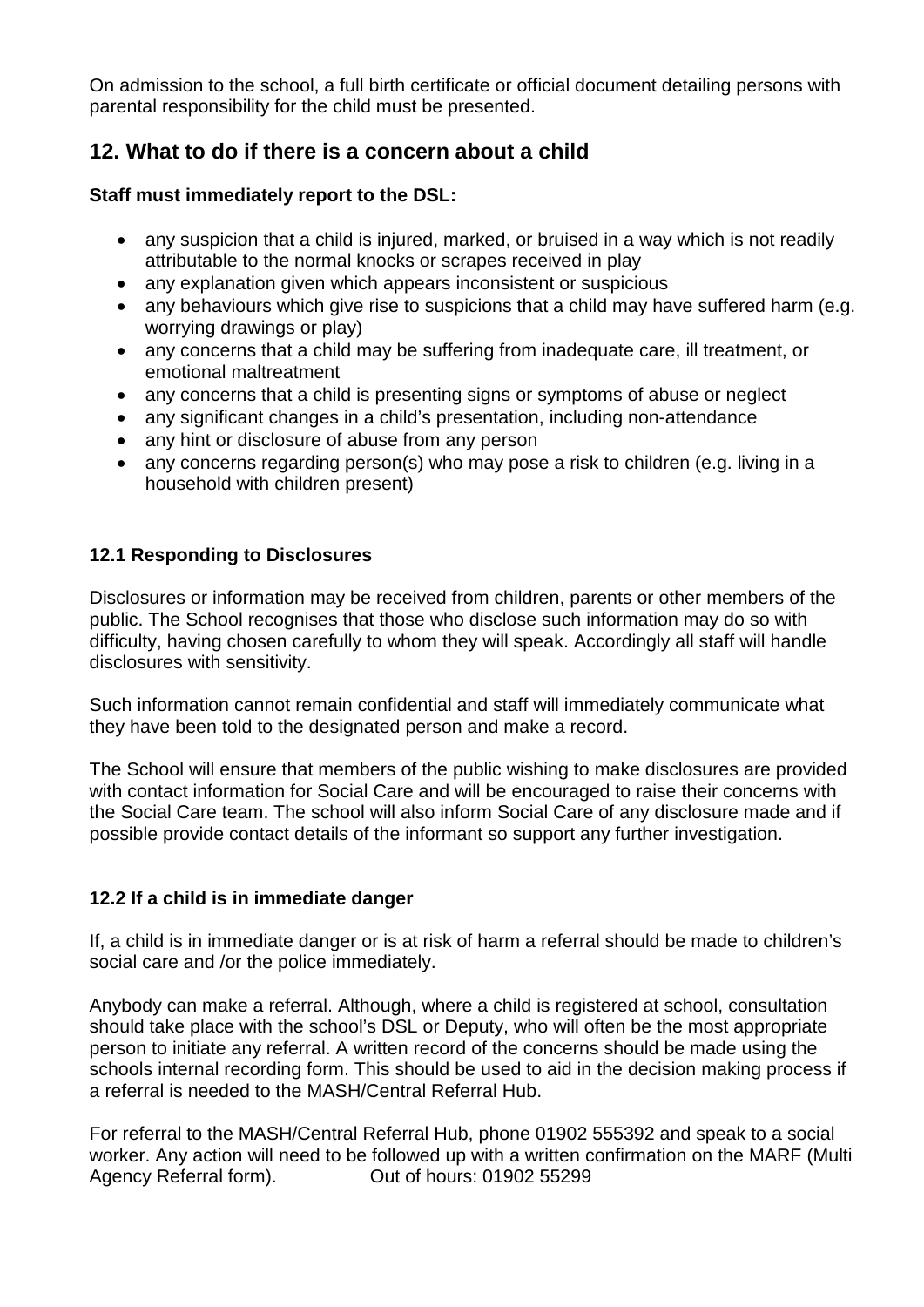# **12.3 If a child makes a disclosure to you**

If a child discloses a safeguarding issue to you, you should:

- Listen to and believe them. Allow them time to talk freely and do not ask leading questions
- Stay calm, keep an open mind and do not show that you are shocked or upset
- Tell the child they have done the right thing in telling you. Do not tell them they should have told you sooner
- Explain what will happen next and that you will have to pass this information on. Do not promise to keep it a secret
- Write up your conversation as soon as possible in the child's own words. Stick to the facts, and do not put your own judgement on it
- Sign and date the write-up and pass it on to the DSL.

You should not:

- Make false promises;
- Interrupt/Interrogate/Investigate;
- Assume e.g. this child tells lies/good imagination;
- Make suggestions about what is being said;
- Speculate or accuse anyone;
- Show anger or shock
- Tell the child to go and speak to someone else;
- Discuss with parent/carers without speaking to the DSL, or their deputy;
- Discuss with any other staff before speaking to DSL, or deputy;
- Leave any related written information laying around;
- Jump to conclusions about people's behaviour without knowing the facts;
- Investigate an allegation of child protection concern yourself;

# **12.4 If you have concerns about a child**

If you have concerns about a child's welfare and the child is not in immediate danger you must speak to the DSL, Deputy DSL or most Senior member of staff first to agree a course of action. You can also contact the charity NSPCC on 0808 800 5000 if you need advice on the appropriate action.

The DSL will consider:

*Is this a child with unmet needs where health, development or achievement may be affected?* Wolverhampton Supporting Children' Model says practitioners should form a Team around the Family (TaF) and complete an Early Help Assessment (EHA) when:

- Age appropriate progress is not being made and the causes are unclear; or
- The support of more than one agency is needed to meet the child or young person's needs.

If this is a child with additional needs the DSL or deputy will discuss the issues with the child's parents/carers. The DSL will obtain parental consent for an Early Help Assessment to be completed.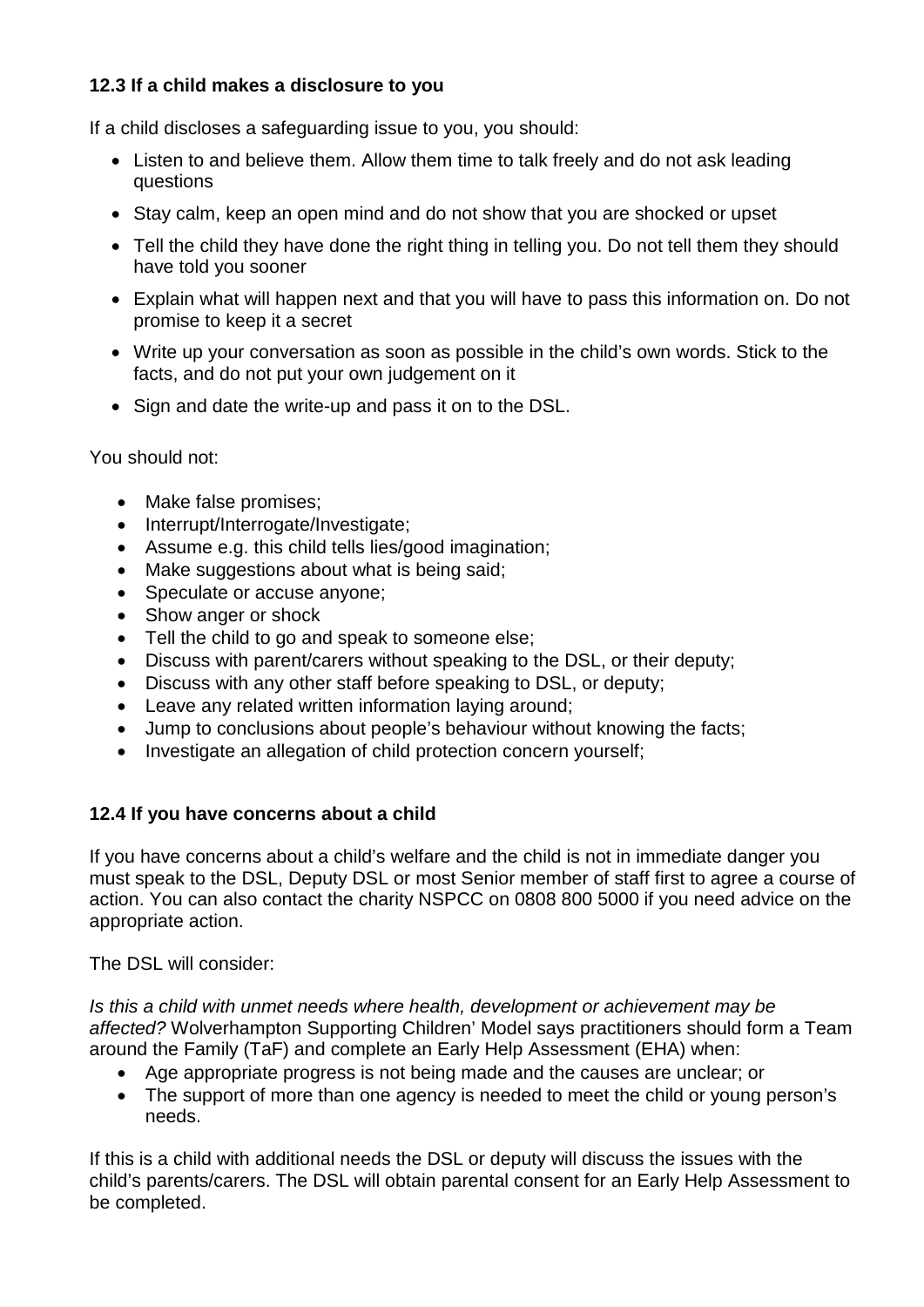*Is this a child in need?* Section 17 of the Children Act 1989 says:

- The child is unlikely to achieve or maintain, or to have opportunity to achieve or maintain a reasonable standard of health or development;
- The child's health or development is likely to be impaired, or further impaired without the provision of such services; and
- The child has a disability.

*Is this a Child Protection matter?* Section 47 of the Children Act 1989 says:

- Children at risk or who are suffering significant harm;
- Children suffering the effects of significant harm; and
- Serious health problems.

All concerns, child with unmet needs, Child in Need and Child Protection matters, should be discussed with the Designated Safeguarding Lead and will need to be assessed and referred using the correct channels by the school as soon as possible. It is important to recognise anybody can make a referral where they believe a child to be in imminent danger or at risk of harm.

Where a case reaches the 'significant harm' threshold that justifies statutory intervention into family life. A professional making a child protection referral under Section 47 must therefore provide information which clearly outlines that a child is suffering or likely to suffer significant harm.

It is not possible to rely on one absolute criterion when judging what constitutes significant harm. Consideration of the severity of ill-treatment may include the extent of the harm suffered, the context within which it occurred and its duration.

Significant harm may also arise from a combination of significant events which are both acute and long standing and which impair the child's physical, psychological and social development. In order to both understand and establish significant harm, it is necessary to consider the family context, together with the child's development within their wider social and cultural environment. It is also necessary to consider any special needs, e.g. medical condition, communication difficulties or disability that may affect the child's development and care within the family. The nature of harm, in terms of ill-treatment of failure to provide adequate care also needs consideration alongside the impact on the child's health and development and the adequacy of care provided.

# **Children's Wishes**

Children's wishes and feelings are taken into account when determining what action to take and what services to provide to protect individual children through ensuring there are systems in place for children to express their views and give feedback. Staff members do not promise confidentiality and always act in the best interests of the child.

# **Record Keeping**

Accurate records will be made as soon as practicable and will clearly distinguish between observation, fact, opinion and hypothesis. All records will be signed and dated, any information given will be recorded verbatim where possible and a note made of the location and description of any injuries seen.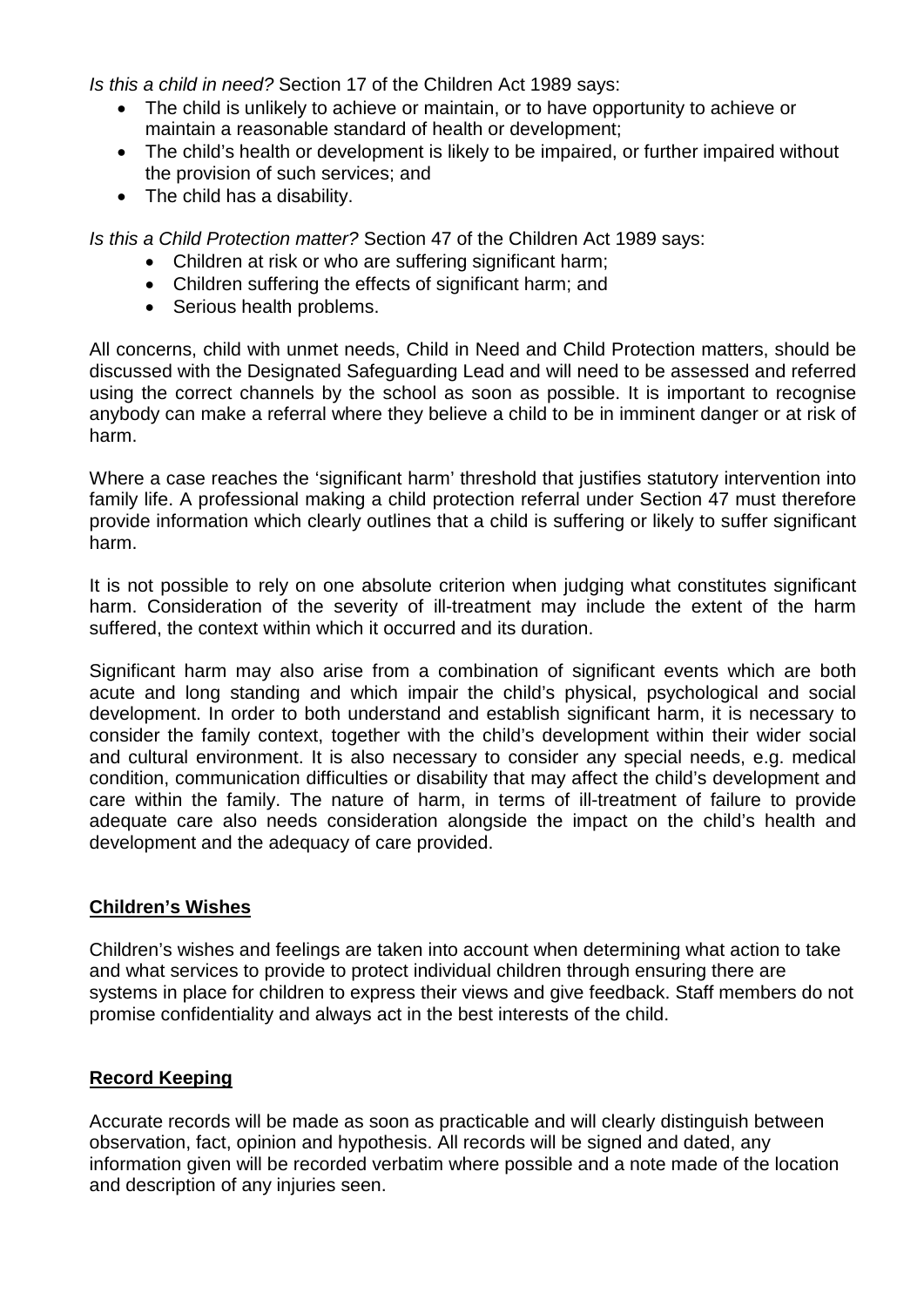All Child Protection documents will be retained in a 'Child Protection' file, separate from the child's main file. These records will be copied and transferred to any school or setting the child moves to, clearly marked 'Child Protection, Confidential, for attention of Designated Person Child Protection.' Original copies will be retained until the child's 25<sup>th</sup> birthday.

# **13. Looked After Children and the Virtual School Headteacher**

Our Looked after children lead is Lyanne Ellitts

Our LAC lead will undertake any relevant training to update their skills, understanding and knowledge enable them to keep our looked after children safe. Our Looked after children lead will promote the educational, physical, social and emotional welfare of children who are looked after.

Our LAC Lead will ensure:

- They are aware of the legal status (interim care order, full care order, voluntary arrangements of any looked after child at Bilston Nursery School)
- They obtain information regarding, contact arrangements with birth parents or those with parental responsibility;
- They obtain information about the child's care arrangements and the levels of authority delegated to the carer by the authority looking after him or her;
- They obtain the name of the child's social worker;
- They obtain the name and contact details of the virtual head in the local authority that looks after the child; and
- They liaise with the virtual school headteacher to discuss how the funding for that child can be best used to support the child's need outlined in the personal education plan.

# **14. Children with special educational needs and disabilities**

At Bilston Nursery School we are aware that children with special educational needs and disabilities may face additional safeguarding challenges. Barriers can exist when recognising abuse and neglect in this group of children.

These can include:

- Assumptions that indicators of possible abuse such as behaviour, mood and injury relate to the child's disability without further exploration;
- Children with SEN and disabilities can be disproportionally impacted by things like bullying- without outwardly showing any signs; and
- Communication barriers and difficulties in overcoming these barriers.

We will ensure we have appropriate mechanisms in place to assist these children which include:

- Suitably trained professionals including the SENCO
- Staff training
- Referrals to and support from the Early Years Special Needs Service
- Communication strategies including Makaton and the use of signs and symbols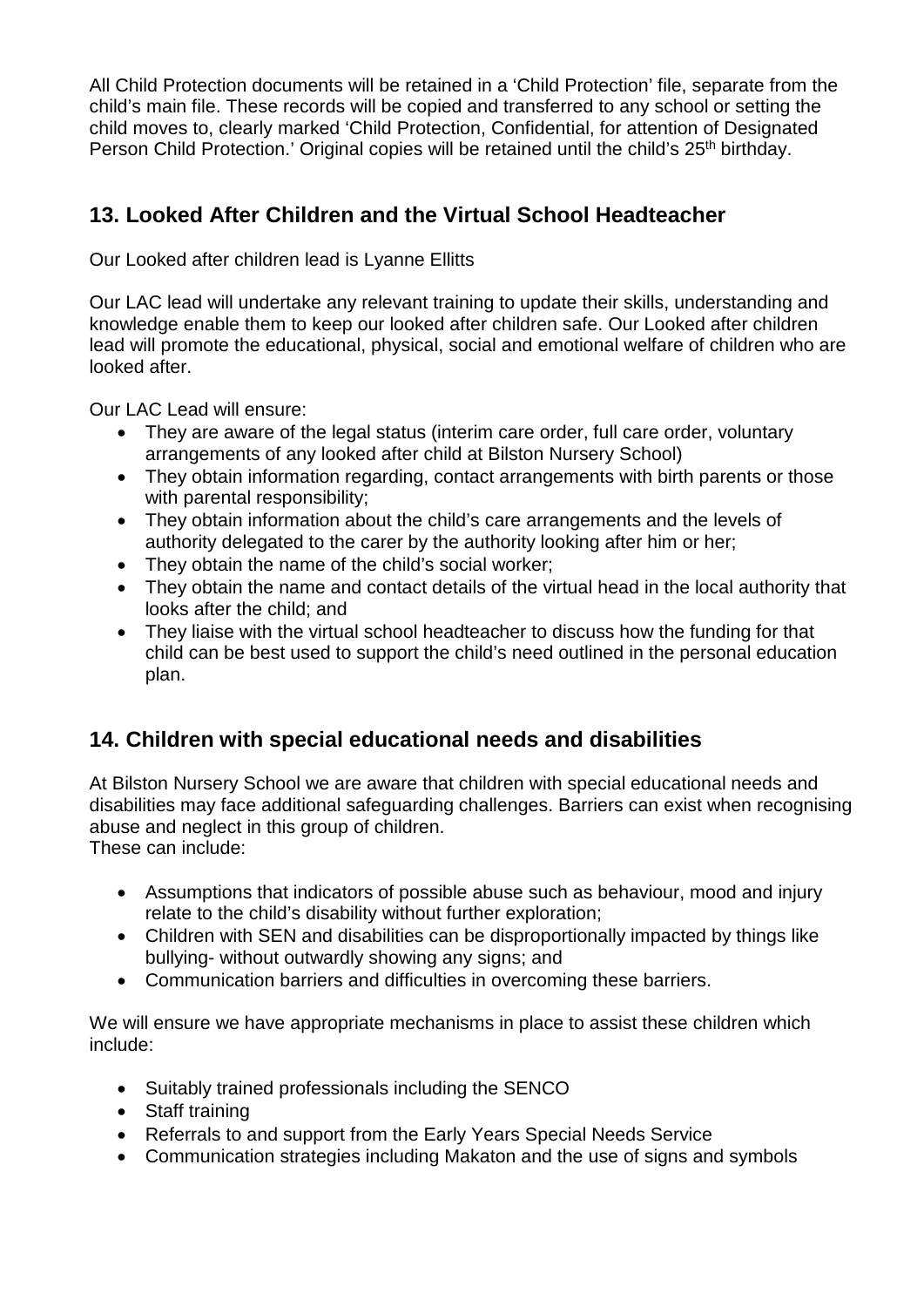# **15. Safer recruitment**

In order to create a safe environment for our children our school will adopt the safer recruitment procedures that help deter, reject or identify people who might abuse children, outlined in part 3 of Keeping Children Safe in Education 2016. Our school will ensure that at least one member of any recruitment panel has received safer recruitment training.

Our school adheres to statutory responsibilities to check staff who work with children, making decisions on whether to ask for any checks beyond what is required; and ensuring volunteers are appropriately supervised.

Any offer of appointment made to a successful candidate, including one who has lived or worked abroad will be conditional on satisfactory completion of the necessary preemployment checks and satisfactory references. Upon appointment of new staff our school will:

- Verify a candidate's identity;
- Obtain an enhanced DBS certificate( including barred list information, for those who will be engaging in regulated activity);
- Obtain a separate barred list check if an individual will start work in regulated activity before the DBS certificate is available;
- Verify the candidate's mental and physical fitness to carry out their work responsibilities. A job applicant can be asked relevant questions about disability and health in order to establish whether they have the physical and mental capacity for the specific role;
- Verify the person's right to work in the UK. If there is uncertainty about whether an individual needs permission to work in the UK, then advice will be taken from the Schools HR provider and information provided on the GOV.UK website;
- if the person has lived or worked outside the UK, make any further checks considered appropriate;
- Verify professional qualifications, as appropriate; and
- Check that a person taking up a management position is not subject to a section 128 direction made by the Secretary of State.

Our school understands that it is a criminal offence to allow any individual who is barred to carry out any form of regulated activity. Our school will comply with the legal duty to refer to the DBS anyone who has harmed, or poses a risk of harm, to a child or vulnerable adult; where the harm test is satisfied in respect of that individual; where the individual has received a caution or conviction for a relevant offence, or if there is reason to believe that individual has committed a listed relevant offence; and that individual has been removed from working (paid or unpaid) in regulated activity, or would have been removed had they not left.

Our school makes decisions about the suitability of any prospective employees based on checks and evidence including; criminal record checks (DBS), barred list checks and prohibition checks together with references and interview information.

Consideration is given to the regulated activity prospective employees will be engaged in. In summary, a person will be considered to be engaging in regulated activity if as a result of their work they:

• Will be responsible, on a regular basis in a school, for teaching, caring for or supervising children;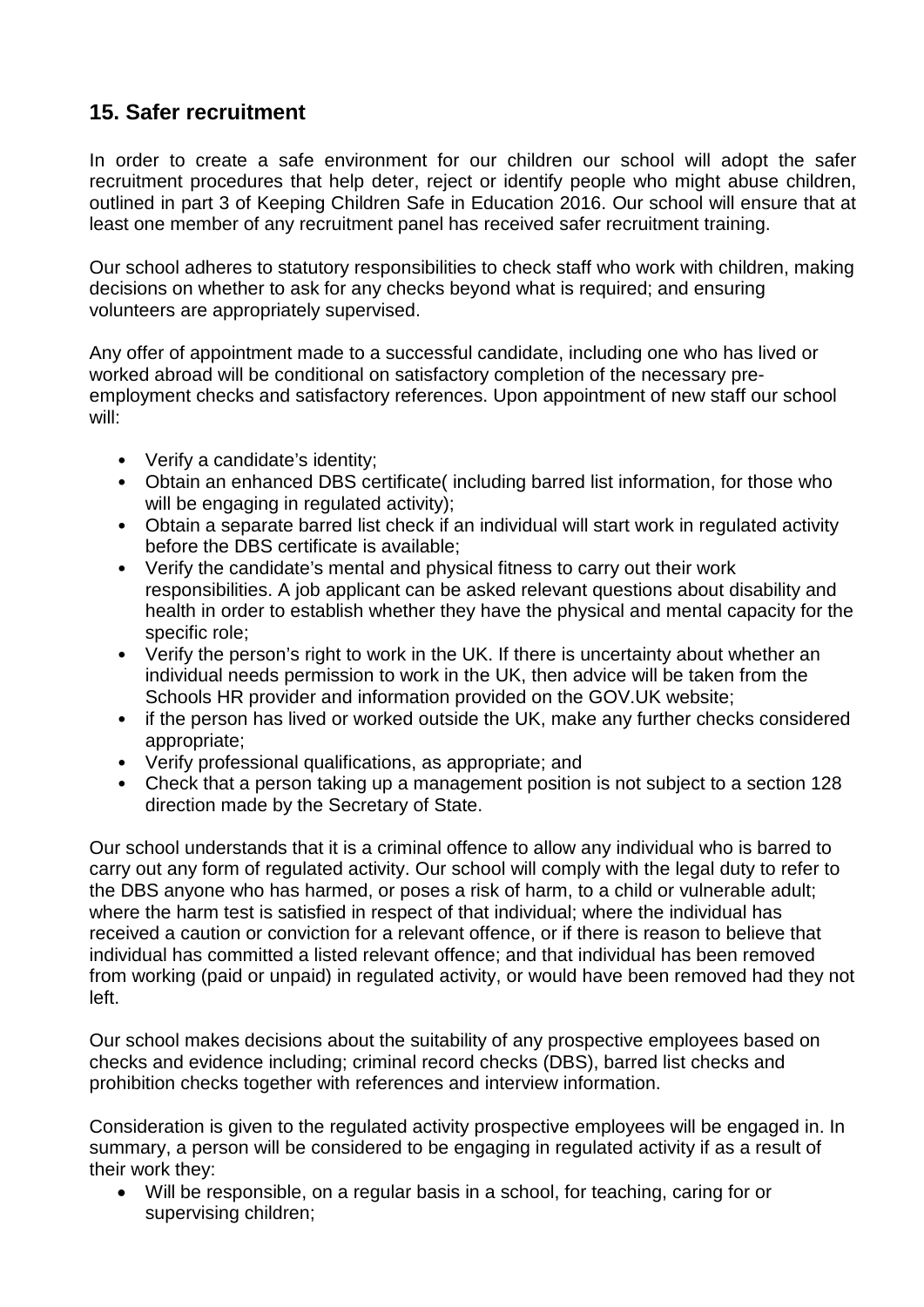- Will carry out paid or unsupervised unpaid, work regularly in a school where that work provides an opportunity for contact with children; and
- Engage in intimate or personal care or overnight activity, even if this happens only once.

For all other staff who have opportunity for regular contact with children who are not engaging in regulated activity, the school requires an enhanced DBS certificate, which does not include a barred list check.

For anyone appointed to carry out teaching work, an additional check will be undertaken to ensure they are not prohibited from teaching.

A European Economic Area (EEA) check will also be completed if required to check for information about any teacher sanction or restriction that an EEA professional regulating authority has imposed.

Our school keeps a Single Central Record that complies with all the requirements. It is monitored by the Headteacher and Chair of Governors at regular intervals.

The Single Central Record covers the following people:

- all staff (including supply staff, and teacher trainees on salaried routes) who work at the school this means those providing education to children;
- Students
- Volunteers:
- Governors; and
- Agency and third-party staff

The following information will be recorded on the Single Central Record:

- An identity check;
- A barred list check:
- An enhanced DBS check/certificate;
- A prohibition from teaching check;
- Further checks on people who have lived or worked outside the UK; this would include recording checks for those EEA teacher sanctions and restrictions;
- A check of professional qualifications; and
- A check to establish the person's right to work in the United Kingdom.

Our school will obtain written confirmation that the employment business supplying staff has carried out the relevant checks and obtained the appropriate certificates.

All employees, agency staff, volunteers and governors MUST show their current original DBS certificate to the school as soon as they take up post.

#### **Disqualification by Association**

In addition to an inclusion on the Children's Barred List, there are a number of wider disqualification criteria that disqualify staff from working with children. One such criteria disqualifies a person if they live in the same household where another person who is disqualified lives or works. This is known as disqualification 'by association'.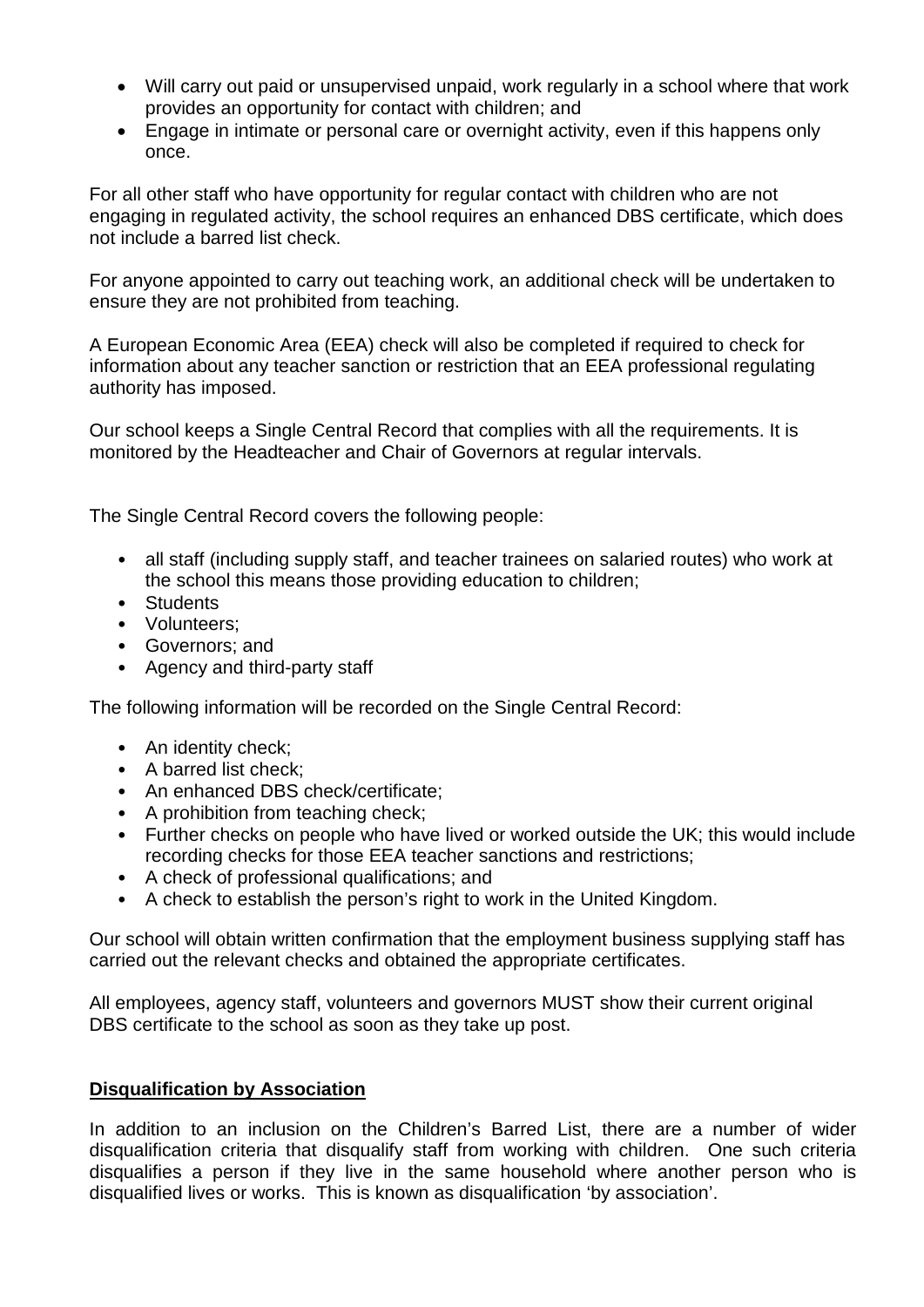*KCSiE 2016* requires schools to ensure that staff working with early years provision, have had appropriate checks including disqualification by association.

The requirement to provide the relevant information about a person who lives or works in the same household as an employee of this School, guards against an individual working with young children who may be under the influence of a person who lives with them and where that person may pose a risk to children i.e. 'by association'.

The following categories of staff are covered by the Childcare (Disqualification) Regulations 2009:

- staff who work in early years provision (including teachers and support staff working in school nursery and reception classes);
- staff working in later years provision for children who have not attained the age of 8 including before school settings, such as breakfast clubs, and after school provision;
- staff who are directly concerned in the management of such early or later years provision

It is the responsibility of staff to inform the Head Teacher of any person with whom they live that they are aware would be disqualified under the 2009 regulations. The school requires staff to complete a declaration form and evidence of this is recorded on the School Central record.

# **16. Staff Induction**

All staff members will undergo safeguarding training at induction. The training will be regularly updated. Induction and training provided will be in line with advice from the WSCB. Upon appointment and starting the new post, new staff, students and volunteers will be issued with an induction pack, safeguarding policy, Keeping Children Safe in Education -Part 1 , annex A and annex B, Whistleblowing policy, code of conduct and other relevant safeguarding information . They will sign to say that they have received it, read and understood it. A meeting will be arranged on appointment to clarify and check understanding and to respond to any questions.

# **17. Safeguarding Training**

# **Designated Safeguarding Lead**

Our designated safeguarding lead (and any deputies) will undergo training to provide them with the knowledge and skills required to carry out the role. This training will be updated at least every two years.

Our designated safeguarding lead will undertake Prevent awareness training. In addition to the formal training set out above, their knowledge and skills will be refreshed (this might be via e-bulletins, meeting other designated safeguarding leads, or simply taking time to read and digest safeguarding developments) at regular intervals, as required, but at least annually, to allow them to understand and keep up with any developments relevant to their role so they:

• Understand the assessment process for providing early help and intervention, for example through locally agreed common and shared assessment processes such as early help assessments;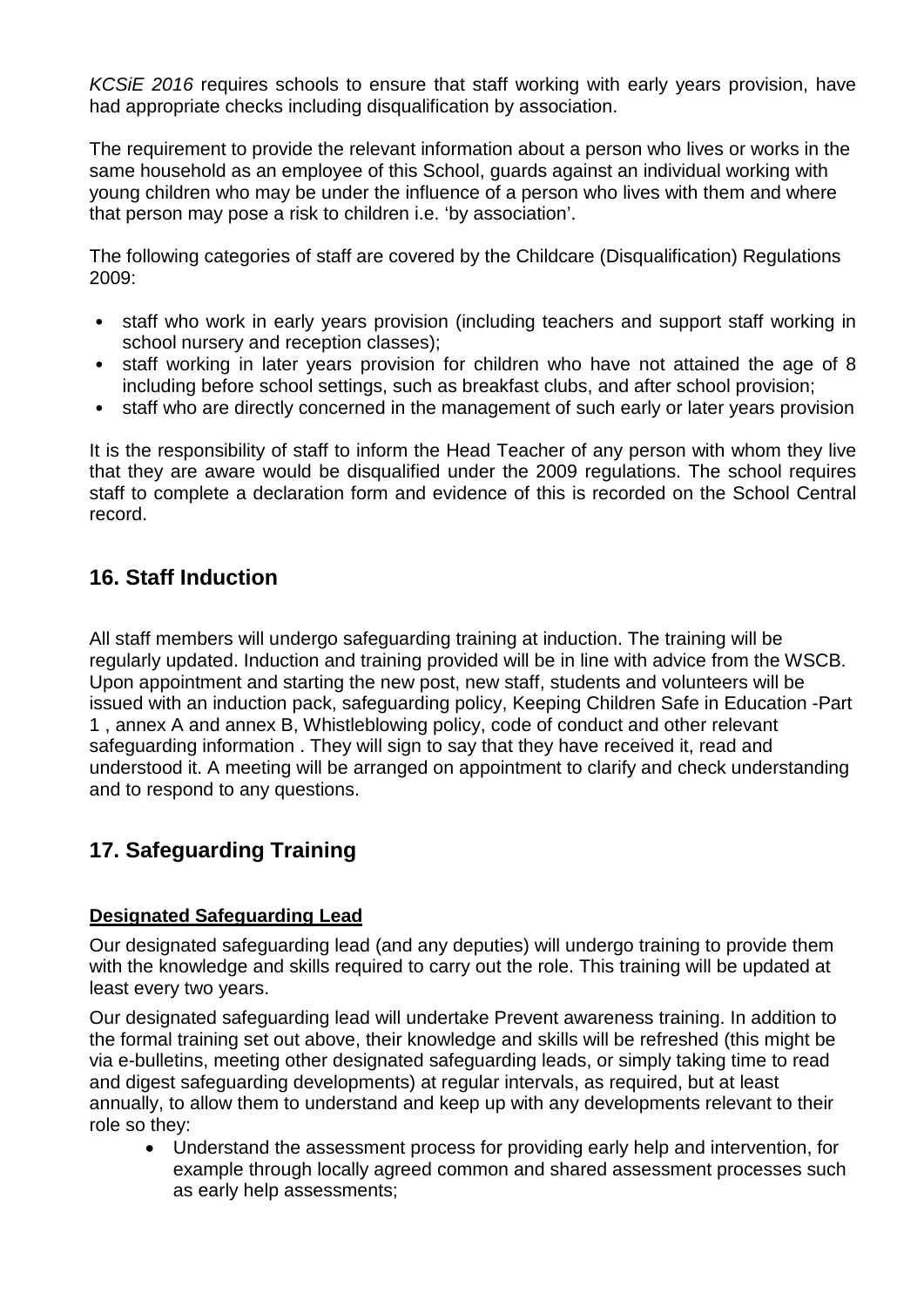- Have a working knowledge of how local authorities conduct a child protection case conference and a child protection review conference and be able to attend and contribute to these effectively when required to do so;
- Ensure each member of staff has access to and understands our school's child protection policy and procedures, especially new and part time staff;
- Are alert to the specific needs of children in need, those with special educational needs and young carers
- Are able to keep detailed, accurate, secure written records of concerns and referrals;
- Understand and support our school with regards to the requirements of the Prevent duty and are able to provide advice and support to staff on protecting children from the risk of radicalisation;
- Obtain access to resources and attend any relevant or refresher training courses; and
- Encourage a culture of listening to children and taking account of their wishes and feelings, among all staff, in any measures the school may put in place to protect them.

# **Staff Training**

All staff members will receive regular safeguarding and child protection updates (for example, via email, e-bulletins, staff meetings), as required, but at least annually, to provide them with relevant skills and knowledge to safeguard children effectively. We recognise the expertise staff build by undertaking safeguarding training and managing safeguarding concerns on a daily basis. Opportunity will therefore be provided for staff to contribute to and shape safeguarding arrangements and policy.

# **Governor Training**

All governors are invited and encouraged to attend safeguarding training.

# **Safer Recruitment Training**

Our school will ensure that at least one member of any recruitment panel has received safer recruitment training.

# **18. Safer working practices**

Our school has a code of conduct, all staff and volunteers are issued with this at induction.

Staff should seek to keep personal contact with children under review and seek to minimise the risk of any situation arising in which misunderstandings can occur. The following sensible precautions can be taken when working alone with children:

- Work in a room where there is a glass panel in the door or leave the door open;
- Make sure that other adults visit the room occasionally;
- Avoid working in isolation with children unless thought has been given to safeguards;
- Must not give out personal mobile phone numbers or private e-mail addresses;
- Must not give pupils lifts home in your cars;
- Must not arrange to meet pupils or their parents outside of school hours; and
- Must not contact pupils or their parents on social websites.

Under the Sexual offences Act 2003 it is a criminal offence for anyone working in an education setting to have a sexual relationship with a pupil even when the pupil is over the age of consent.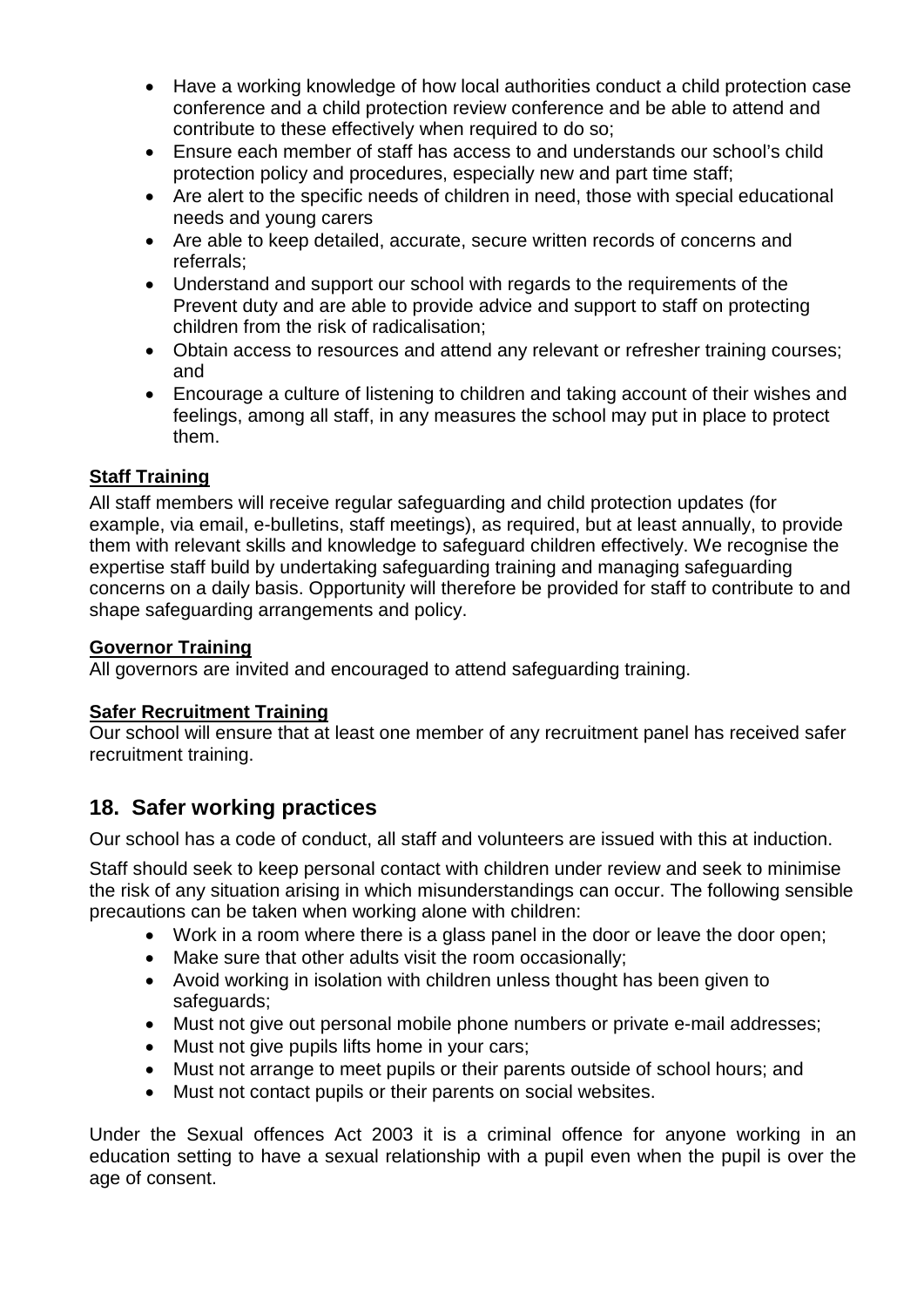The School has a duty to ensure that professional behaviour applies to relationships between staff, children and their parents/carers, and that all members of staff are clear about what constitutes appropriate behaviour and professional boundaries. Staff are provided with a copy of the DCFS 'Guidance for Safer Working Practice for Adults who work with Children and Young People in Education settings' Mar 2009.

# **Physical Contact, Intervention or Restraint**

It is common for School staff to have physical contact with young children. These occurrences may include:

- Changing a child's nappy
- Changing soiled children
- Comforting young children
- Holding young babies

Staff are required to follow the School's protocols for changing children and record occasions when children are changed. Changing records will be kept by the School for a minimum of three years. Changing records will be checked and monitored regularly by a member of the Senior Management Team.

We accept that due to the nature of the School's work staff regularly come into physical contact with young children. Children often require comfort and very young children require physical contact to provide personal care.

The need to use restraint or physical intervention with young children is uncommon and is discouraged unless necessary. Where it is necessary, physical intervention or restraint should only be used to manage a child's behaviour:

- to prevent personal injury to the child,
- to prevent injury to another child or an adult,
- to prevent serious damage to property which in turn could injure another child,
- in what would reasonably be regarded as exceptional circumstances.

Any occasion where physical intervention is used to manage a child's behaviour will be recorded in the schools physical intervention file and parents informed about the incident and provided with a copy of the record on the same day.

The Senior Management Team act as the School's named persons with responsibility for behaviour management. They will provide guidance to staff on behaviour management issues and arrange access to expert advice if ordinary methods are not effective with a particular child.

# **Volunteers**

Close consideration is given to the role of volunteers in the School and the level of checks that are required as to their suitability to work with children.

- volunteers working within the School will be supervised by a member of staff at all times.
- volunteers are not permitted to provide personal care and are not permitted to be alone with children.
- volunteers working within the School may be permitted to work unsupervised for periods of time in the administration areas of the building away from direct access to children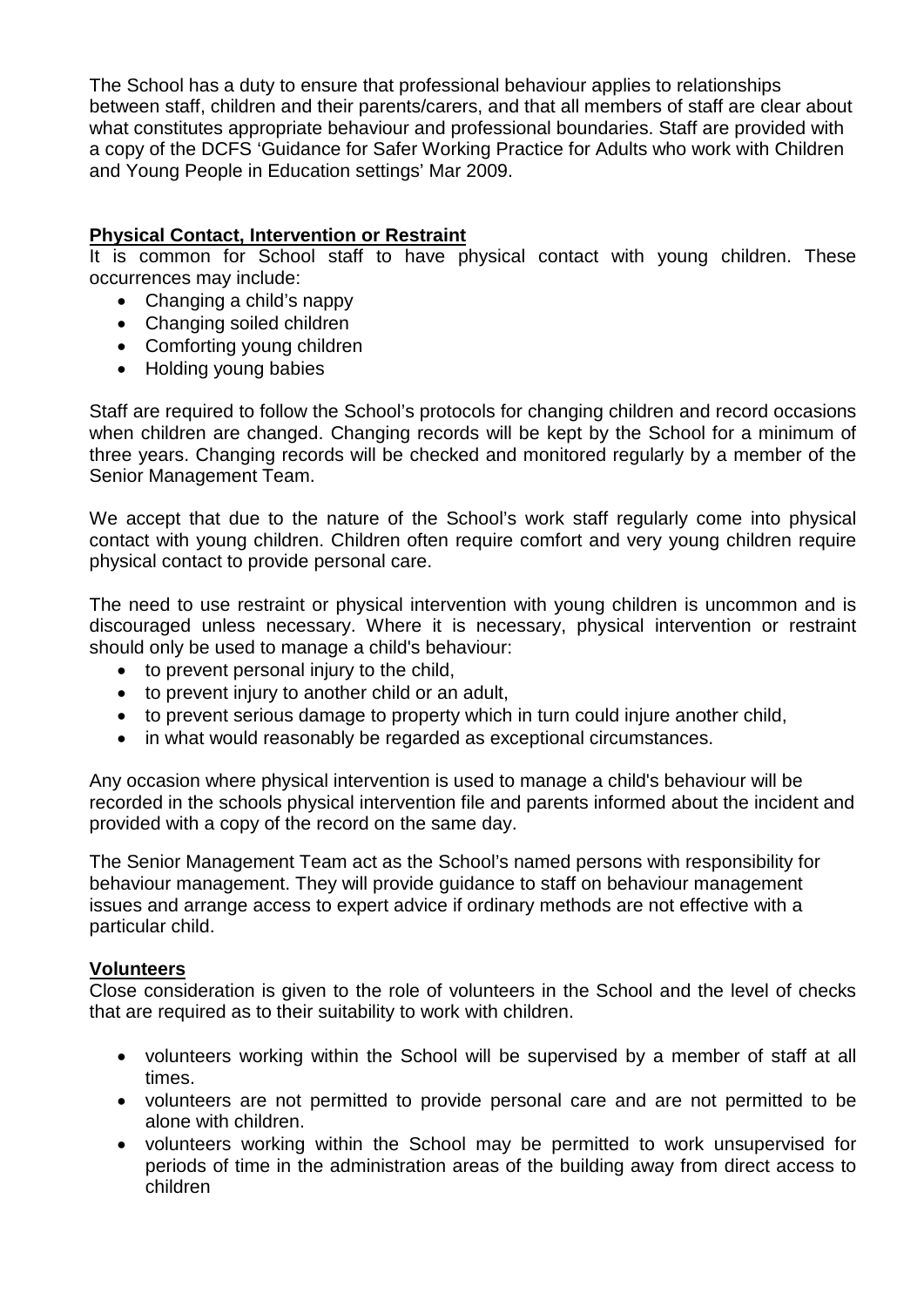- students who return to the School to volunteer will be treated as students as the necessary checks will have been made
- the school will obtain an enhanced DBS certificate without a barred list check for all volunteers

#### **Students**

**I**t is a requirement of teacher training providers and other training establishments to ensure that an enhanced DBS certificate and barred list check is completed at the point in which a training place in their institution has been accepted. In line with WSCB's recommendations the School will require written confirmation from the training provider that appropriate checks have been made prior to a student starting a placement. Details will be recorded on the single central record.

#### **Contractors**

The School checks the identify of contractors on arrival in the building. Contractors working with children within the School will be required to provide evidence of DBS checks where they are coming into close contact with children or working unsupervised such as sports coaches or independent therapists.

Contractors undertaking work to the site will not be given unsupervised access to areas of the building where children are present.

#### **Local Authority**

Written confirmation is received at regular intervals from the local authority that staff employed by the Council to work in schools have received the necessary background and employment checks including enhanced DBS checks. These include cleaning and caretaking staff. Copies of these written confirmations are held by the school.

#### **Visitors**

All visitors will be required to verify their identity to the satisfaction of staff and to leave their belongings, including their mobile phone(s), in a safe place during their visit.

If the visitor is unknown to the setting, we will check their credentials and reason for visiting before allowing them to enter the setting. Visitors should be ready to produce identification.

Visitors are expected to use the signing in system and wear a visitor's badge. All staff have a responsibility to check the identity of individuals not wearing a visitors badge.

All visitors to our setting, including visiting speakers, will be accompanied by a member of staff at all times. We will not invite into the school any speaker who is known to disseminate extremist views, and we will carry out appropriate checks to ensure that any individual or organisation using school facilities is not seeking to disseminate extremist views or radicalise pupils or staff.

#### **Staff taking medication/other substances**

Staff must not be under the influence of alcohol or any other substance which may affect their ability to care for and safeguard children. Where staff are taking medication which is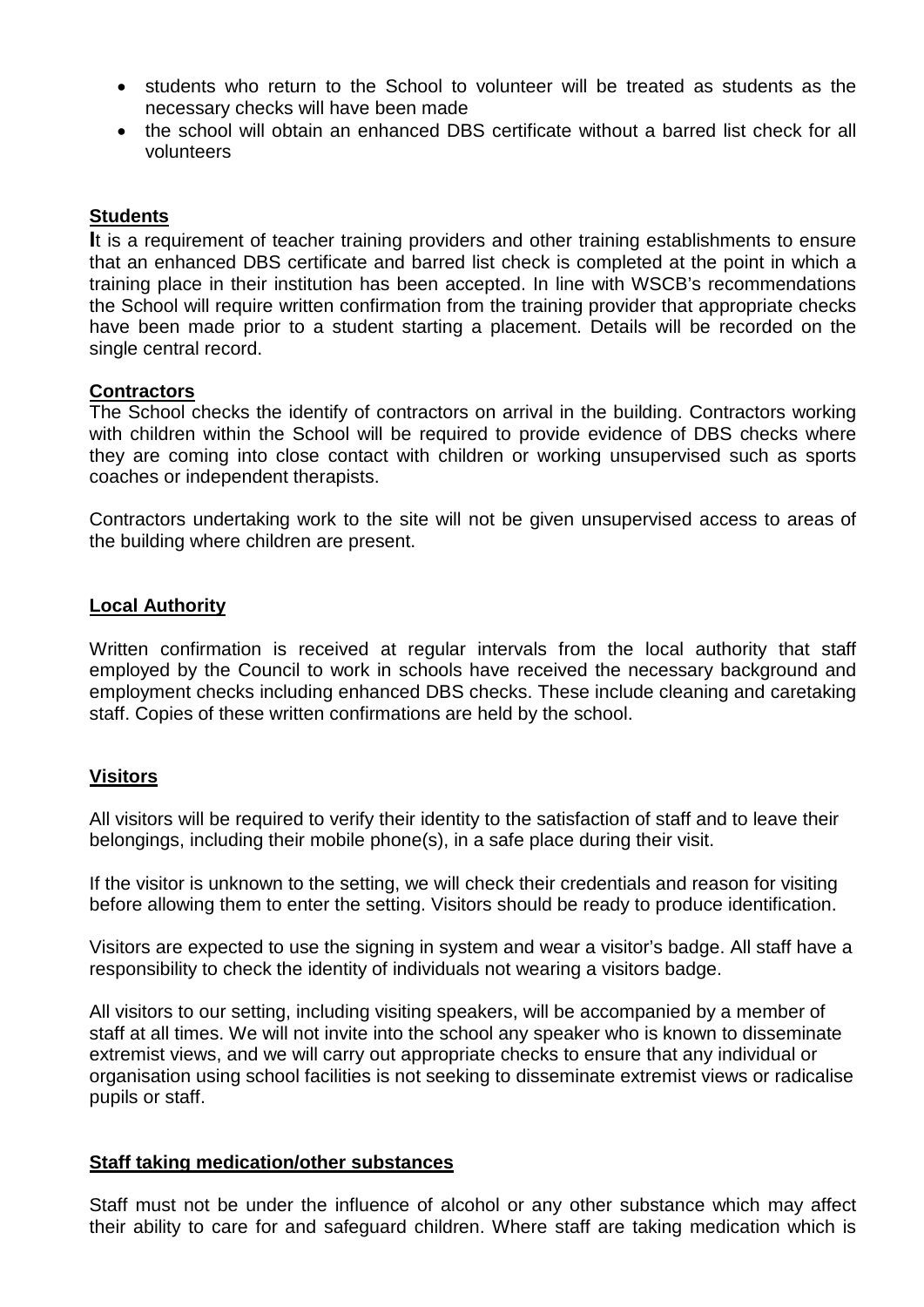known to cause possible side effects which may affect their ability to undertake their role fully such as causing drowsiness, staff must seek medical advice as to how the medication may affect their work and discuss this with a senior member of staff. It is the responsibility of all staff to inform senior staff of any medication that may affect their work so that appropriate risk assessments can be made. Staff will only be permitted to work with children if medical advice confirms that the medication is unlikely to impair their ability to look after children properly.

Staff medication must be secured in staff lockers provided and not be taken into rooms where children have access. Staff must inform their line manager if they bring medication, other than inhalers, into the school.

# **19. Management of Allegations against Staff**

Our school has adopted the Local Authority 'Grey Book' Managing Allegations Policy.

Our policy complies with the guidance set out in Part four of Keeping Children Safe in Education 2016.

All allegations of abuse of children carried out by any staff member or volunteer will be taken seriously. If an allegation is made regarding a member of staff or volunteer, the following will be considered:

Has the member of staff/volunteer:

- Behaved in a way that has harmed a child, or may have harmed a child?
- Possibly committed a criminal offence against or related to a child?
- Behaved towards a child or children in a way that indicates he or she would pose a risk of harm to children?

If an allegation is made against a member of staff or volunteer the headteacher must be informed immediately or as soon as possible within 1 working day and he or she must contact the Designated Officer (Paul Cooper) immediately to discuss the allegation to consider the nature, content and context of the allegation and agree a course of action.

If an allegation is made against the headteacher, the chair of governors, must contact the Designated Officer (Paul Cooper) immediately or as soon as possible within 1 working day to discuss the allegation to consider the nature, content and context of the allegation and agree a course of action.

Our procedures and approach to dealing with allegations will be applied with sensitivity and common sense. Our school will exercise its duty of care to employees, we will act appropriately to manage and minimise the stress inherent in the allegation process. Our school will make every effort to maintain confidentiality and guard against unwanted publicity while an allegation is being investigated or considered.

At Bilston Nursery School we understand that there is a legal requirement for employers to make a referral to the DBS where we think that an individual has engaged in conduct that harmed (or is likely to harm) a child; or if a person otherwise poses a risk of harm to a child. If the accused person resigns, or ceases to provide their services, this will not prevent an allegation being followed up and a referral to the DBS *must* be made, if the criteria are met (outlined in KCSiE 2016, paragraph 120)

The Designated Officer in Wolverhampton is Paul Cooper (550661)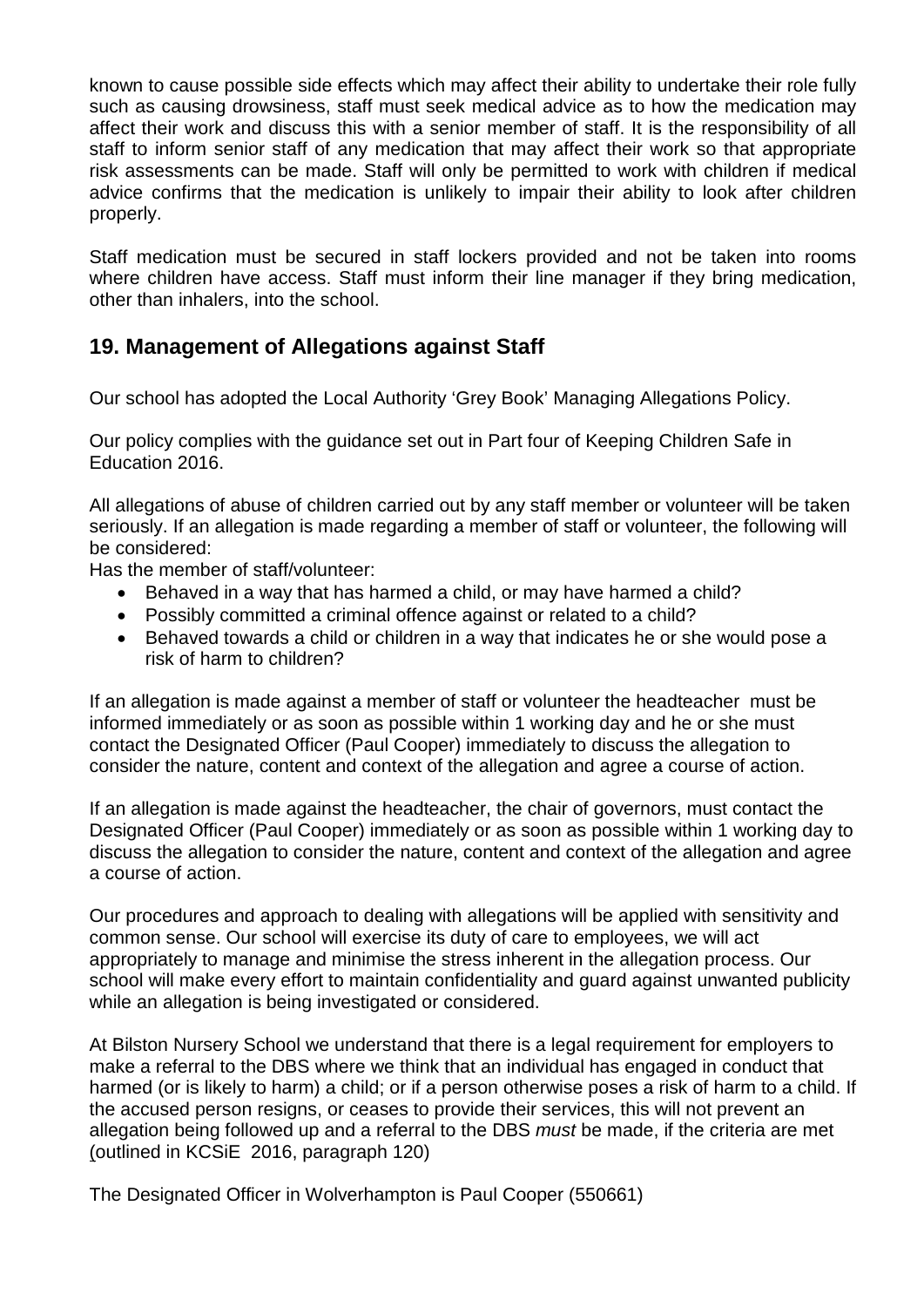## **Supporting Those Involved**

Staff involved in an allegation will be supported by the school and the Council's disciplinary procedures ensure that staff are offered appropriate support and representation.

Parents or carers of a child or children involved will be told of an allegation as soon as possible. Where discussion with the LADO has identified the need to involve the police or social services, a strategy discussion should be held prior to informing parents so that an agreement can be made as to what information is disclosed to them.

Parents and carers will be made aware of the prohibition on reporting or publishing allegations about teacher in section 141F of the Education Act 2002 and will be advised of the need to seek legal advice if they wish to apply to court to have these restrictions removed.

## **Whistleblowing**

All staff, volunteers and parents at Bilston Nursery School should feel able to raise concerns about poor or unsafe practice and potential failures in our safeguarding regime and such concerns will be taken seriously by our headteacher, governing body and senior leadership team. Our school has adopted a Whistleblowing policy and appropriate procedures, which are suitably reflected in staff training and staff behaviour policies and are in place for such concerns to be raised with our headteacher, governing body or senior leadership team.

Where a staff member feels unable to raise an issue with our headteacher, governing body or senior leadership team or feels that their genuine concerns are not being addressed, other whistleblowing channels are open to them, for example:

The NSPCC whistleblowing helpline is available for staff who do not feel able to raise concerns regarding child protection failures internally. Staff can call: 0800 028 0285 – line is available from 8:00 AM to 8:00 PM, Monday to Friday and Email: help@nspcc.org.uk

# **20. E-Safety, Computing and Use of Mobile Technology**

The E-Safety lead is Emma Smith

.

The growth of different electronic media in everyday life and an ever developing variety of devices including PC's, laptops, mobile phones, webcams etc. place an additional risk on our children. Internet chat rooms, discussion forums or social networks can all be used as a means of contacting children, or the parents of young children, with a view of grooming them for inappropriate or abusive relationships or to gain access to children.

Access to abusive images is not a 'victimless' act as it is already involved the abuse of children. The internet has become a significant tool in the distribution of indecent photographs of children and should be a concern to all those working with pupils at this school.

At Bilston Nursery School software (filters, firewalls and monitoring) are in place to minimise access and to highlight any person or child accessing inappropriate sites or information.

The police will be involved and advice will be sought from CEOP if required if there is any criminal element to misuse of the internet, phones or any other form of electronic media.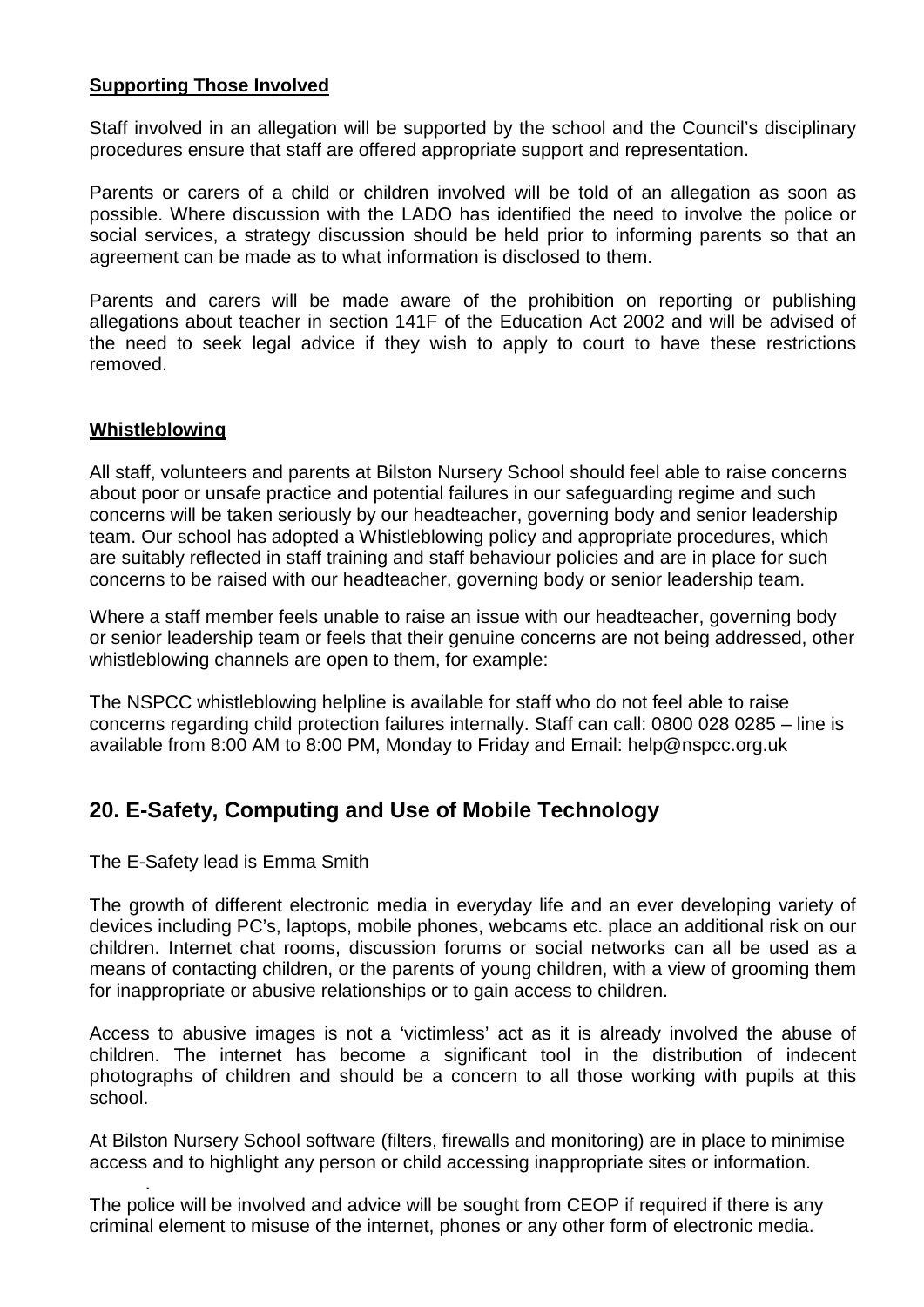## **Use of mobile phones, cameras and other devices**

Unauthorized or secret use of a mobile phone or other electronic devices, to record voice, pictures or video is forbidden. Unauthorized publishing of such materials on a website which causes distress to the person(s) concerned will be considered a breach of school discipline, whether intentional or unintentional. The person responsible for the material will be expected to remove this immediately upon request and appropriate procedures will be followed. Where any crime may have been committed the police will be informed.

We recognize that many aspects of the curriculum can be enhanced by the use of multimedia and that there are now a wide and growing range of devices on which this can be accomplished. Digital images, video and sound recording are only taken with the permission of participants; images and video are of appropriate activities and are only taken of children wearing appropriate dress. Full names of participants are not used either within the resource itself, within the file-name or in accompanying text online.

All Parents & Visitors are asked not to use mobile phones when visiting our school and to take any calls or texts outside of the building or in designated areas where there is no access to pupils. All staff must be vigilant and remind any parents / visitors who forget.

We ask all parents/carers to sign an agreement about taking and publishing photographs and video of their children and this list is checked whenever an activity is being photographed or filmed.

For their own protection staff or other visitors to school never use a personal device (mobile phone, digital camera or digital video recorder) to take photographs of pupils.

Staff are allowed to bring their personal phones to school for their own use, but will limit such use to non-contact time when pupils are not present. Staff members' personal phones will remain locked away during contact time with pupils between 9.00am - 12.00pm and 12.45pm – 3.45pm when children are present. If staff need to be contacted for personal reasons such as a family emergency during the school day, staff must ensure that the schools main phone number is given out for emergencies.

Staff will not take pictures or recordings of pupils on their personal phones or cameras. We will follow the Data Protection Act 1998 when taking and storing photos and recordings for use in the school.

Staff are not permitted to use electronic devices, other than those authorised by the headteacher, within school. This includes the use of devices which transfer information including memory sticks and portable hard drives.

#### **Use of technology to record special events**

We understand that parents like to take photographs or video recordings of their children taking part in special events. We do not discourage parents from celebrating their children's success. The School does not permit the use of mobile phones in any area of the School where children may be/are present with the exception of during special events such as graduation ceremonies or Christmas performances. Permission to use mobile phones during these events will be clearly notified to parents.

The School cannot be held accountable for photographs or video footage taken by parents or members of the public at School events or when children are off-site on visits to public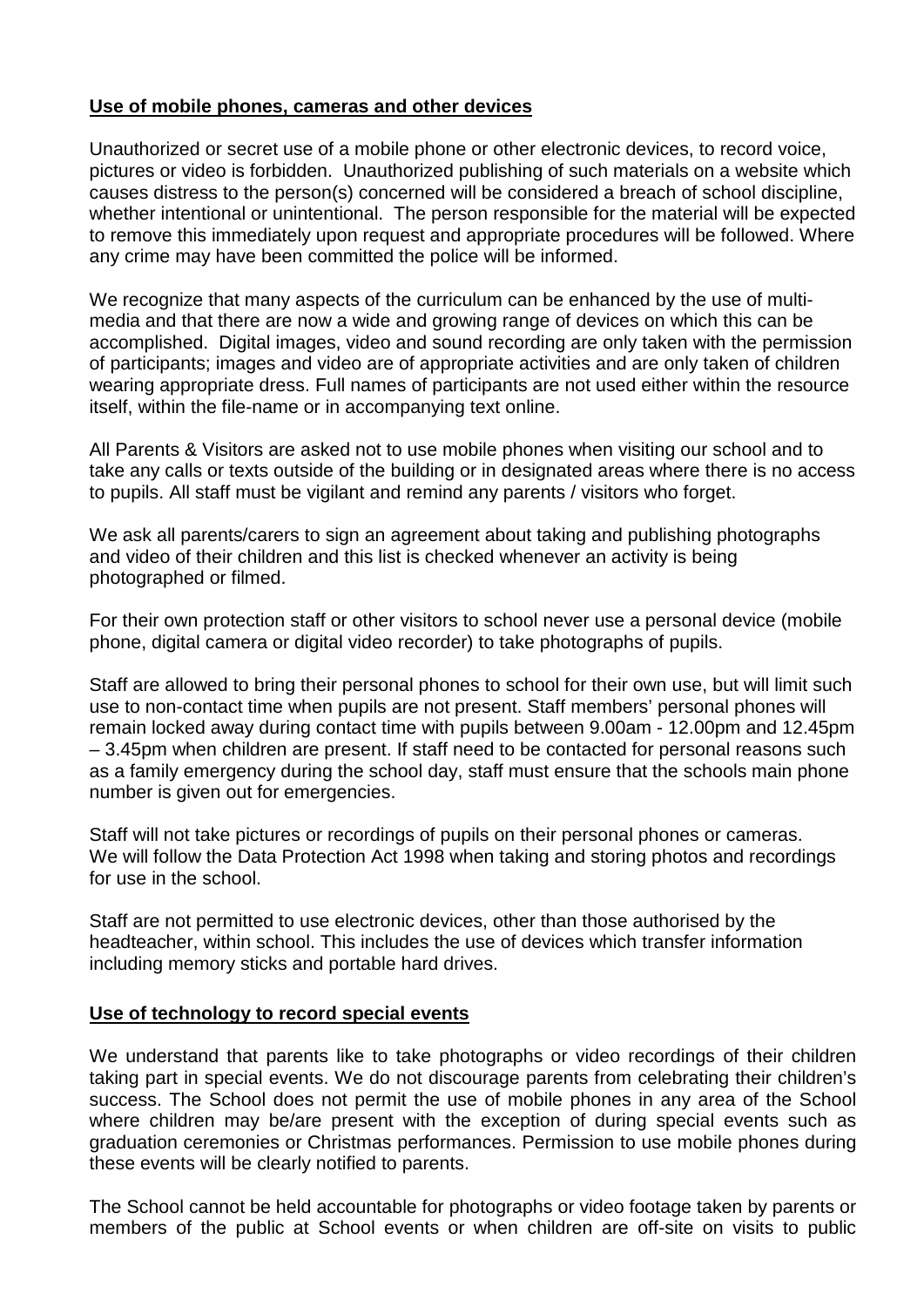spaces however parents are asked to not publish other children's images on social network sites.

# **Monitoring policy and practice**

Our Safeguarding policy and procedures will be reviewed annually or sooner if required. All staff and stakeholders may contribute to the development of our policies and procedures. Our policy will be published on our website and paper copies are available upon request.

Reviewed: 13<sup>th</sup> October 2017

Full Governing Board Approval: 17th November 2017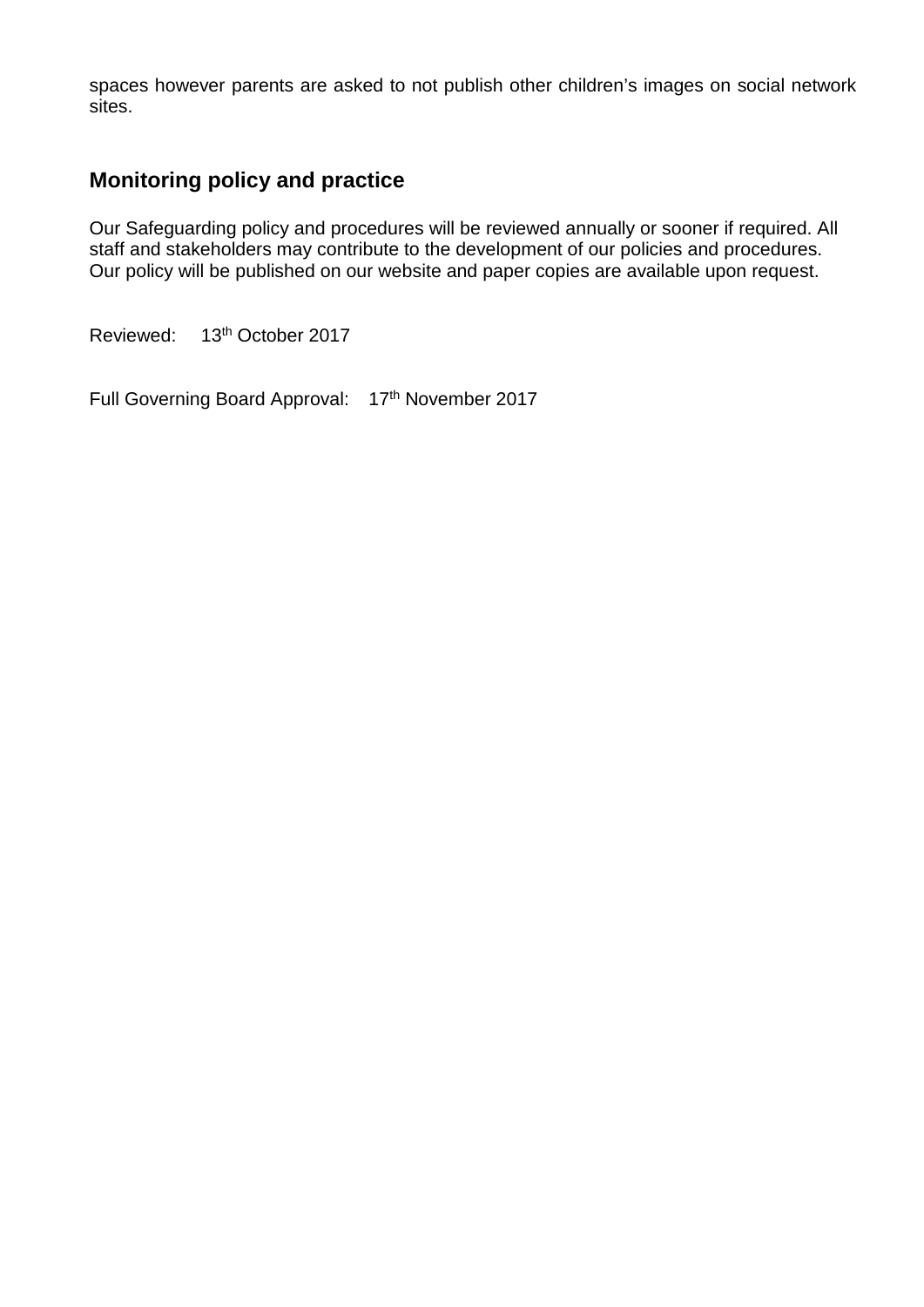

# **Appendix 1 - Contact Information**

| Role/Agency                                        | Name                          | Telephone                              | E-mail                                                              |
|----------------------------------------------------|-------------------------------|----------------------------------------|---------------------------------------------------------------------|
| Headteacher                                        | Emma Smith                    | 01902 556491                           | bilstonnurseryschool@wolverhampton.gov.uk                           |
| Designated<br>Safeguarding Lead<br><b>DSL</b>      | Emma Smith                    | 01902 556491                           | bilstonnurseryschool@wolverhampton.gov.uk                           |
| Deputy DSL's                                       | <b>Lyanne Ellitts</b>         | 01902 556491                           | lellitts@bilstonnurseryschool.co.uk                                 |
|                                                    | <b>Wendy Binder</b>           | 01902 556491                           | wbinder@bilstonnurseryschool.co.uk                                  |
| <b>Chair of Governors</b>                          | Kath Rogers                   | c/o Bilston<br>Nursery<br>01902 556491 |                                                                     |
| Safeguarding<br>Governor                           | Peter Prescott                | c/o Bilston<br>Nursery 01902<br>556491 |                                                                     |
| Looked after<br><b>Children Lead</b>               | <b>Lyanne Ellitts</b>         | 01902 556491                           | lellitts@bilstonnurseryschool.co.uk                                 |
| E-Safety Lead                                      | Emma Smith                    | 01902 556491                           | bilstonnurseryschool@wolverhampton.gov.uk                           |
| <b>MASH</b>                                        | Social Care                   | 01902 555392                           |                                                                     |
| Social Care out of<br>hours                        | Social Care                   | 01902 552999                           |                                                                     |
| Children's Disability<br>Team                      | Social Care                   | 01902 550911                           | childrenandyoungpeople's.disabilityservice@wol<br>verhampton.gov.uk |
| Designated<br>Officer/LADO                         | Paul Cooper                   | 01902 550661                           | Paul.Cooper@wolverhampton.gov.uk                                    |
| Prevent Counter-<br><b>Terrorism Team</b><br>(CTU) | PCs Holder,<br>Nixon and Hall | 101 opt 3<br>871 3036                  |                                                                     |
| <b>FGM</b>                                         | Police                        | 101 or 999                             |                                                                     |
| Police                                             | Police                        | 101 Option 3<br>for WMP or<br>999      |                                                                     |
| Wolverhampton<br><b>Virtual School</b><br>Head*    | Darren<br>Martindale          | 01902 551039                           | Darren.Martindale@wolverhampton.go.uk                               |
| Wolverhampton<br><b>CSE Lead</b>                   | Sandeep Gill                  | 01902 550477                           |                                                                     |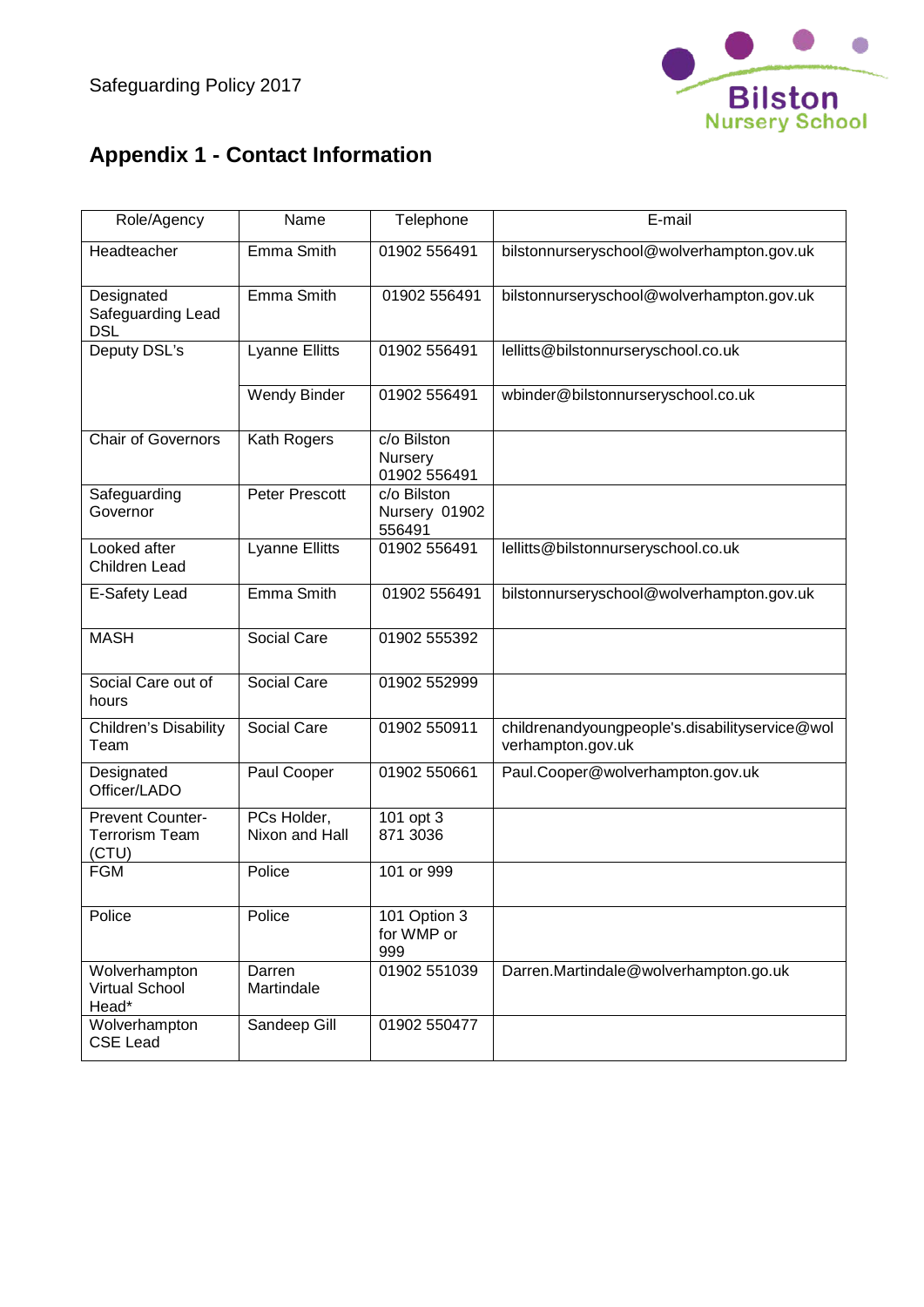

# **Appendix 2: Safer recruitment and DBS checks – policy and procedures**

We will record all information on the checks carried out in the school's single central record (SCR). Copies of these checks, where appropriate, will be held in individuals' personnel files. We follow requirements and best practice in retaining copies of these checks, as set out below.

## **Appointing new staff**

When appointing new staff, we will:

- Verify their identity
- Obtain an enhanced Disclosure and Barring Service (DBS) certificate, including barred list information for those who will be engaging in regulated activity
- Obtain a separate barred list check if they will start work in regulated activity before the DBS certificate is available
- Verify their mental and physical fitness to carry out their work responsibilities
- Verify their right to work in the UK. We will keep a copy of this verification for the duration of the member of staff's employment and for 2 years afterwards
- Verify their professional qualifications, as appropriate
- Ensure they are not subject to a prohibition order if they are employed to be a teacher
- Carry out further additional checks, as appropriate, on candidates who have lived or worked outside of the UK, including (where relevant) any teacher sanctions or restrictions imposed by a European Economic Area professional regulating authority, and criminal records checks or their equivalent

#### **Disqualification Checks**

We will ensure that appropriate checks are carried out to ensure that individuals are not disqualified under the Childcare Disqualification (Regulations) 2009 and Childcare Act 2006. Where we take a decision that an individual falls outside of the scope of these regulations and we do not carry out such checks, we will retain a record of our assessment on the individual's personnel file. This will include our evaluation of any risks and control measures put in place, and any advice sought.

**Regulated activity** means a person who will be:

- Responsible, on a regular basis in a school or college, for teaching, training, instructing, caring for or supervising children
- Carrying out paid, or unsupervised unpaid, work regularly in a school or college where that work provides an opportunity for contact with children
- Engaging in intimate or personal care or overnight activity, even if this happens only once and regardless of whether they are supervised or not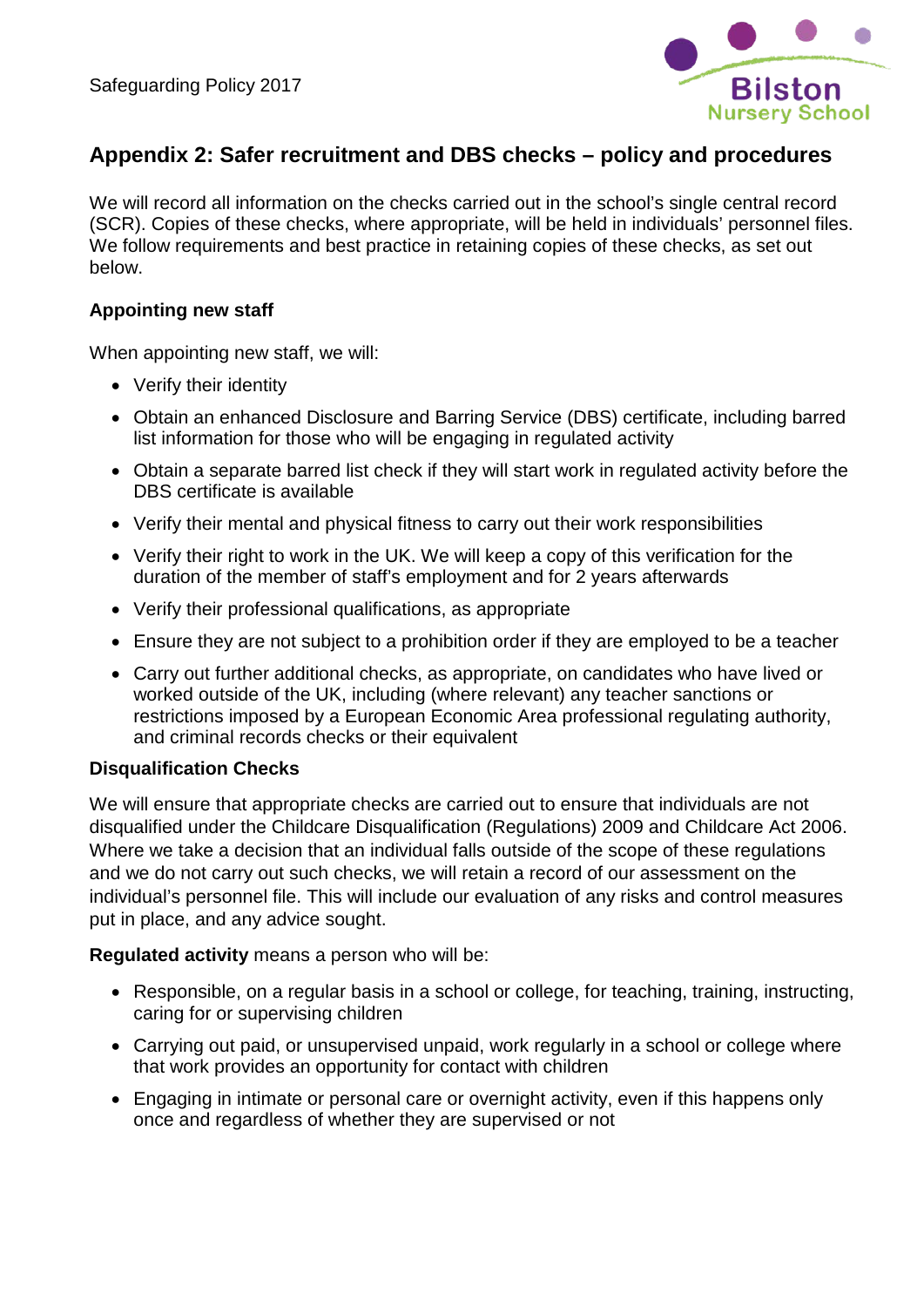# **Existing staff**

If we have concerns about an existing member of staff's suitability to work with children, we will carry out all the relevant checks as if the individual was a new member of staff. We will also do this if an individual moves from a post that is not regulated activity to one that is. We will refer to the DBS anyone who has harmed, or poses a risk of harm, to a child or vulnerable adult:

- Where the 'harm test' is satisfied in respect of the individual (i.e. that no action or inaction occurred but the present risk that it could was significant)
- Where the individual has received a caution or conviction for a relevant offence
- If there is reason to believe that the individual has committed a listed relevant offence, under the [Safeguarding Vulnerable Groups Act 2006 \(Prescribed Criteria and](http://www.legislation.gov.uk/uksi/2009/37/contents/made)  [Miscellaneous Provisions\) Regulations 2009](http://www.legislation.gov.uk/uksi/2009/37/contents/made)
- If the individual has been removed from working in regulated activity (paid or unpaid) or would have been removed if they had not left

## **Agency and third-party staff**

We will obtain written notification from any agency or third-party organisation that it has carried out the necessary safer recruitment checks that we would otherwise perform. We will also check that the person presenting themselves for work is the same person on whom the checks have been made.

## **Contractors**

We will ensure that any contractor, or any employee of the contractor, who is to work at the school has had the appropriate level of DBS check. This will be:

- An enhanced DBS check with barred list information for contractors engaging in regulated activity
- An enhanced DBS check, not including barred list information, for all other contractors who are not in regulated activity but whose work provides them with an opportunity for regular contact with children

We will obtain the DBS check for self-employed contractors.

We will not keep copies of such checks for longer than 6 months.

Contractors who have not had any checks will not be allowed to work unsupervised or engage in regulated activity under any circumstances. We will check the identity of all contractors and their staff on arrival at the school.

#### **Trainee/student teachers**

Where applicants for initial teacher training are salaried by us, we will ensure that all necessary checks are carried out. Where trainee teachers are fee-funded, we will obtain written confirmation from the training provider that necessary checks have been carried out and that the trainee has been judged by the provider to be suitable to work with children. In both cases, this includes checks to ensure that individuals are not disqualified under the Childcare Disqualification (Regulations) 2009 and Childcare Act 2006.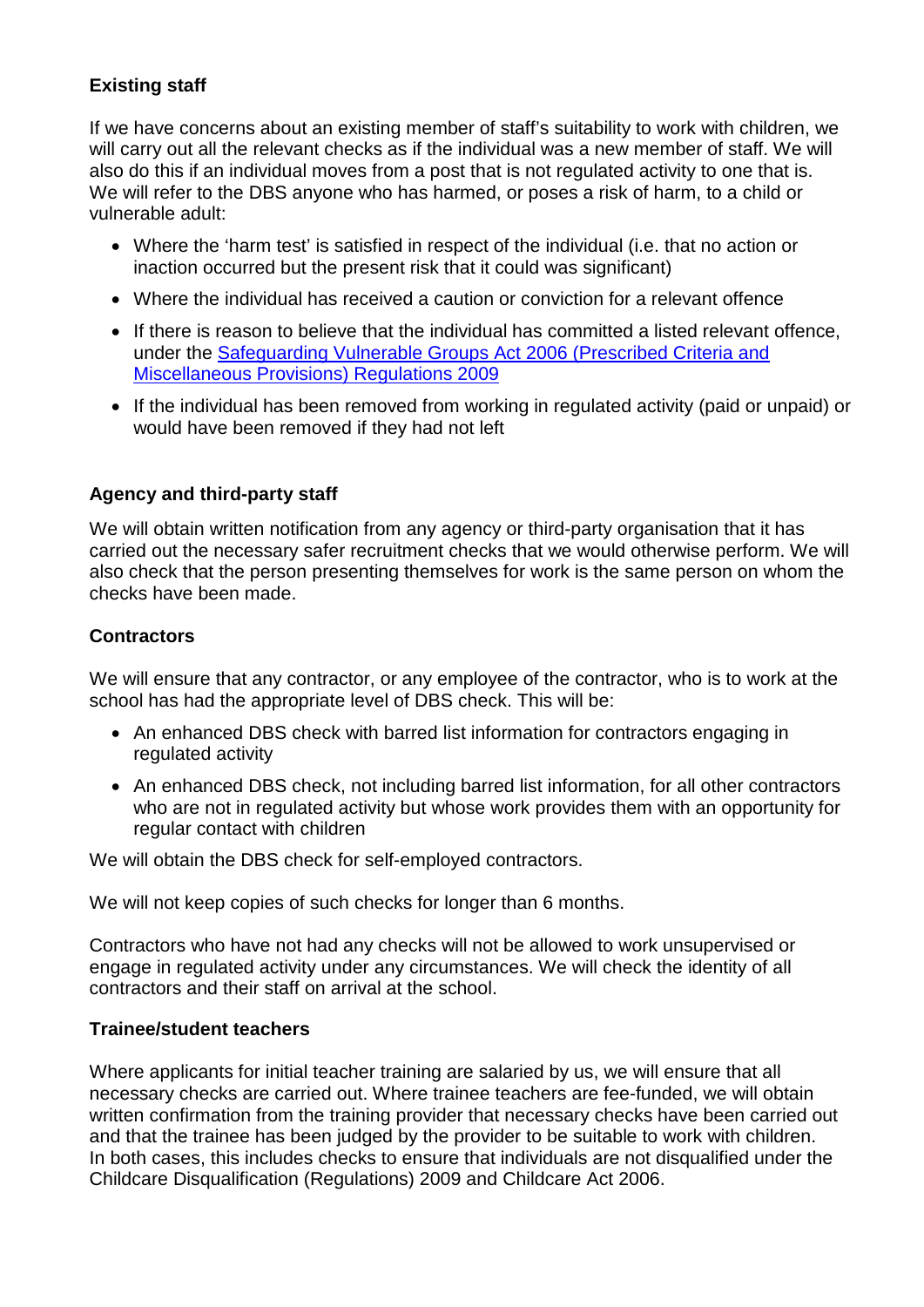# **Volunteers**

We will:

- Ensure volunteers working within the School will be supervised by a member of staff at all times when in contact with children
- Obtain an enhanced DBS check without barred list information for all volunteers who are not in regulated activity, but who have an opportunity to come into contact with children on a regular basis, for example, supervised volunteers
- Carry out a risk assessment when deciding whether to seek an enhanced DBS check for any volunteers not engaging in regulated activity
- Ensure that appropriate checks are carried out to ensure that individuals are not disqualified under the Childcare Disqualification (Regulations) 2009 and Childcare Act 2006. Where we decide that an individual falls outside of the scope of these regulations and we do not carry out such checks, we will retain a record of our assessment. This will include our evaluation of any risks and control measures put in place, and any advice sought

## **Governors**

All governors will have an enhanced DBS check without barred list information. They will have an enhanced DBS check with barred list information if working in regulated activity.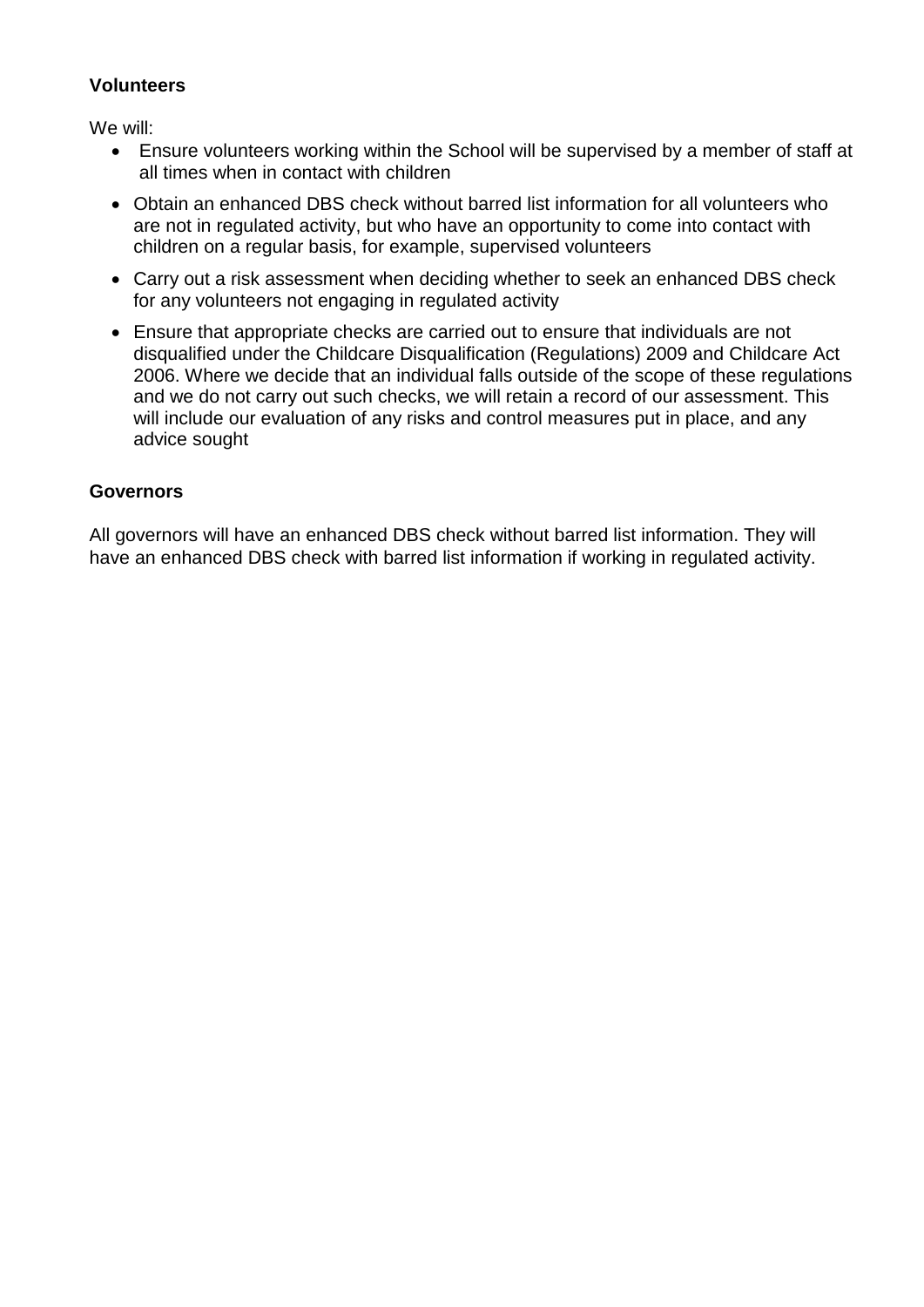

# **Appendix 3: allegations of abuse made against staff**

This section of this policy applies to all cases in which it is alleged that a current member of staff or volunteer has:

- Behaved in a way that has harmed a child, or may have harmed a child, or
- Possibly committed a criminal offence against or related to a child, or
- Behaved towards a child or children in a way that indicates he or she would pose a risk of harm to children

It applies regardless of whether the alleged abuse took place in the school. Allegations against a teacher who is no longer teaching and historical allegations of abuse will be referred to the police.

We will deal with any allegation of abuse against a member of staff or volunteer very quickly, in a fair and consistent way that provides effective child protection while also supporting the individual who is the subject of the allegation.

Our procedures for dealing with allegations will be applied with common sense and judgement.

## **Suspension**

Suspension will not be the default position, and will only be considered in cases where there is reason to suspect that a child or other children is/are at risk of harm, or the case is so serious that it might be grounds for dismissal. In such cases, we will only suspend an individual if we have considered all other options available and there is no reasonable alternative.

Based on an assessment of risk, we will consider alternatives such as:

- Redeployment within the school so that the individual does not have direct contact with the child or children concerned
- Providing an assistant to be present when the individual has contact with children
- Redeploying the individual to alternative work in the school so that they do not have unsupervised access to children
- Moving the child or children to classes where they will not come into contact with the individual, making it clear that this is not a punishment and parents have been consulted
- Temporarily redeploying the individual to another role in a different location, for example to an alternative school

# **Definitions for outcomes of allegation investigations**

- **Substantiated:** there is sufficient evidence to prove the allegation
- **Malicious:** there is sufficient evidence to disprove the allegation and there has been a deliberate act to deceive
- **False:** there is sufficient evidence to disprove the allegation
- **Unsubstantiated:** there is insufficient evidence to either prove or disprove the allegation (this does not imply guilt or innocence)

# **Procedure for dealing with allegations**

In the event of an allegation that meets the criteria above, the headteacher (or chair of governors where the headteacher is the subject of the allegation) – the 'case manager' – will take the following steps: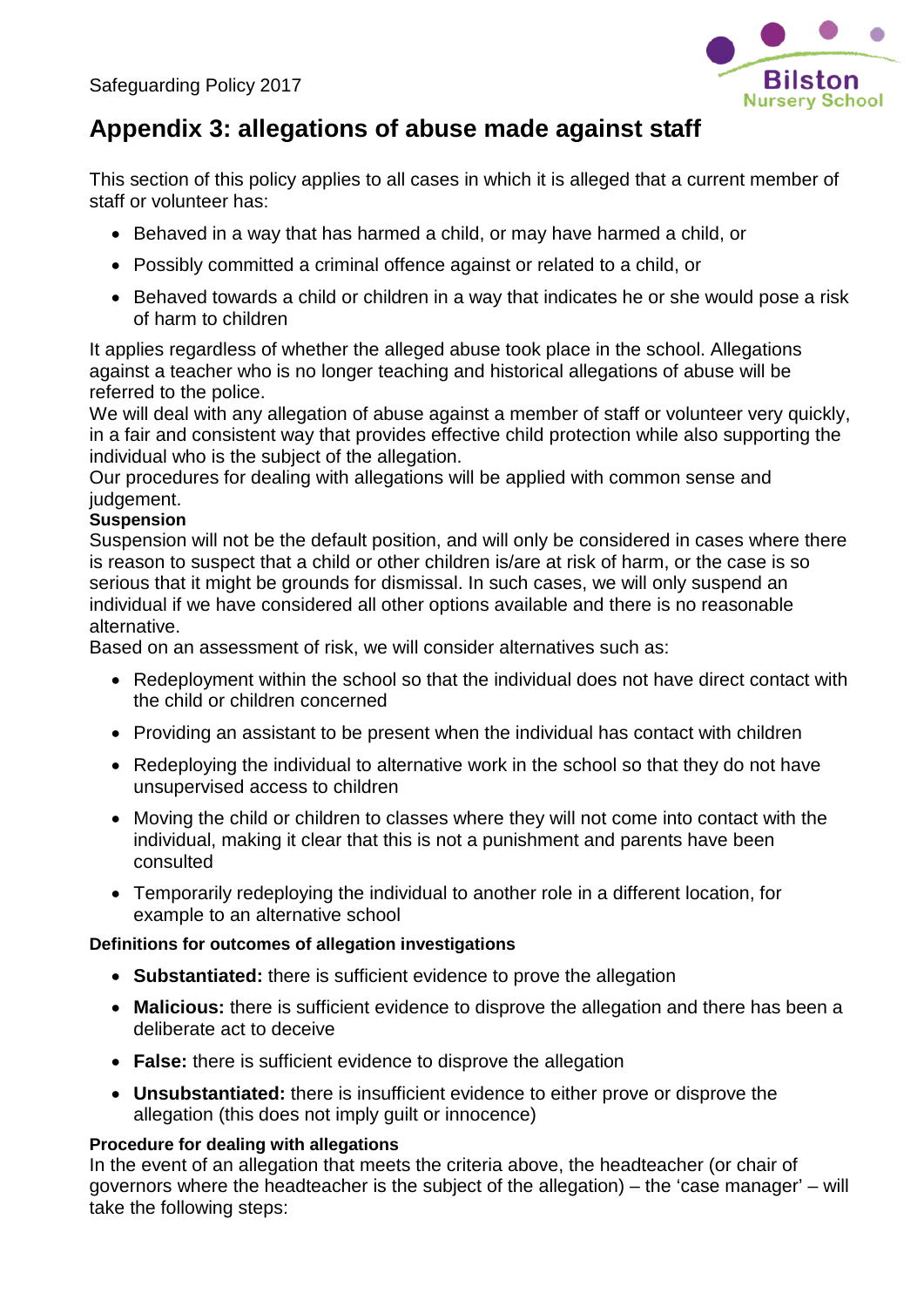- Immediately discuss the allegation with the designated officer at the local authority. This is to consider the nature, content and context of the allegation and agree a course of action, including whether further enquiries are necessary to enable a decision on how to proceed, and whether it is necessary to involve the police and/or children's social care services. (The case manager may, on occasion, consider it necessary to involve the police *before* consulting the designated officer – for example, if the accused individual is deemed to be an immediate risk to children or there is evidence of a possible criminal offence. In such cases, the case manager will notify the designated officer as soon as practicably possible after contacting the police)
- Inform the accused individual of the concerns or allegations and likely course of action as soon as possible after speaking to the designated officer (and the police or children's social care services, where necessary). Where the police and/or children's social care services are involved, the case manager will only share such information with the individual as has been agreed with those agencies
- Where appropriate (in the circumstances described above), carefully consider whether suspension of the individual from contact with children at the school is justified or whether alternative arrangements such as those outlined above can be put in place. Advice will be sought from the designated officer, police and/or children's social care services, as appropriate
- **If immediate suspension is considered necessary**, agree and record the rationale for this with the designated officer. The record will include information about the alternatives to suspension that have been considered, and why they were rejected. Written confirmation of the suspension will be provided to the individual facing the allegation or concern within 1 working day, and the individual will be given a named contact at the school and their contact details
- **If it is decided that no further action is to be taken** in regard to the subject of the allegation or concern, record this decision and the justification for it and agree with the designated officer what information should be put in writing to the individual and by whom, as well as what action should follow both in respect of the individual and those who made the initial allegation
- **If it is decided that further action is needed**, take steps as agreed with the designated officer to initiate the appropriate action in school and/or liaise with the police and/or children's social care services as appropriate
- Provide effective support for the individual facing the allegation or concern, including appointing a named representative to keep them informed of the progress of the case and consider what other support is appropriate.
- Inform the parents or carers of the child/children involved about the allegation as soon as possible if they do not already know (following agreement with children's social care services and/or the police, if applicable). The case manager will also inform the parents or carers of the requirement to maintain confidentiality about any allegations made against teachers (where this applies) while investigations are ongoing. Any parent or carer who wishes to have the confidentiality restrictions removed in respect of a teacher will be advised to seek legal advice
- Make a referral to the DBS where it is thought that the individual facing the allegation or concern has engaged in conduct that harmed or is likely to harm a child, or if the individual otherwise poses a risk of harm to a child

We will inform Ofsted of any allegations of serious harm or abuse by any person living, working, or looking after children at the premises (whether the allegations relate to harm or abuse committed on the premises or elsewhere), and any action taken in respect of the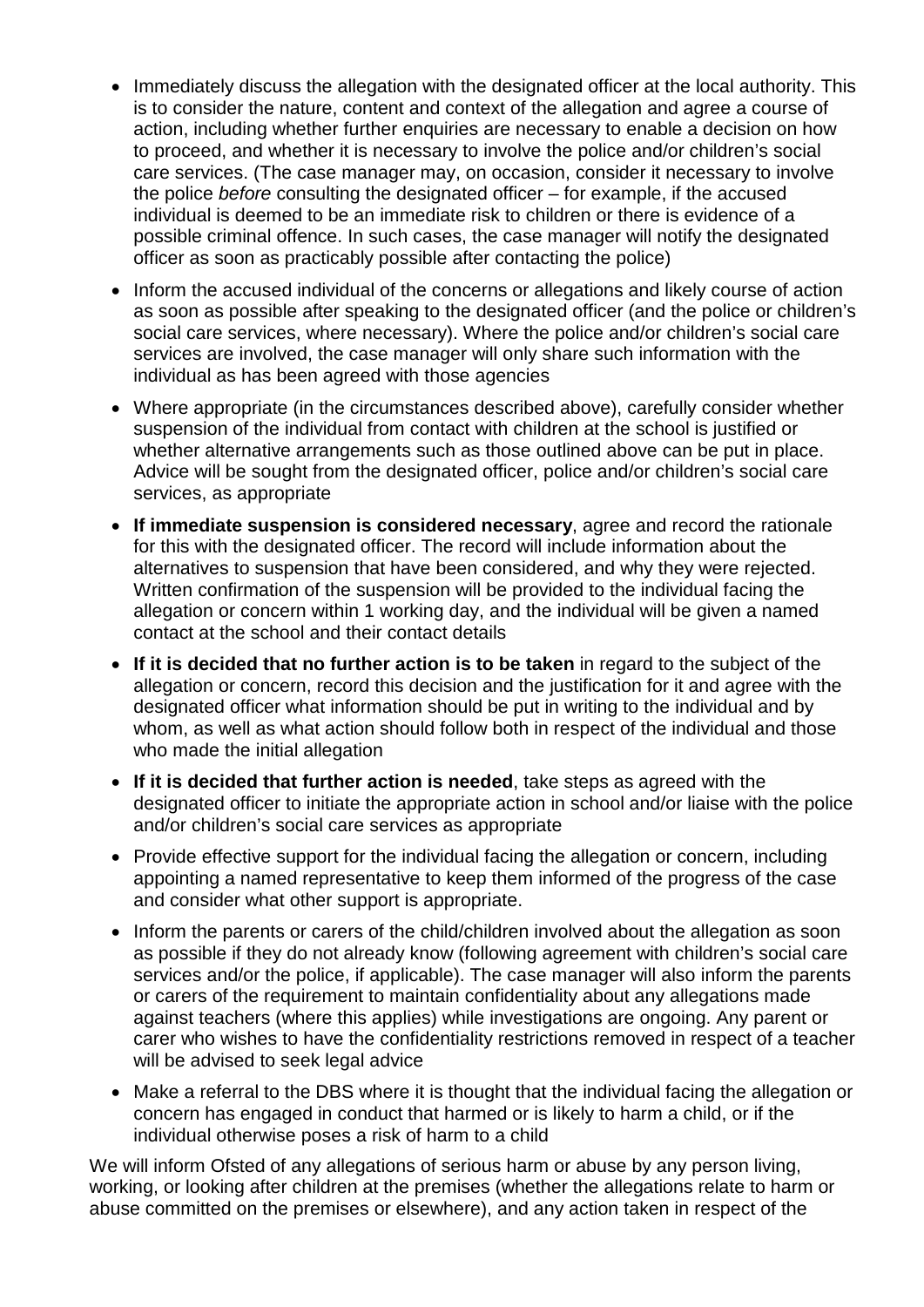allegations. This notification will be made as soon as reasonably possible and always within 14 days of the allegations being made.

If the school is made aware that the secretary of state has made an interim prohibition order in respect of an individual, we will immediately suspend that individual from teaching, pending the findings of the investigation by the National College for Teaching and Leadership.

Where the police are involved, wherever possible the local authority will ask the police at the start of the investigation to obtain consent from the individuals involved to share their statements and evidence for use in the school's disciplinary process, should this be required at a later point.

## **Timescales**

- Any cases where it is clear immediately that the allegation is unsubstantiated or malicious will be resolved within 1 week
- If the nature of an allegation does not require formal disciplinary action, we will institute appropriate action within 3 working days
- If a disciplinary hearing is required and can be held without further investigation, we will hold this within 15 working days

# **Specific actions**

# **Action following a criminal investigation or prosecution**

The case manager will discuss with the local authority's designated officer whether any further action, including disciplinary action, is appropriate and, if so, how to proceed, taking into account information provided by the police and/or children's social care services.

# **Conclusion of a case where the allegation is substantiated**

If the allegation is substantiated and the individual is dismissed or the school ceases to use their services, or the individual resigns or otherwise ceases to provide their services, the case manager and the school's personnel adviser will discuss with the designated officer whether to make a referral to the DBS for consideration of whether inclusion on the barred lists is required.

If the individual concerned is a member of teaching staff, the case manager and personnel adviser will discuss with the designated officer whether to refer the matter to the NCTL to consider prohibiting the individual from teaching.

# **Individuals returning to work after suspension**

If it is decided on the conclusion of a case that an individual who has been suspended can return to work, the case manager will consider how best to facilitate this.

The case manager will also consider how best to manage the individual's contact with the child or children who made the allegation, if they are still attending the school.

# **Unsubstantiated or malicious allegations**

If an allegation is shown to be deliberately invented, or malicious, the headteacher, or other appropriate person in the case of an allegation against the headteacher, will consider whether any disciplinary action is appropriate against the pupil(s) who made it, or whether the police should be asked to consider whether action against those who made the allegation might be appropriate, even if they are not a pupil.

# **Confidentiality**

The school will make every effort to maintain confidentiality and guard against unwanted publicity while an allegation is being investigated or considered.

The case manager will take advice from the local authority's designated officer, police and children's social care services, as appropriate, to agree:

- Who needs to know about the allegation and what information can be shared
- How to manage speculation, leaks and gossip, including how to make parents or carers of a child/children involved aware of their obligations with respect to confidentiality